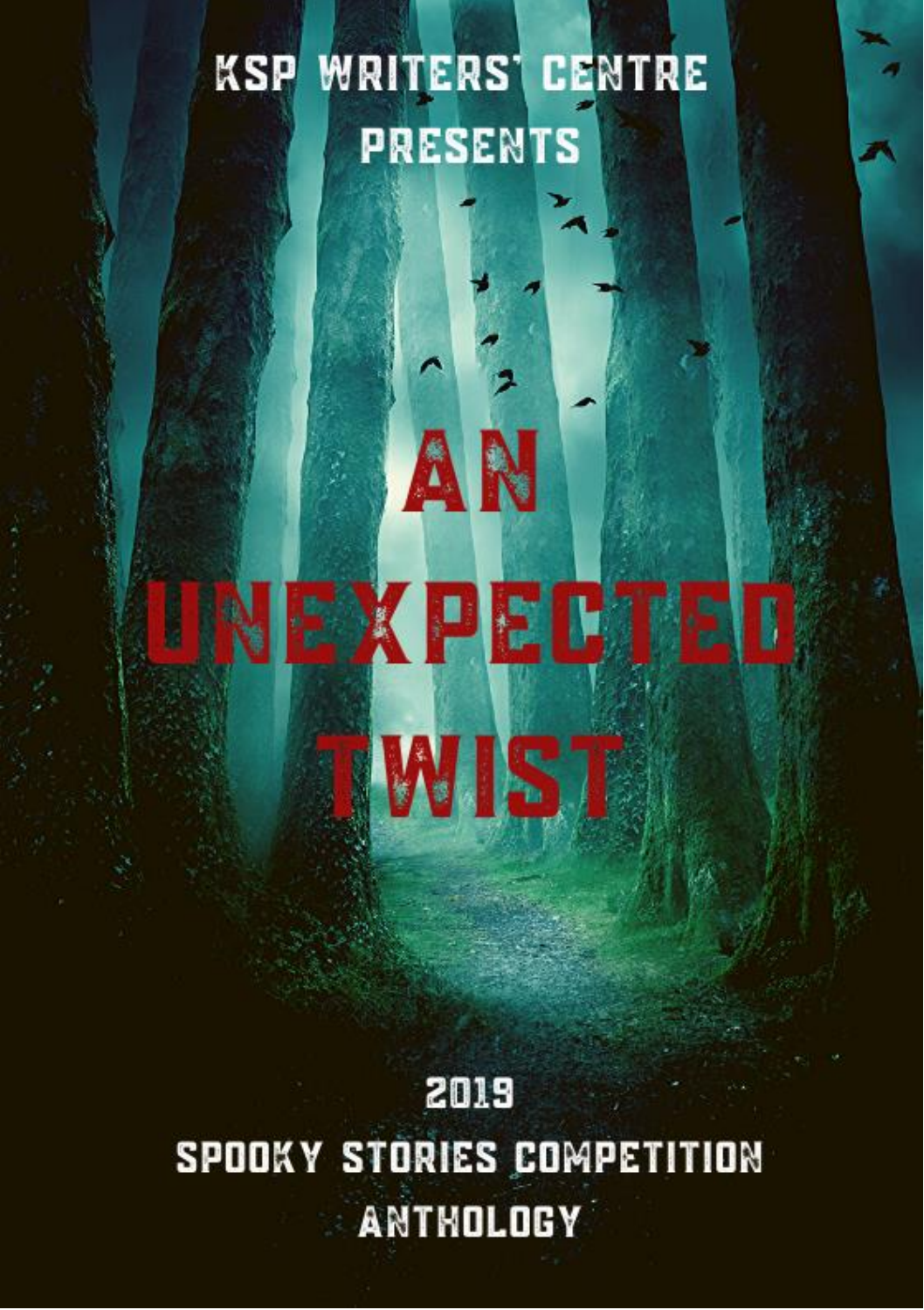#### **Copyright Notice**



Published by Wild Weeds Press, October 2019 for the Katharine Susannah Prichard Foundation Inc

© All rights reserved by individual authors

This book is copyright. Copyright will remain with the authors. Apart from any fair dealing for the purpose of private study, research, criticism or review, as permitted under the Copyright Act, no part may be reproduced by any process without written permission from the publisher and copyright owner.

KSP's 2019 Spooky Story competition is kindly sponsored by the Shire of Mundaring, KSP Foundation Inc and Little Black Dress Productions.



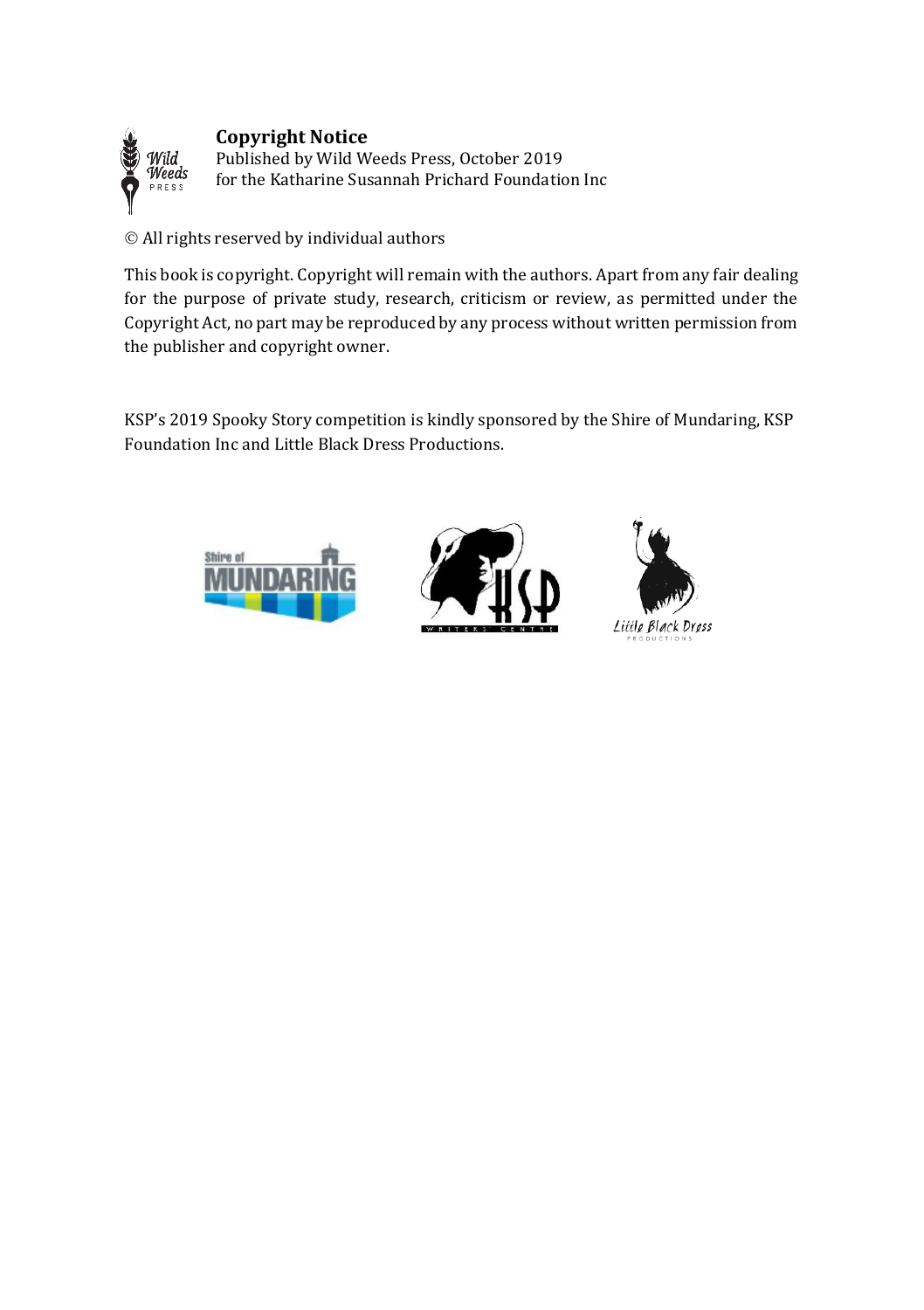# Judge's Report 2019 KSP Spooky Story Competition Carolyn Wren

The aim of any author when constructing a story is reader satisfaction. I believe the short story genre is the hardest one to master, especially when given a specific theme. 1500 words, or 500 words for the junior category, is a tiny number of words in which to create an entire balanced story; one that has a clear beginning, middle and end; one which captures the essence of the theme and gives the reader well developed characters they can picture in their mind.

I participate in a lot of contest judging, and blind judged contests are my favourite. There's no outside influence. No cover art. No publisher logo. No author name. The story has to stand on its own merits. The entries in the KSP Spooky Story contest come to me with only the story title and a code number. To add an extra layer of anonymity, I ask that no one post their intention to enter the contest to any of my social media, or tell me personally. I always have a great time judging this contest, and I thank KSP for giving me the opportunity.

Anyone who writes a story is an author, and any author knows that sending your story out into the world to be judged is one of the scariest things you can possibly do. I'd like to applaud each and every one of our authors. The winners, the finalists, the entrants, and all of those who thought about entering this year's contest, but didn't. I hope you'll build up your own courage by next year.

In conclusion, you should all be very proud of your achievements.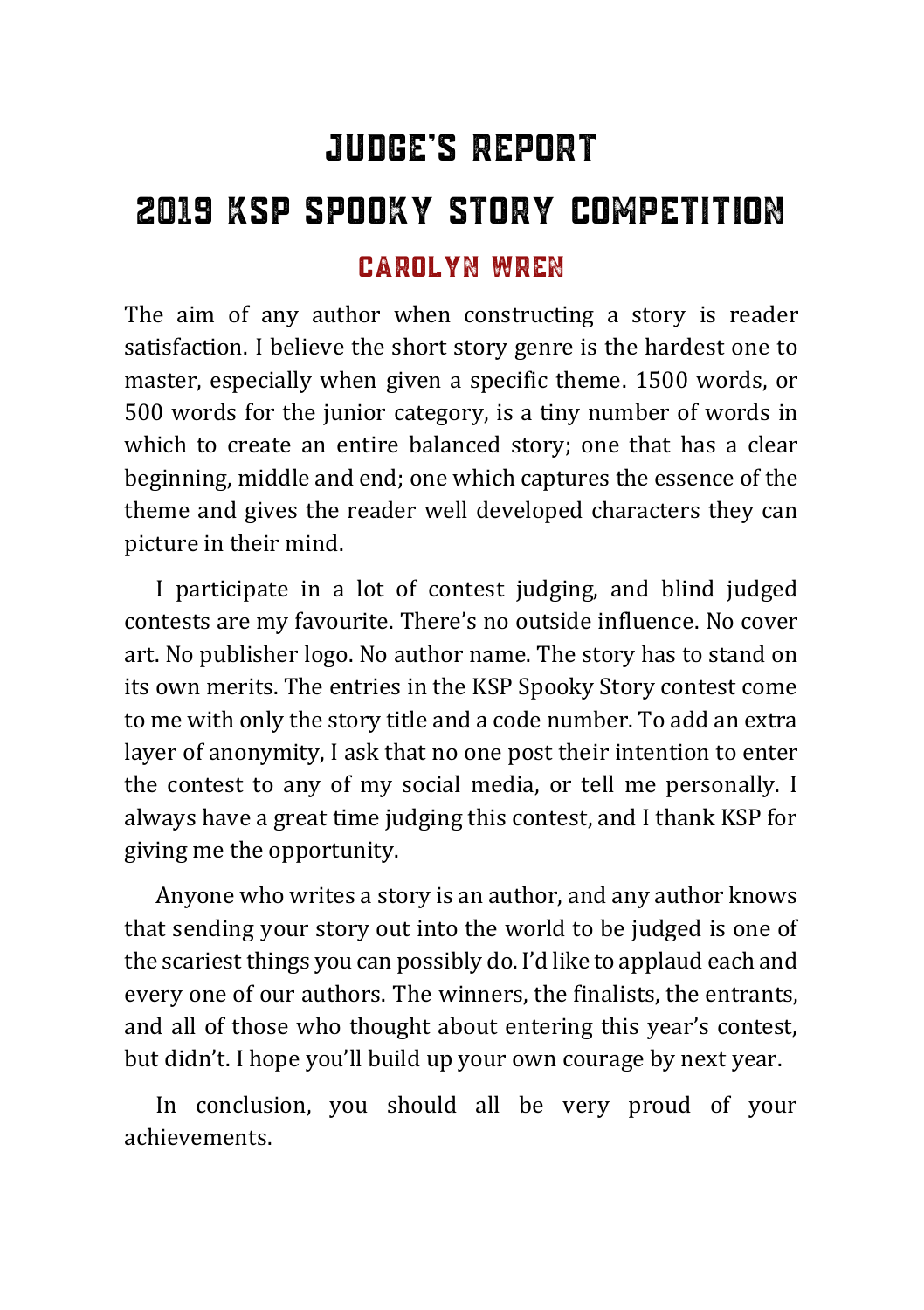This year we expanded the contest to include a wider range of paranormal elements, not just ghosts. And in accordance with this, the 2019 contest theme was 'change' because change can be so many things. A change of mind. A change of heart. A change in direction. A sea change. A tree change. An emotional change. A physical change. We were looking for the character (or characters) to undergo some element of change within the story. The story needed to incorporate some form of the paranormal, real or imagined, and of course, it needed to be spooky. Submissions could involve paranormal or supernatural themes, including magic, ghosts, spirits or altered states of realism. As judge, I took into consideration the grammar and punctuation of each entrant, but it also came down to the *feel* of the story. A story isn't just about each comma and full stop. It needs character and creativity. All the entries were spooky and fit the theme. All our writers deserve our congratulations for being brave enough to enter.

A fun fact about this year's contest: if you add up the total word count for all the entries in all the categories, plus the multiple times each story is read, it comes to over 400,000 words. Which means, if you didn't reach the finals this year, don't feel bad, as there was a *lot* of competition.

## **YOUTH INTERSTATE**

All of our categories received a record number of entries this year, and Interstate Youth was the largest. It made the judging of all these superb entries very tricky.

The highly commended entries in all categories are often the most enjoyable to award. These stories take the theme and run with it in vastly inventive ways. All of our commended finalists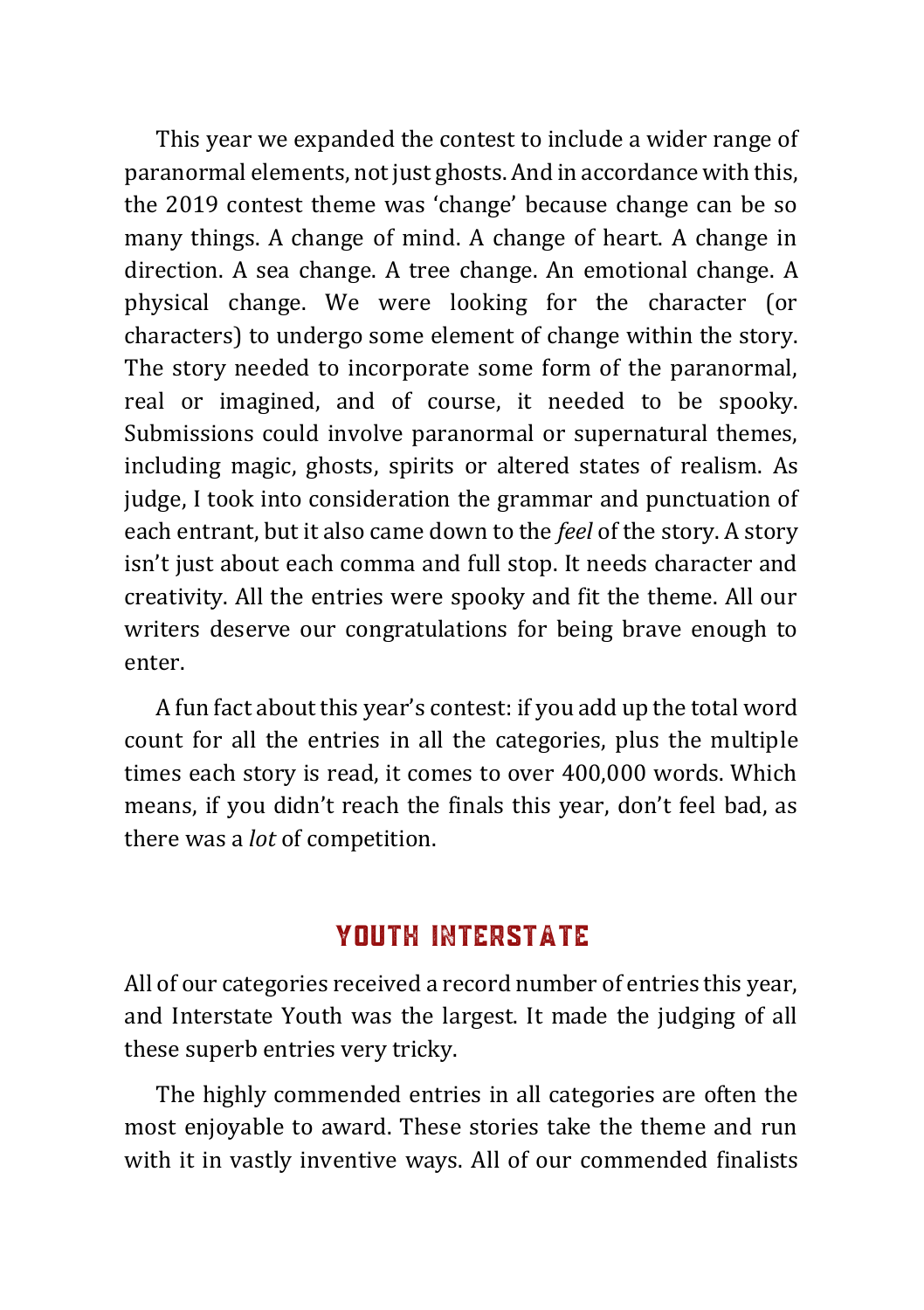should be very proud of themselves.

#### **COMMENDATIONS**

### **I Love You the Way You Are - Serena Chi (10)**

This clever story incorporated elements of a fairy tale, because as we all know, some of the best fairy tales are the scariest. Its clever use of the theme and little twist in the tale made this a very enjoyable read. Well done, Serena.

### **The Chickens - Indigo Isabel Meadows (15)**

In another very clever use of the theme, this quirky story took the transformation concept and tweaked it to create a surprising, suspenseful and highly entertaining read. Well done, Indigo.

## 2<sup>nd</sup> Place

### **The Prey and The Predator - Alex Etchells (16)**

Written in first person, this story manages to convey a distinct feeling of dread. The use of a forest setting with dimming light and enveloping canopy of trees adds to the claustrophobia and increasing fear of the main character. Well done, Alex.

## 1 st Place

### **Monster With A Victim Mentality - Amy Feng (13)**

This year's winner of the Interstate Youth category is a genuinely creepy monologue—with a twist of a second narrative voice about the fine line between sanity and madness. The story, which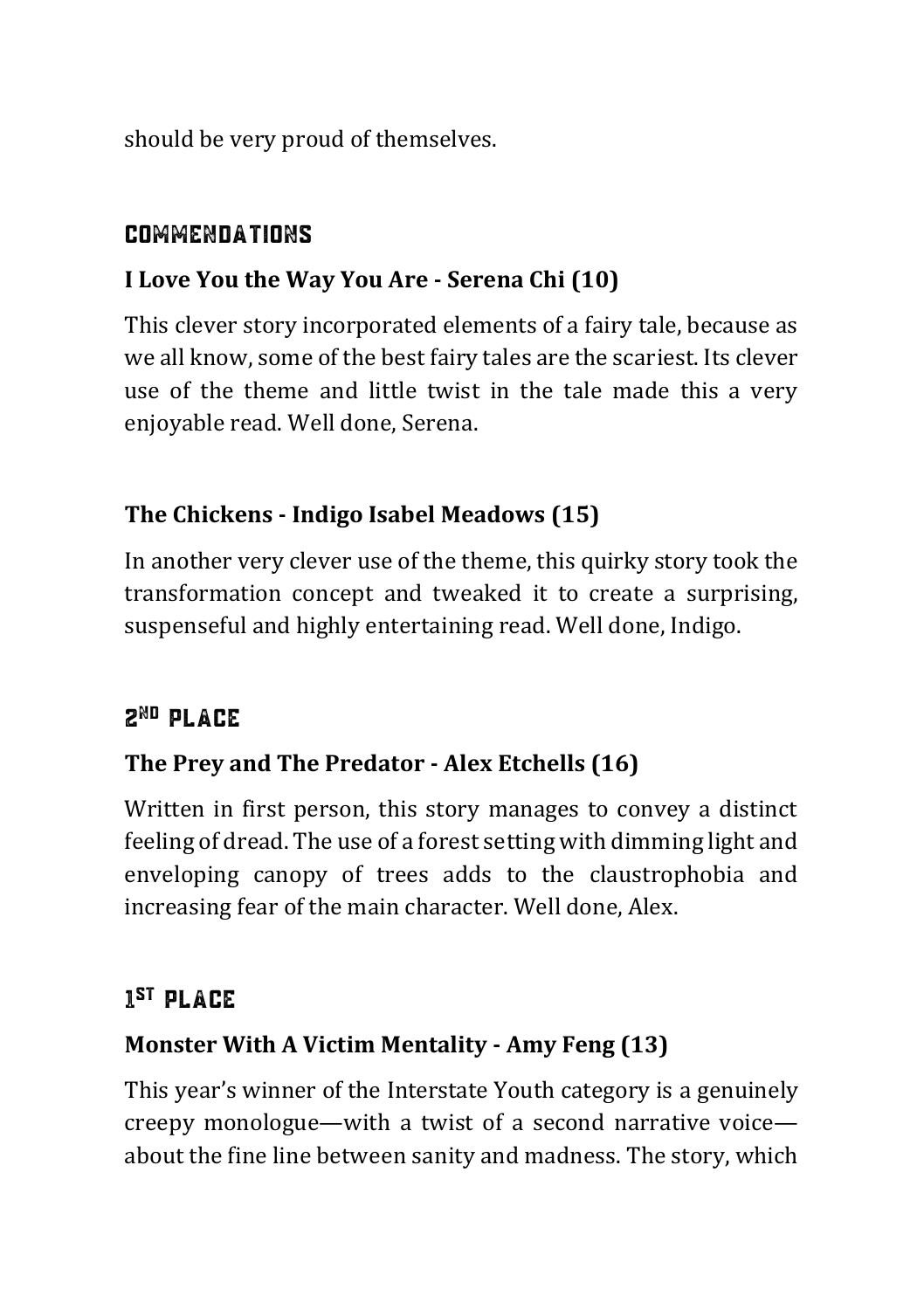leaves most of the conclusions to the mind's eye of the reader, is a tightly written emotional exploration of inner demons, either imagined or real. Well done, Amy.

## **YOUTH WA**

### **COMMENDATIONS**

### **Mirrors - Sean Paxman (12)**

Sean's story takes something as common as a mirror and turns it into an item to fear, an unknown entity with the power to control, to possess. This clever and inventive story has a stark reality to it, and will have you looking at your reflection in a whole new way. Well done, Sean.

### **Dead Man Walking – Sage Nock (16)**

Sage's story takes the tale of a haunted house and gives it a new spin. This is a well-constructed story about change, remorse and acceptance. The writing is clear and concise and gives this tale a wonderful atmospheric feel. Well done, Sage.

## 2<sup>nd</sup> PLACE

## **Imagination or Reality - Leah Kuckelkorn (12)**

Leah's story grabs you from the very first line and doesn't let go. Its twists and turns and time jumps taking the reader on a fastpaced ride through murder and bloodshed, leaving us with a stunning conclusion which will stay in the readers mind. With excellent pacing and wonderful writing, it was a joy to read. Well done, Leah.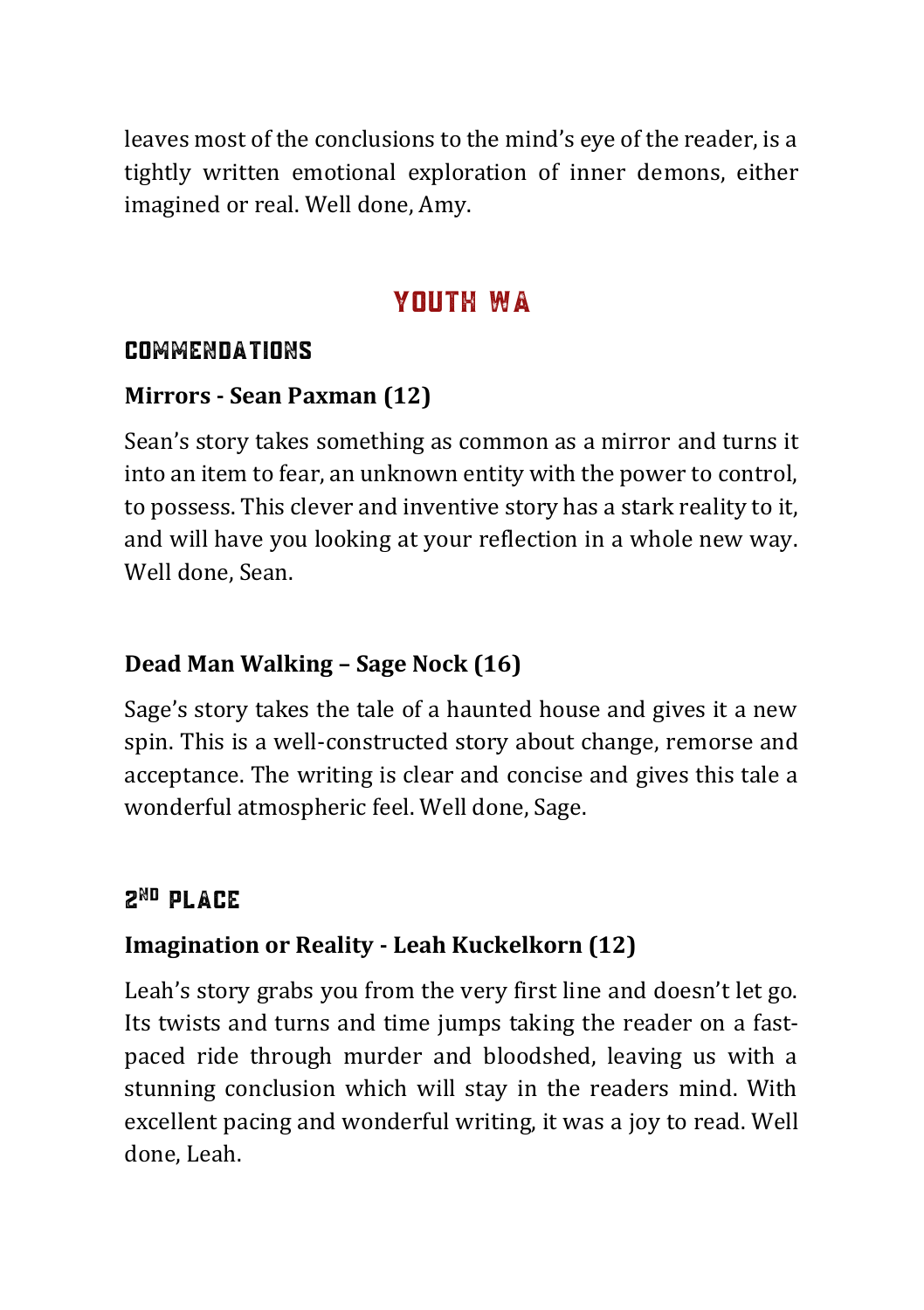## 1 st Place

### **Purple Shirt and Beaded Accessories - Claire Luces (14)**

When judging a spooky story contest about change, I'm always fascinated by the vivid imagination of some of the writers and the emotional roller coaster ride that imagination can create. Claire's story, one of loss and regret, and hope, is both unnerving and sad. In just 499 words she created a world that captures the reader, and a poignant ending where the inevitability of change is just as tragic as our character's inability to undo the past no matter how much they want to. Well done, Claire.

## Adult Open Category

### **COMMENDATIONS**

### **The Change – D D Line**

It's always exciting when an author takes a theme and gives it a double meaning. This is what I liked about *The Change*. The readers are taken in one direction and led to an assumption, only to have that happily ripped away and replaced with an equally clever and entirely different conclusion which still fits perfectly with the theme. That's astute writing. Well done, Dannielle. On another note, I'd like to add that Dannielle was a finalist in last year's contest with her story, *Wundura*, which was utterly different in both tone and pacing. And to be able to write so well in two such varied author voices takes talent. Congratulations on your second consecutive finalist placing in this contest.

I'd like to say a huge congratulations to both of the authors of these final two particularly spooky stories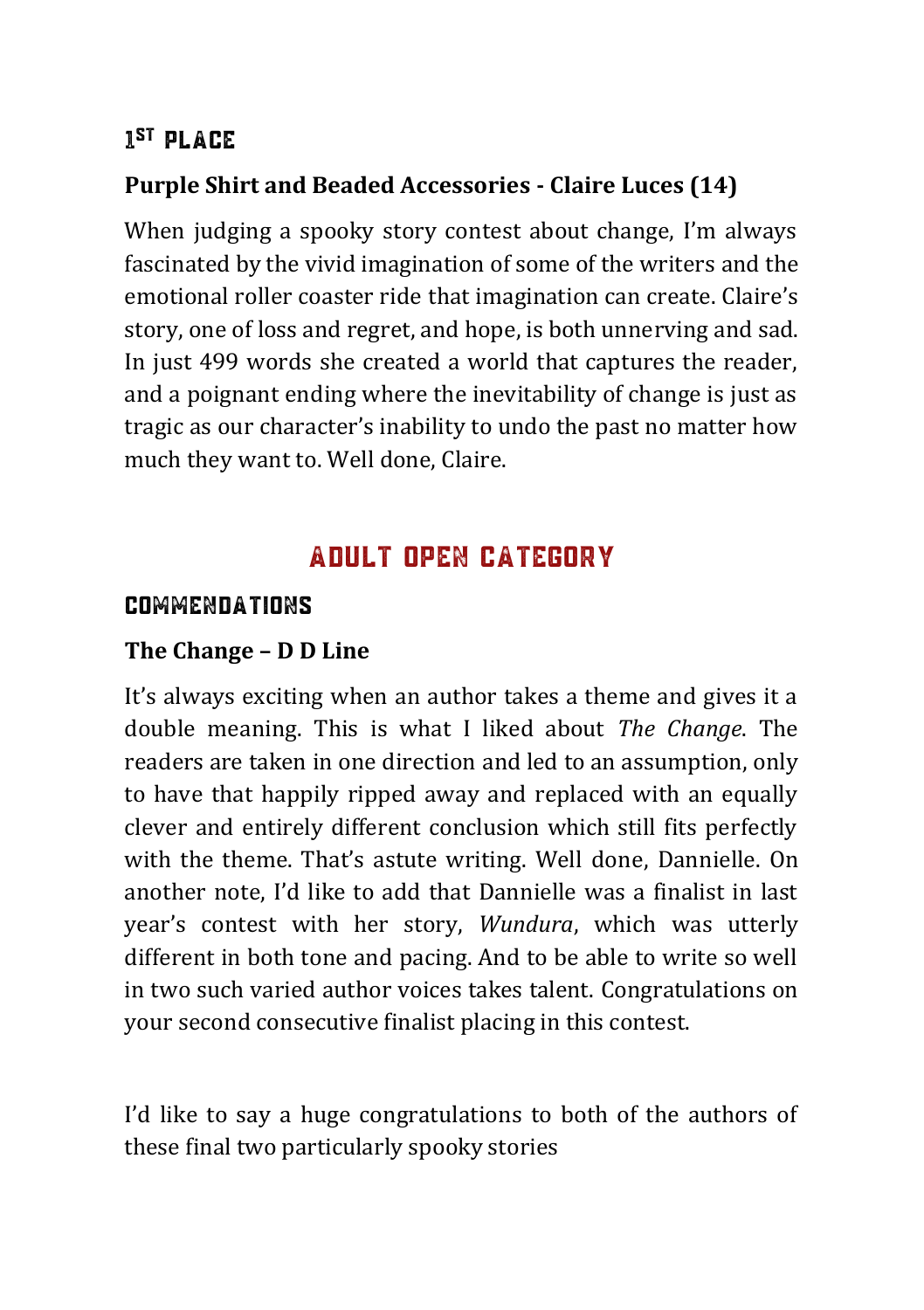## 2<sup>nd</sup> Place

### **Justifying the Means - Valerie Latimour**

Valerie's story starts with an attack, and instantly, the reader is there with the character, lost in fear and pain. It's a brilliant start to an excellent story which takes our theme of change and rides it on a wave of rage and revenge, of malevolence and fury. We're carried along on this torturous journey which has no end and yet can only end one way. Excellently written, with vivid descriptions and a visceral feel, this story deserves its placing in the final. Well done, Valerie.

## 1 st Place

## **He Just Watches - Fionna Cosgrove**

People often ask me what makes a winning story, and my answer is usually, 'the one that stays with me.' With *He just Watches* I could extend that description to include, 'the one I couldn't get out of my head, no matter how hard I tried.' This chilling and impassioned story takes the safety of a child's bedroom and turns it into the stuff of nightmares.

It also uses the mantra of 'less is more' to perfection. In my judging notes, I wrote the phrase, 'changing rooms' because it's that simple choice that drives the story and takes this year's theme to another level in an ingenious and creepy fashion. I'd like to congratulate Fionna on a brilliant story, a deserving winner of this year's contest. Well done.

## **ABOUT CAROLYN**

Carolyn Wren is a UK-born Perth Hills-based author. She started writing in 2009 for fun, and has now published fifteen books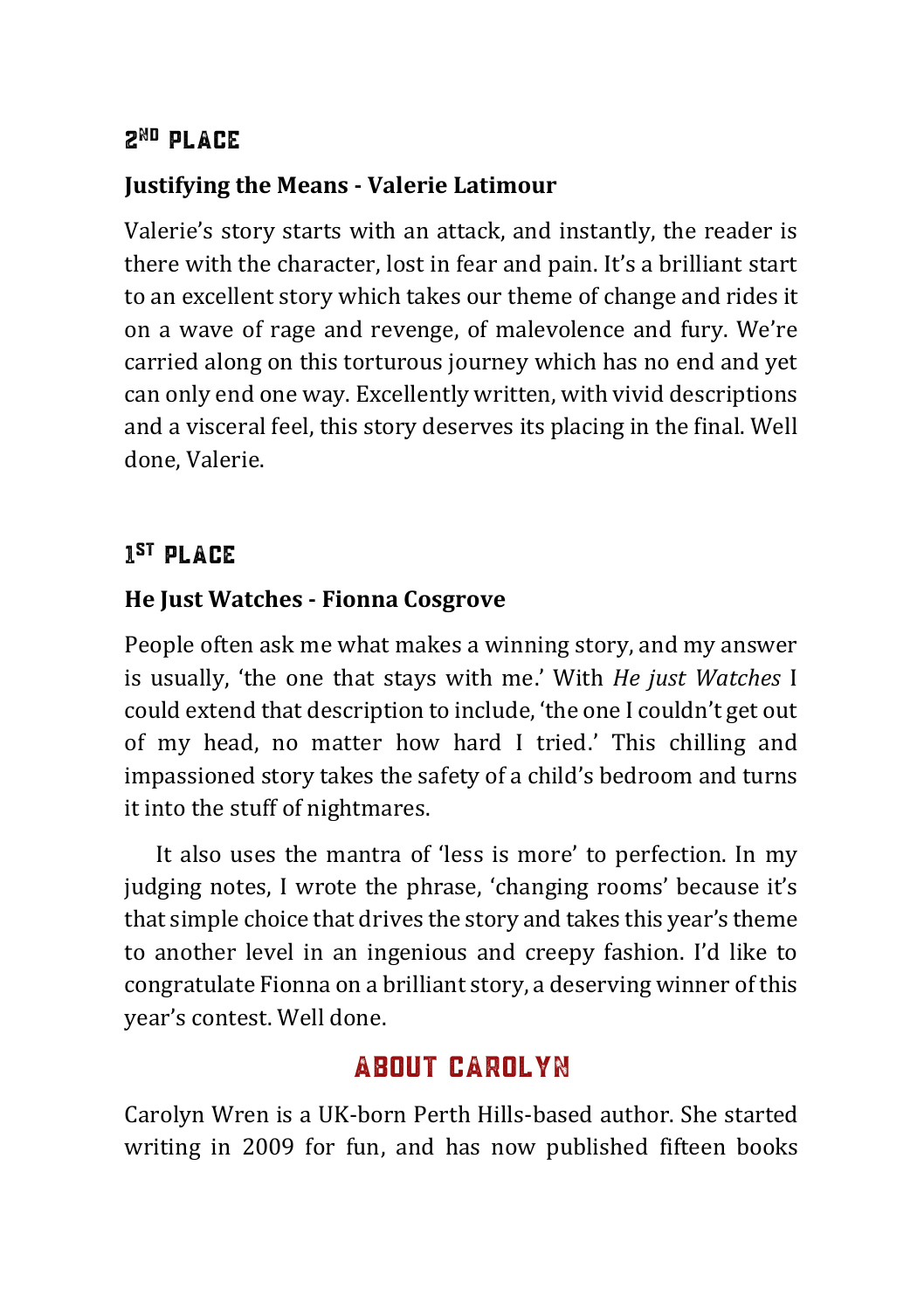through her USA and Australian publishers.

The 2014 Parkerville bushfires brought Carolyn's writing career to a temporary halt, and she credits the wonderful Hills Community for helping her and her husband put their home and life back together.

So far in her career, Carolyn has won five writing awards from around the world, including Novella of the Year and Unpublished Manuscript of the Year. She also has twelve finalist placings. The trophies and certificates are displayed in her home with a great deal of pride.

Carolyn doesn't like to limit herself to one genre, preferring to let her characters take control. The resulting stories can range from light-hearted comedic contemporary through to sexy, action-packed romantic suspense and emotion-driven urban fantasy. Because she's a true romantic at heart, one thing remains constant in all her books: she loves a happy ending.

[www.carolynwren.com](http://www.carolynwren.com/)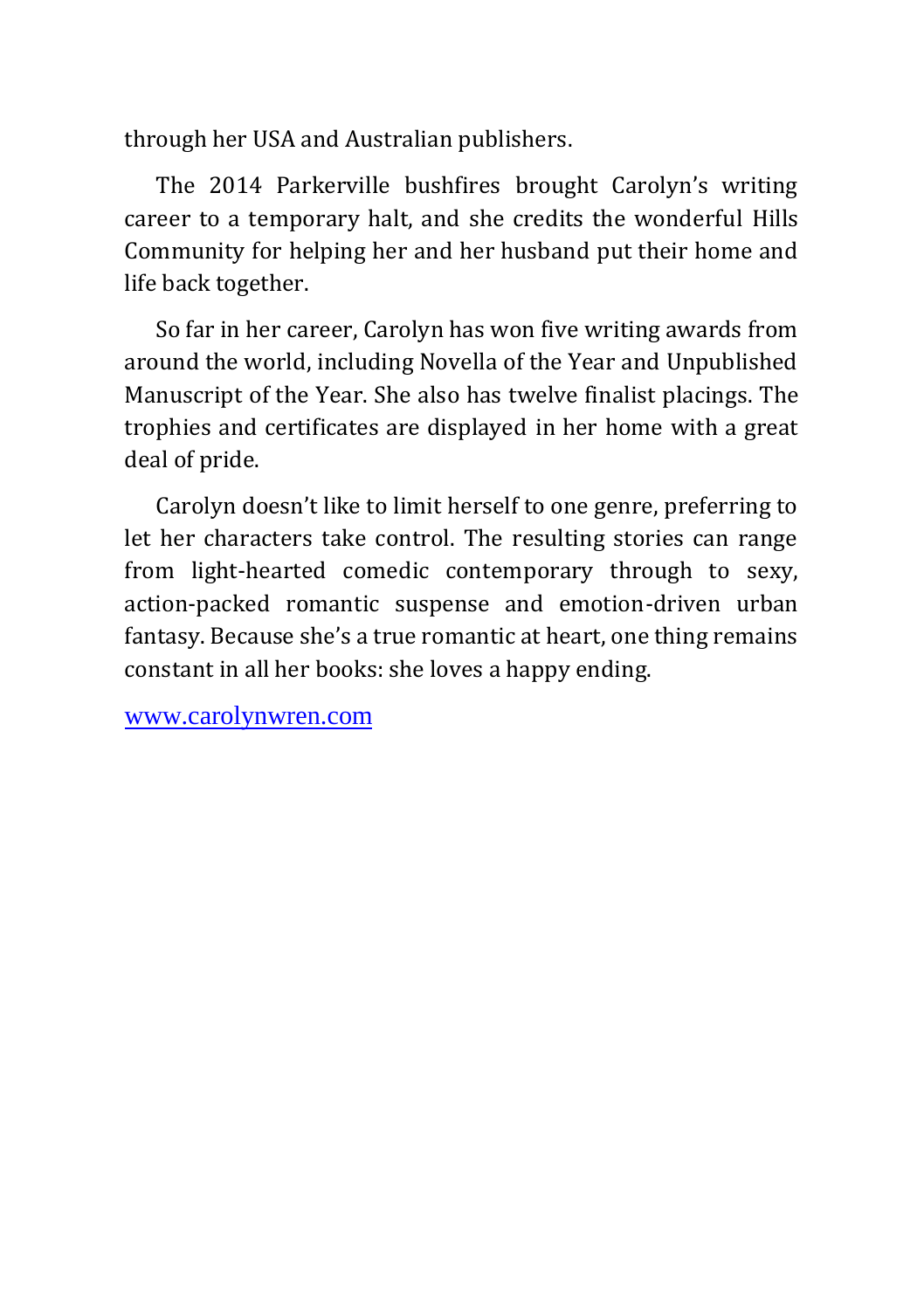## **CONTENTS**

| 'I love you the way you are' - Serena Chi            |    |
|------------------------------------------------------|----|
| The Chickens – Indigo Isabel Meadows                 | 4  |
| The Prey and the Predator - Alex Etchells            | 7  |
| Monster with a Victim Mentality – Amy Feng           | 9  |
| Mirrors: Halfway Through, Halfway Gone - Sean Paxman | 13 |
| Dead Man Walking – Sage Nock                         |    |
| Imagination or Reality? - Leah Kuckelkorn            |    |
| Purple Shirt and Beaded Accessories - Claire Luces   | 19 |

# [ADULTS](#page-31-0) ONLY SECTION

| He Just Watches - Fionna Cosgrove       | 23 |
|-----------------------------------------|----|
| The Change – D.D. Line                  | 28 |
| Justifying the Means - Valerie Latimour | 35 |

| About the KSP Writers' Centre |  |
|-------------------------------|--|
|                               |  |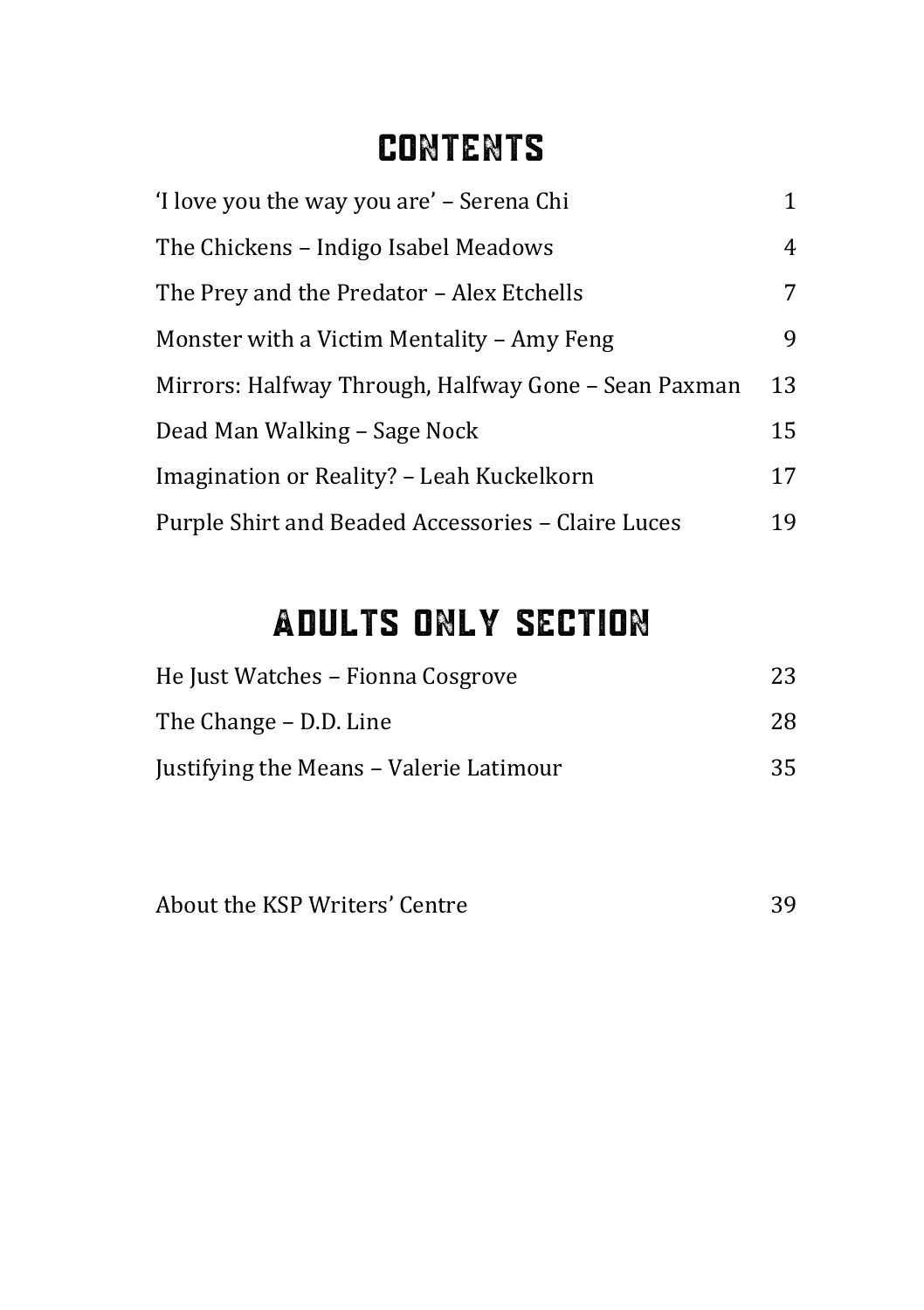## <span id="page-10-0"></span>'I love you the way you are'

#### **By Serena Chi**

*Commended, Youth (Interstate) Category*

There was a dullest Caterpillar, whose body was covered with a rough and gloomy green skin. Caterpillar knew that despite her resilient energy and vivacious nature, everyone either ignored or disliked her because of her tedious look. Caterpillar didn't know, though, that she had an admirer. Indeed, down below the willow tree where her home was, there was a pond, and in that pond was a petite, shiny black Tadpole who adored Caterpillar.

Tadpole dreamed for the courage to confess his fascination to the lively and beautiful Caterpillar; Tadpole was in love! Meanwhile, passing by the pond every morning, Caterpillar noticed Tadpole's shy smile which followed her all the way until she disappeared under the swaying willow branches. Caterpillar sensed Tadpole's love and she loved him too.

As chirpy as she was, one day Caterpillar decided to clamber down to Tadpole's pond and admitted to Tadpole her attraction to him. She looked at him enquiringly and whispered, 'Promise me that you always keep yourself as my charming silky black pearl.'

'You too my glimmering emerald; you are perfect the way you are,' replied Tadpole.

They shared the longest, happiest time together before Caterpillar went home.

The next day when Caterpillar came to visit her darling, she detected something odd; Tadpole appeared to be disconcerted! She took a closer look, and discovering Tadpole's two black legs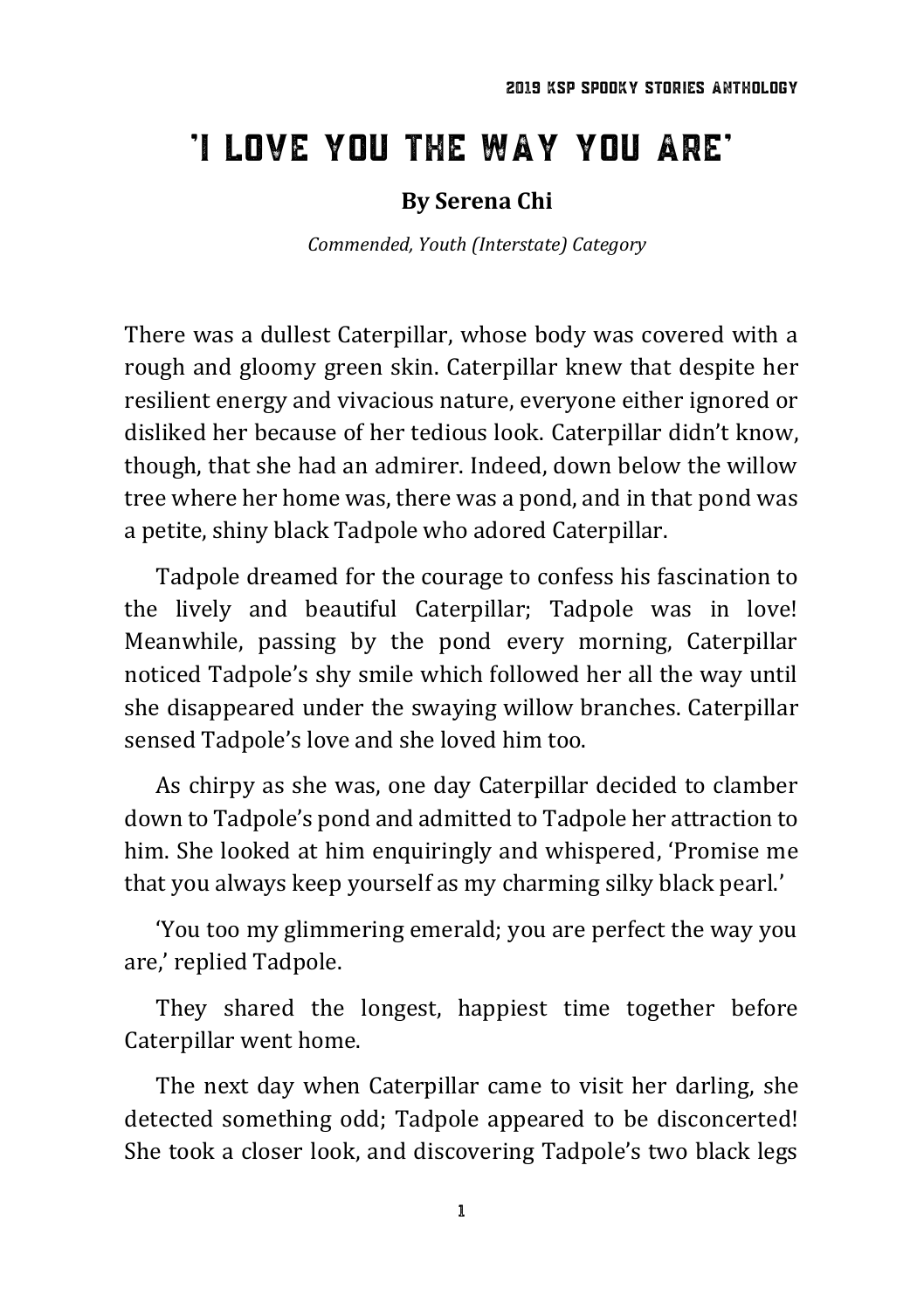#### An Unexpected Twist

hidden under the pond's water, she bellowed, 'I've asked, and you've promised not to change!' With a grimaced face she scurried away.

Then Tadpole's legs extended and thickened as his tail became shorter and his body grew larger by the second. He pleaded to the Mother of Nature for his corporeal alteration to stop. Nonetheless, the transformation was speeding. Concomitantly, dwelling on her disappointment, Caterpillar cursed for Tadpole's horrid legs to disappear.

Returning home, Caterpillar snuggled into her cocoon and stayed there for long time, trying to forget Tadpole's betrayal. Until one day, as she emerged from the cocoon, her reflection on the water wasn't the dullest Caterpillar but an incredibly gorgeous Butterfly with quivering wings of pulsating colours. Notwithstanding her beauty, she felt remorseful about chastising her innocent friend for having had bodily change. Wanting to apologise to Tadpole, Butterfly hastily fluttered her wings, but she couldn't lift her body up. Flabbergasted, Butterfly examined her body and noticed two dark fatty legs. This quandary made Butterfly more determined and she loitered to the pond.

At the pond, she faced a creepy green frog with a protruding tongue and two bulging eyes staring at her. 'Excuse me,' said Butterfly, 'have you seen…' but no more words followed because Butterfly was gobbled up by this frog's outstretched tongue. Gulping down his tasty butterfly, the Frog pondered, 'Where are you my emerald Caterpillar? Don't keep me wait… in... g...' but his thinking was disrupted by a huge lump in his throat. He tried, but failed to spit out the two dangling fatty legs till his last exhale.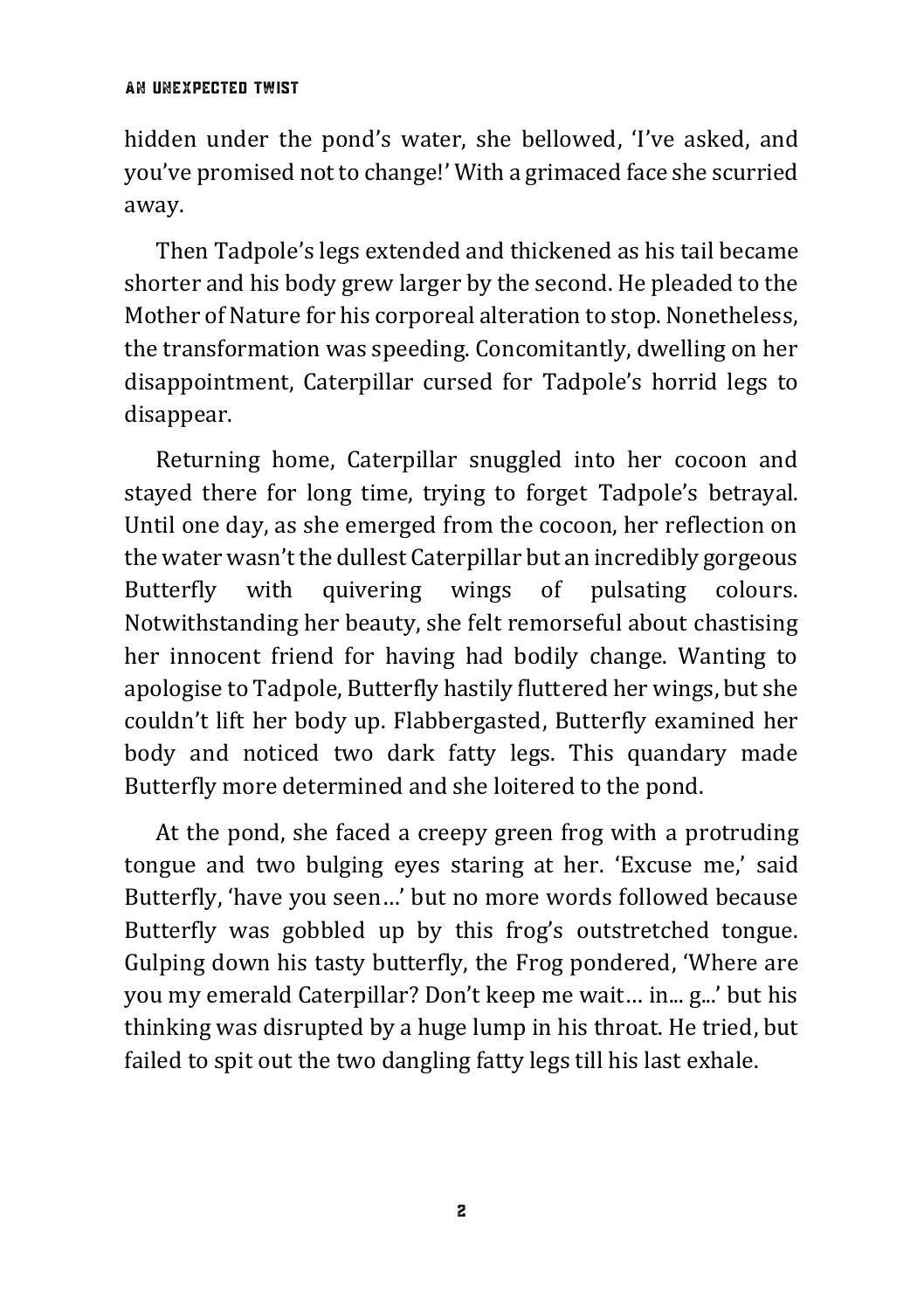#### **About Serena:**

*I am in year 4 at Abbotsleigh School in NSW. I love writing and performing art, I play piano and Violin. I have submitted one writing essay to The Queen's Commonwealth Essay Competition 2019, awaiting result. I have compiled a modest writing portfolio of my writing pieces.*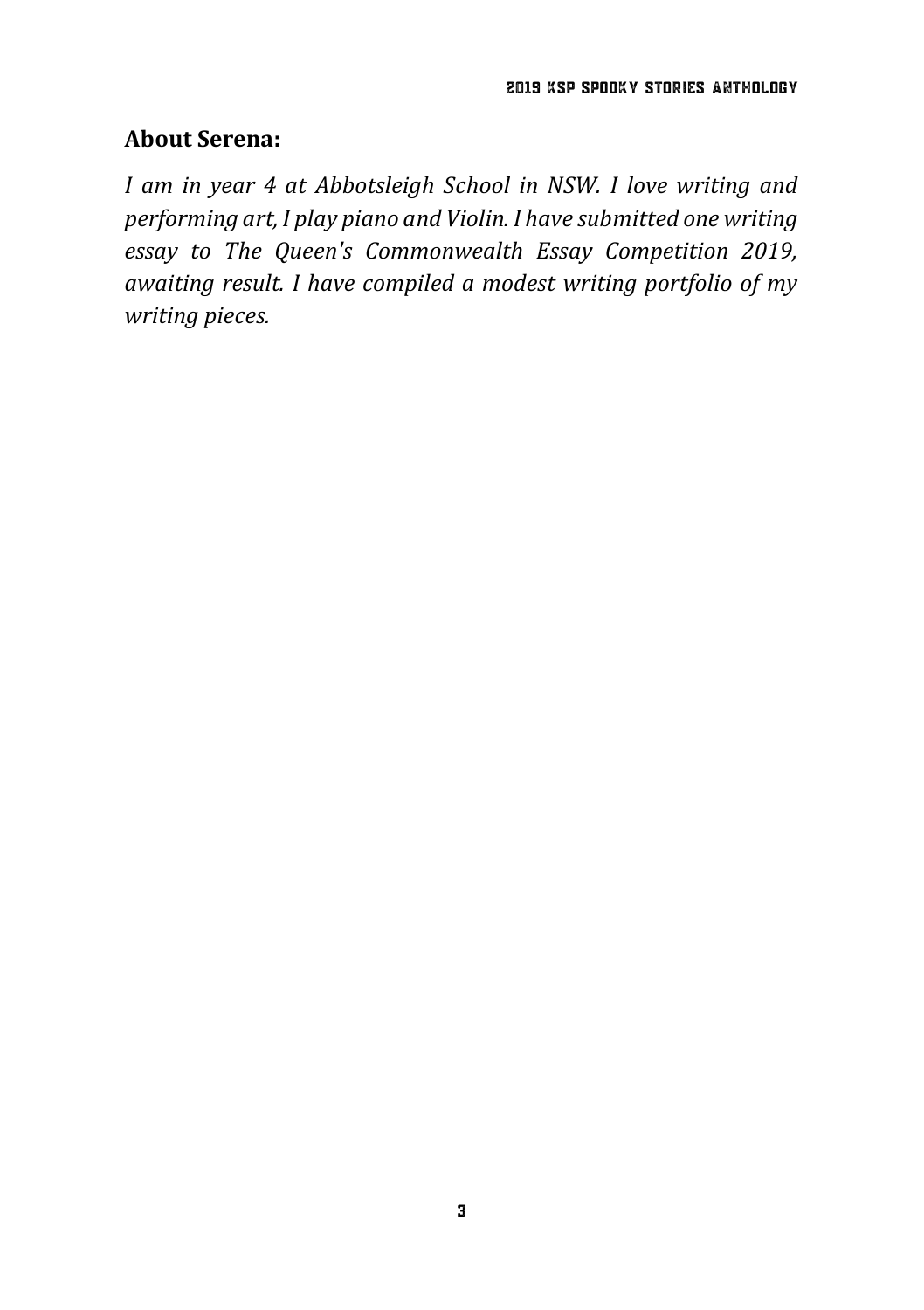# The Chickens

#### **By Indigo Isabel Meadows**

*Commended, Youth (Interstate) Category*

<span id="page-13-0"></span>'Willow bark! Where's the willow bark!' Clarice shouted, arms flapping about like a panicked chicken.

'Crushed and powdered, right next to the lily pads,' Esmerelda replied soothingly, not that her scratchy voice could calm anyone, but she felt it her duty to try.

'I swear, if those thrice-damned pixies are at it again—' Clarice muttered, grabbing at the clay bowl that held the powdered willow bark. 'Oh. Did you already mix in the arsenic?'

'Yes, then I put it next to the lily pads where you told me to, because you said that you would be able to reach for it quickly if it was so close,' Esmerelda explained. 'Thirteen minutes in three, two, one!'

As she finished the countdown, Clarice tipped the powder into the bubbling cauldron and began whisking it frantically. Immediately, the mixture turned from a vibrant red to an acrid green. After a minute of violent beating, the cauldron began to overflow with froth, and Clarice finally stopped. Her elbow was aching, and her eyes were watering from the fumes, but still she couldn't help but smile at the disgusting mess she had made.

'Alright, the book says it would be best to bottle the bubbles in something square and airtight and let it sit for twelve minutes, before shaking and consuming.' Esmerelda ran a single finger down the page as she scanned it one last time for any errors, 'And then we'll be done.'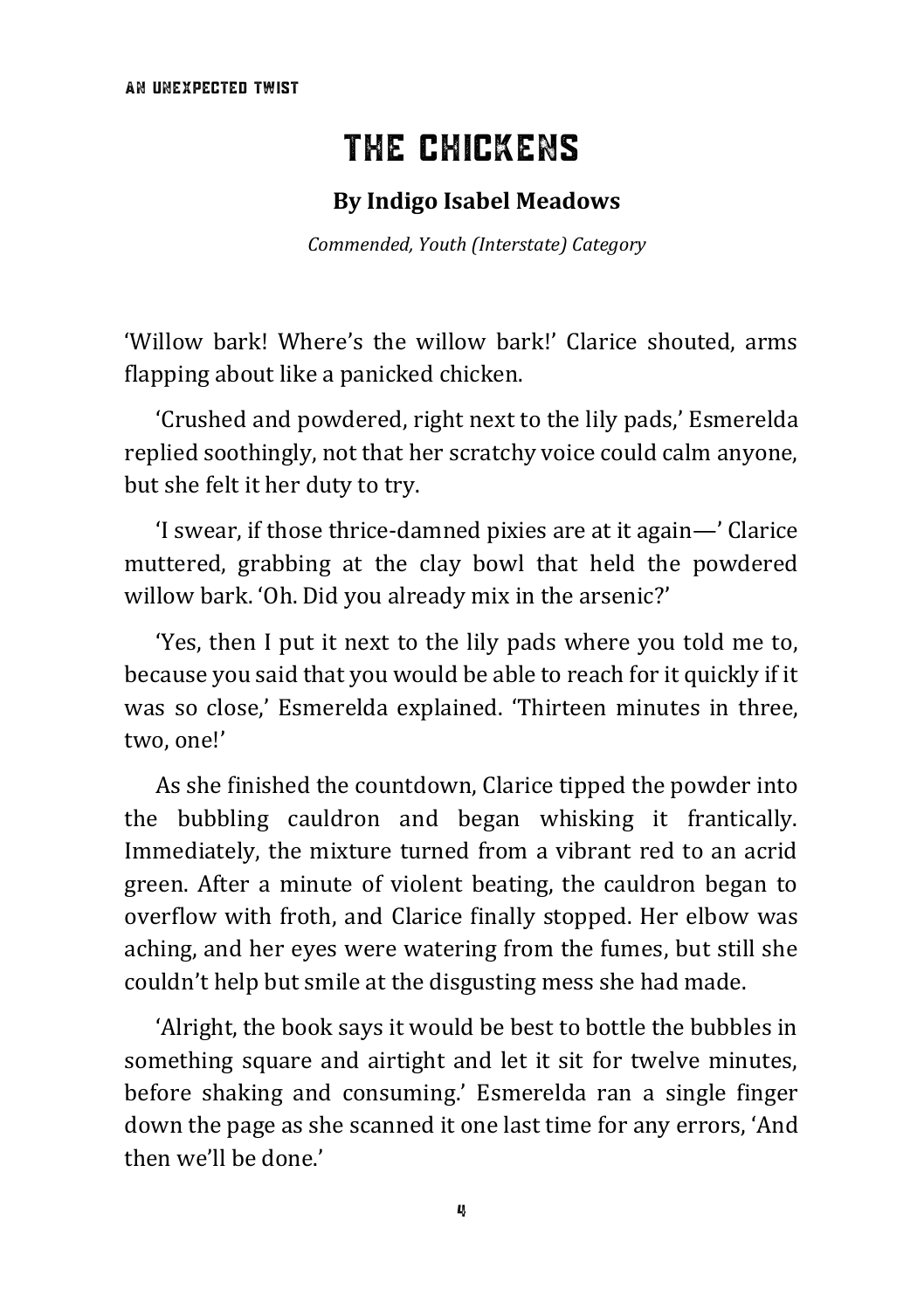'Alright then. There's a Tupperware container in the bottom left cupboard by the fridge,' Clarice flicked her hand to hurry Esmerelda.

Esmerelda huffed before wandering into the kitchen, clicking her tongue, before locating the appropriate container. Without a word, she handed it to Clarice who boxed as much of the foam as she could. She set the container down and both girls began preparing themselves.

Clothing and adornments were removed, shoes untied and tossed into the corner, and the last of the chocolate was eaten out of the fridge.

Finally, it was time.

Esmerelda shook the box of settled foam rigorously, before pouring out two shots into tiny crystal glasses.

'Finally, we can go home,' Clarice sighed.

'On three?' Esmerelda suggested.

'No,' Clarice downed the potion in a flash. Esmerelda shrugged and copied.

They were both perfectly still for a moment, before they began squawking in pain as their bones popped and shrunk, feathers piercing through their skin, organs and muscle rearranging themselves until finally, both girls were returned to their true forms.

A little while later, two chickens walked side-by-side out of a witch's cave that was hidden behind a waterfall

'I do wonder how we keep getting into situations like that Esmerelda,' Clarice clucked over the sound of the rushing water.

'I'm blaming the pixies. They hate us chickens,' Esmerelda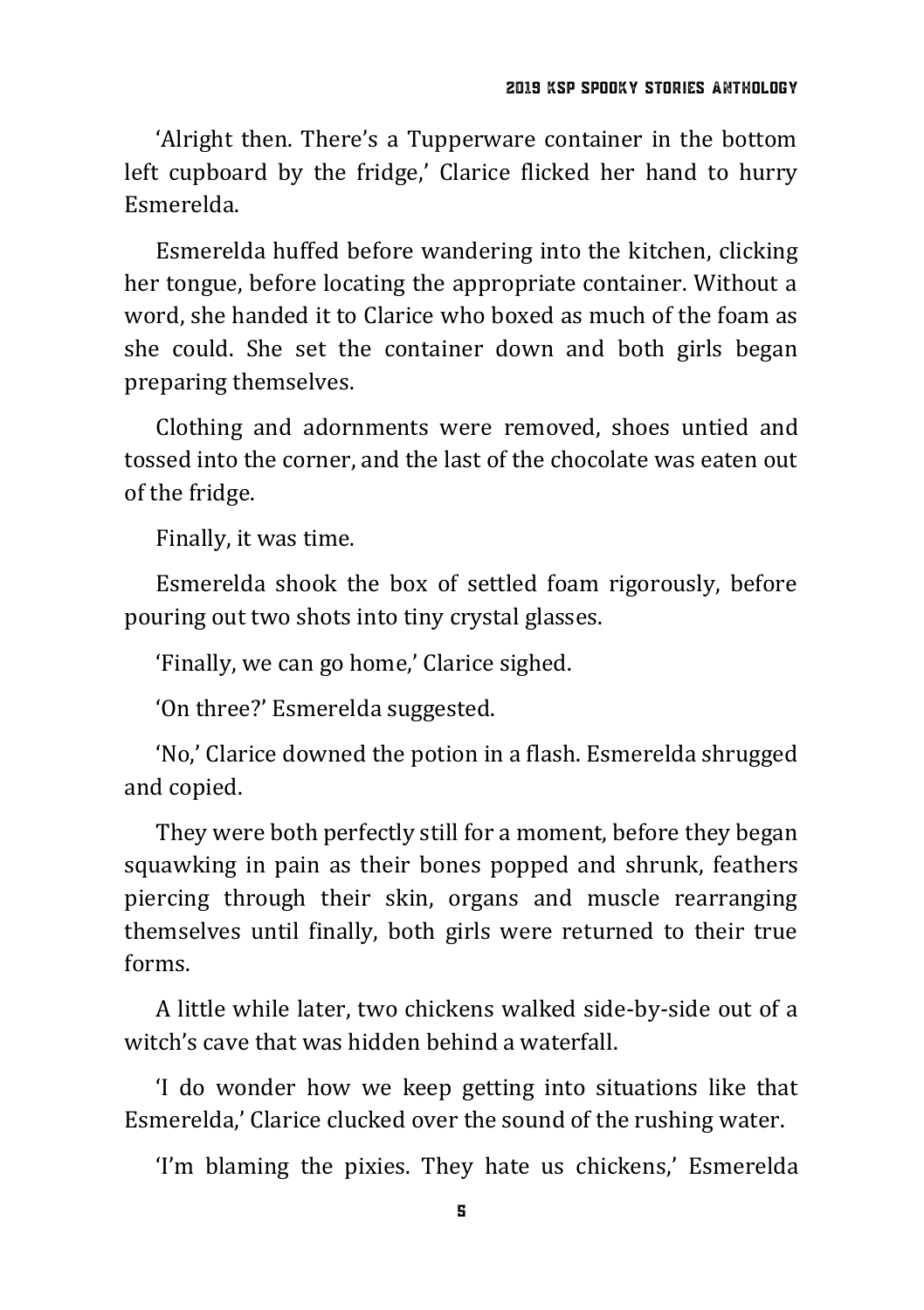#### An Unexpected Twist

warbled tiredly.

The two chickens gazed out at the endless expanse of forest and turned their heads west.

It was a long way back to the farm.

### **About Indigo:**

*Indigo is a maniac writer who switches from sombre to satire in the blink of an eye.*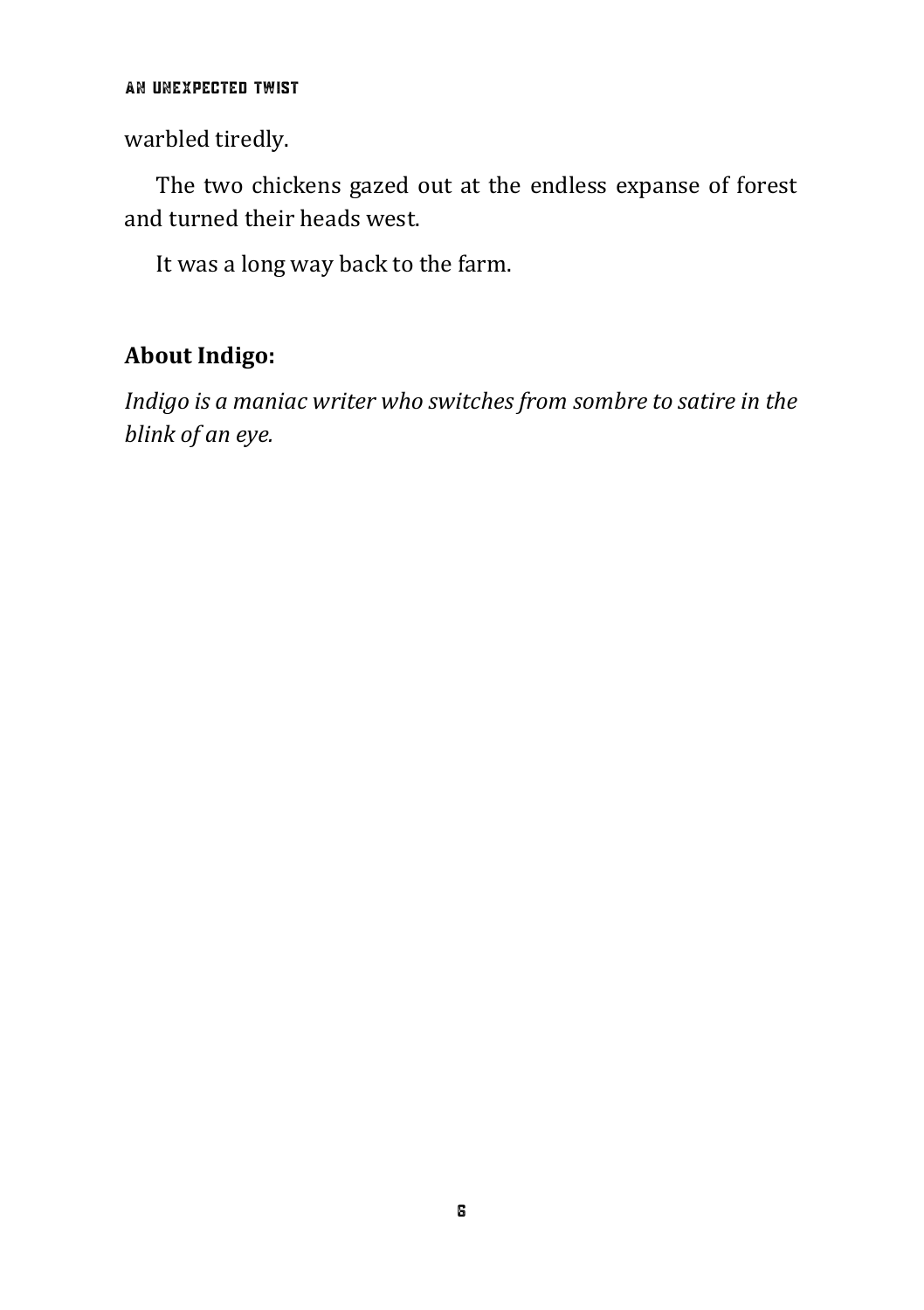## <span id="page-16-0"></span>The Prey and the Predator

#### **By Alex Etchells**

*Second Prize, Youth (Interstate) Category*

I walk along the quiet, long stretch of a road that lays before me. The lush green foliage sparkles as sunlight filters down through the canopy above. The breeze carries soft melodies from a camp not too far off and ruffles my hair in its journey along the path. In this moment I feel at ease with nature and in the state of content that can only stem from true and utter bliss. This is a good day, I think, grateful for the decision to take a walk this afternoon. I remember the warning that I had received earlier today, and the segment they had played on the news, but I brush it off, knowing I am completely and utterly safe with no need to be controlled by others' fears.

It is not long after, though, that I begin to feel a shiver run up my spine, watching as each individual hair stands up on my arm. I can't seem to shake this gut-wrenching feeling. It's as if I am being watched, followed even. No. This feeling is different, more intense. It's as if I am the prey that is being stalked right before a slaughter. My walk becomes more harried as more time passes, and the content feeling I had not too long ago has been replaced with a gnawing sense of dread. The sunlight is dimming and the once inviting canopy becomes a wardrobe full of shadows and voices that fills up the air around me. I begin to feel suffocated by this, and my hands claw at my neck in an effort to bring oxygen back into my lungs. I am so focused on this task that I neglect to see the fallen tree that blocks the road ahead. I stumble, try to catch myself, but it is no use. I am too late.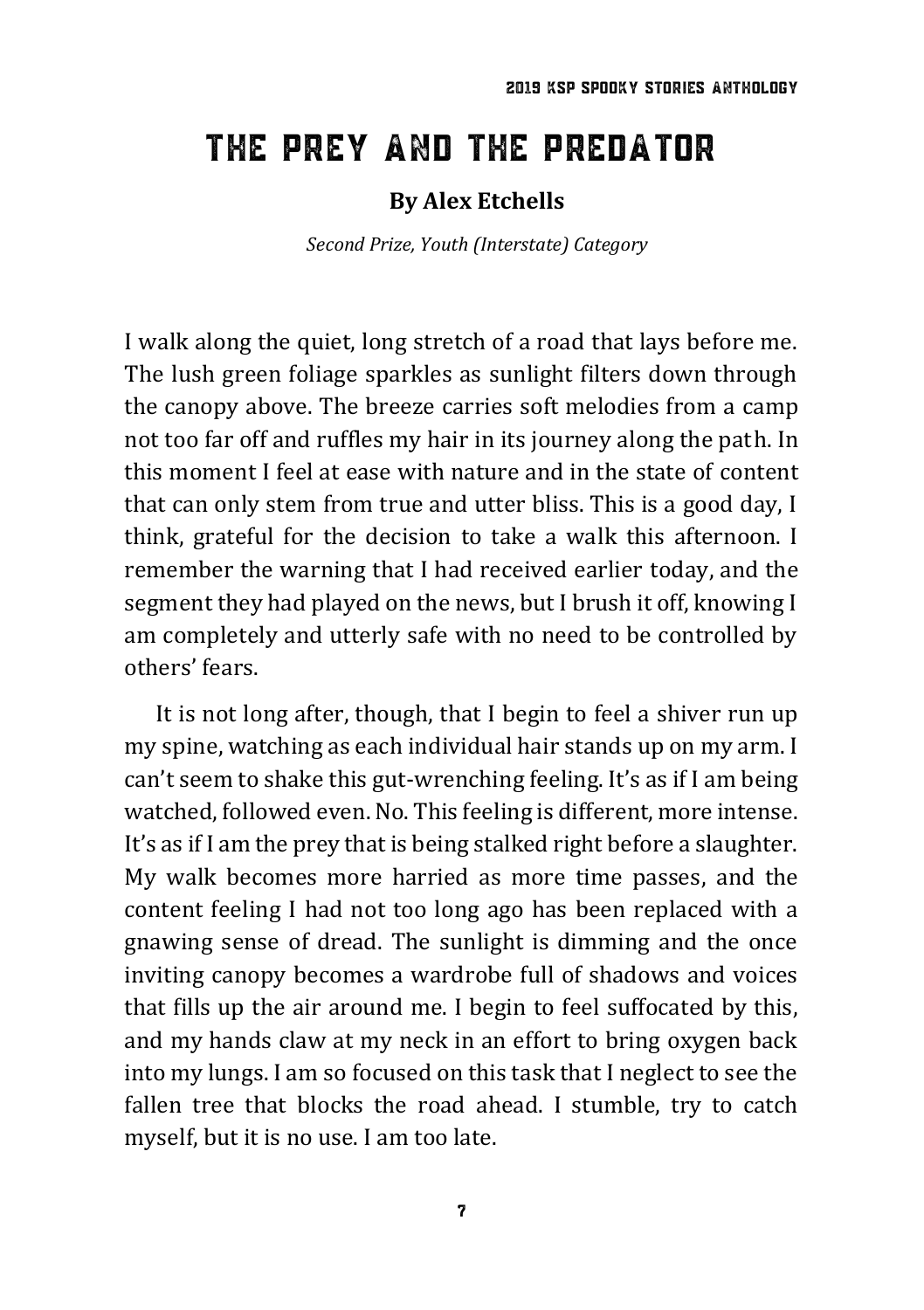#### An Unexpected Twist

I come crashing to the floor and hit my head on a jagged rock in the process. Blood gushes down the side of my face and I immediately become woozy. Unsteadily, I stand, but I have a hard time fighting the urge to blackout that I have to drop back to the ground. Emerging ahead out of the darkness is a human figure. The way the shadows bounce around, creates an illusion that the figure is faceless. As they walk towards me, I can just make out what appears to be shackles which the figure proceeds to drag along behind them. As the clanking of the shackles becomes louder and the figure draws nearer, I find myself pawing behind me, shuffling backwards to escape this cruel being. My attempt to flee is short-lived, as my back comes in contact with the log that brought me down before and has now left me trapped. The blood from my wound pools around me and my vision becomes blurry. This is it I think, just as I am drifting off, I hear the snap of the shackles and feel the cool metal bite into my ankle…

#### **About Alex:**

*Alex Etchells is currently living full time on the Gold Coast with her parents on a 50ft Yacht. She is in her last year of High school and has competed in numerous school-based writing programs. Alex has always had a passion for writing.*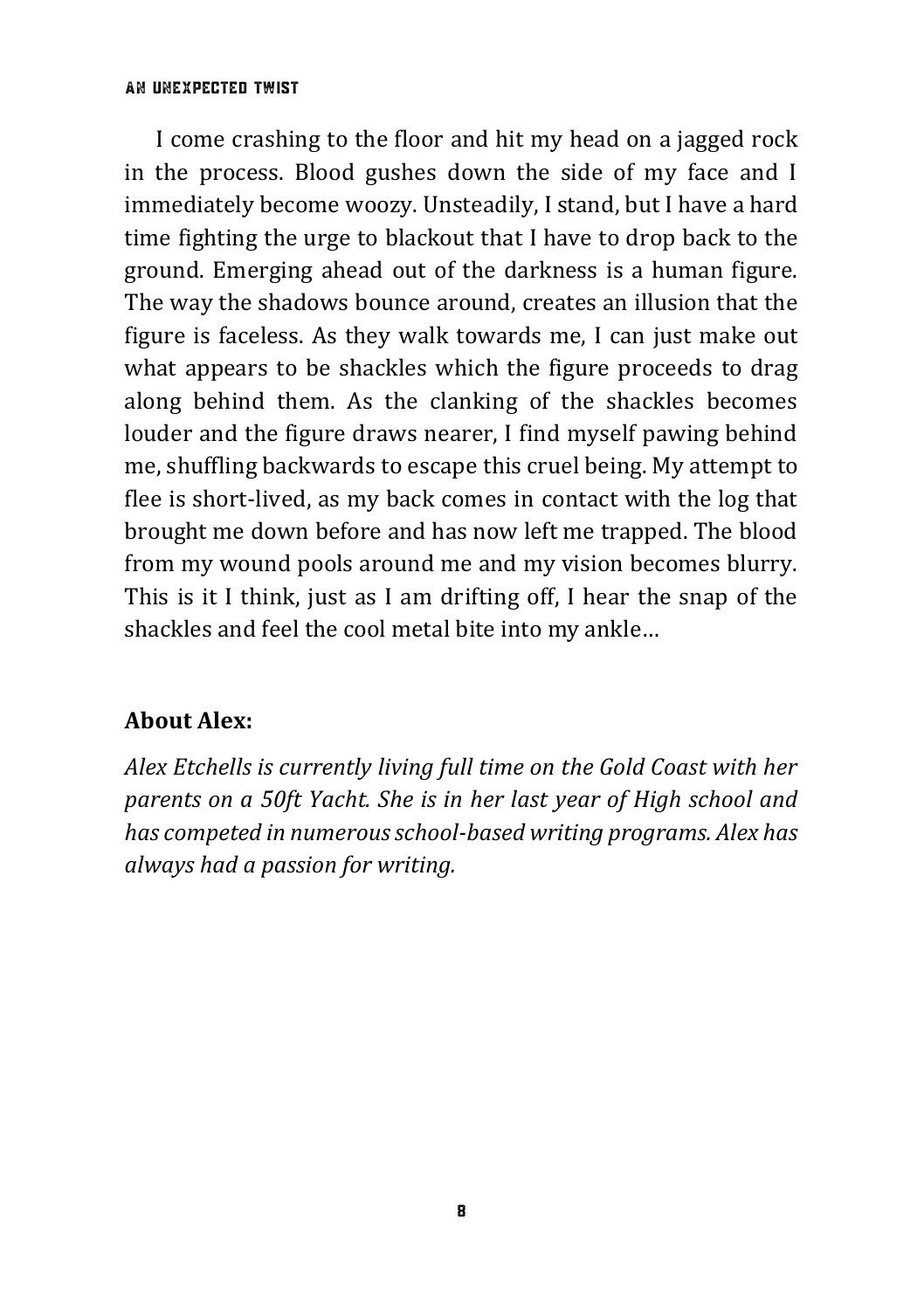# <span id="page-18-0"></span>Monster with a Victim Mentality

#### **By Amy Feng**

*First Prize, Youth (Interstate) Category*

I was sixteen when I heard the knock. Sixteen, and barely surviving school. Reports were accompanied by scowls, and disappointment with anger. Punishment arrived hand-in-hand with isolation, and all of a sudden, I no longer had anyone.

I was sixteen when it all started. Sixteen, and only just hanging on.

One knock was all it took.

One knock turned into three.

Knocks developed into scratches.

Deep and red with a trace of hatred,

They marked my door each night.

*He's in there.*

Soon, the scratches deepened; the voices appeared.

*He's awake.*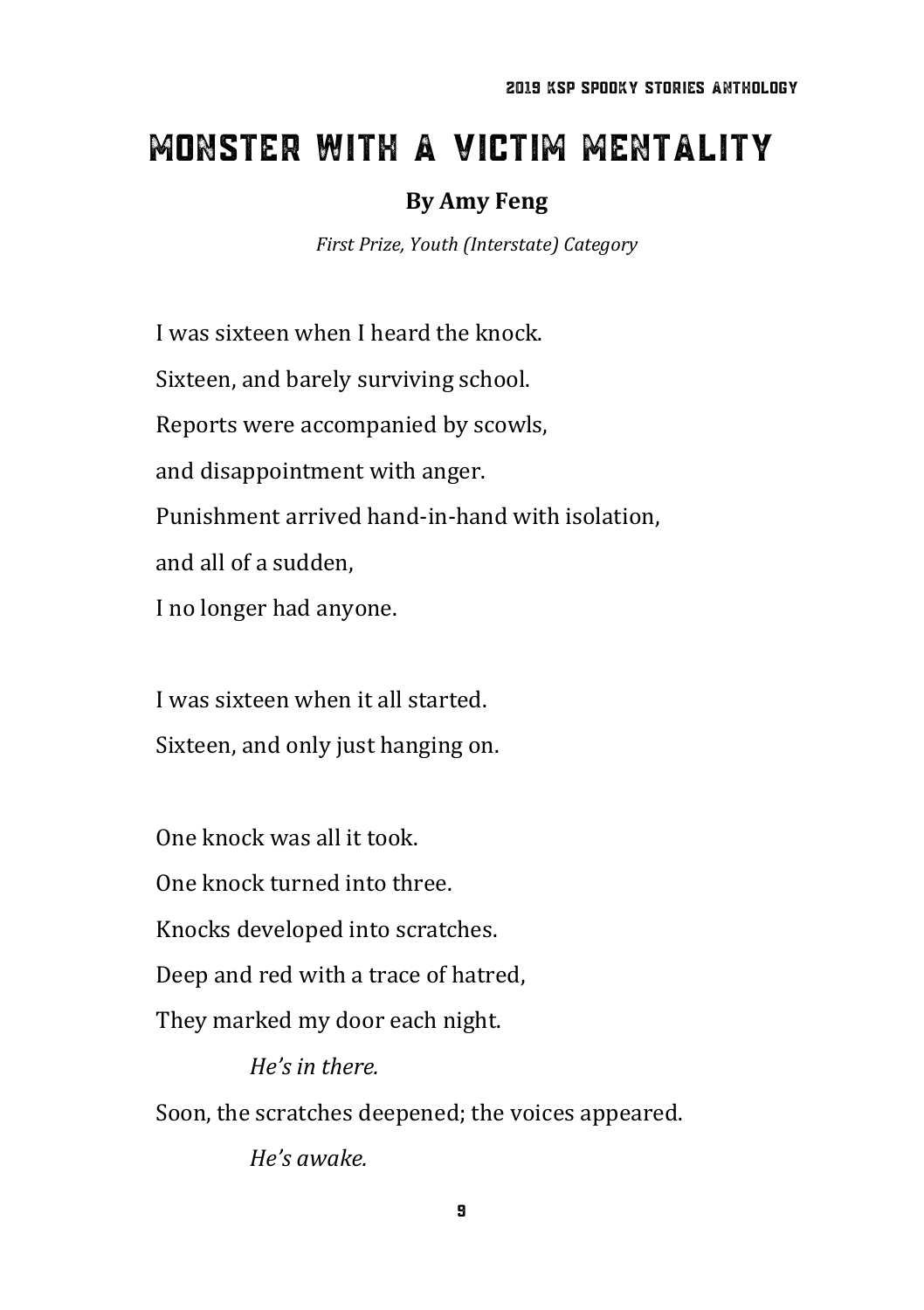And that was when they started coming for me.

*We're waiting. Come out.*

Some say my mind's an empty space. 'It's probably peaceful in there, all alone and quiet and empty. It's not like it holds a brain that can be used; that has ever been used.' But how empty is an empty space

*Isn't he silly, thinking he's fine?*

When you can't even hear

*Don't you think it's foolish*

Your own thoughts?

*the way he dismisses his own monstrosity?*

Some say I'm quiet.

Some find my silence disrespectful.

*Go, tell them. I dare you.*

But why,

*Tell them the truth*

Why do I need to talk?

*But, I promise you,*

When I have these voices

*They'll never believe you.*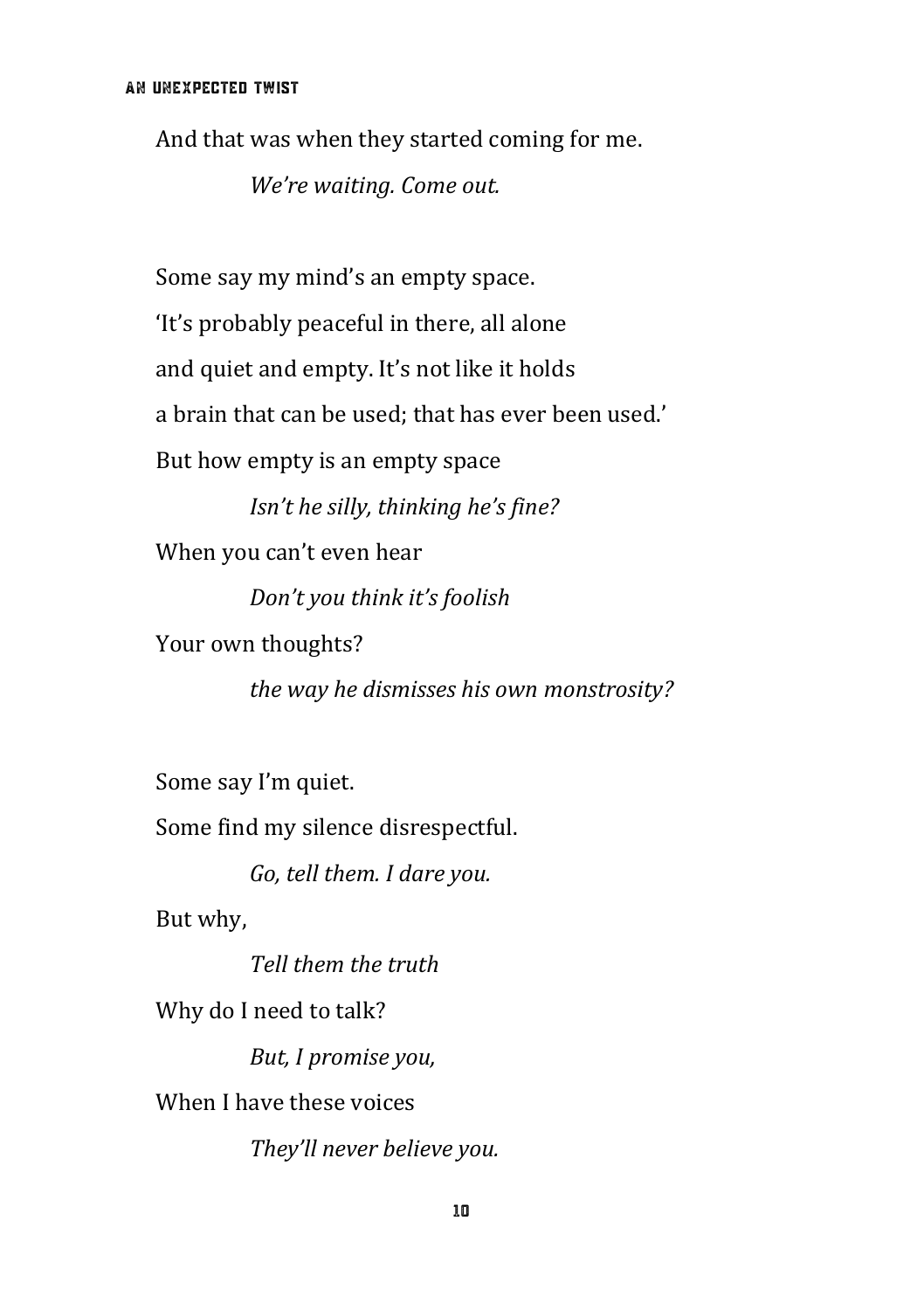That talk louder

*They never did.*

Than I ever could?

*They never will.* By the age of seventeen, Sanity had stepped out of my life, Hope perched on its shoulders. Vulnerability strode in, Confident, oppressing, and omnipresent. Like the hand of authority, It crushed me within its palm.

Seventeen was also when

I learnt the truth.

*The truth that no one believed.*

Those knocks; those scratches.

*These whispers; these voices.*

They never did belong

*Who else saw?*

To someone else.

*Who else heard?*

They were mine, all of them.

*No one.*

11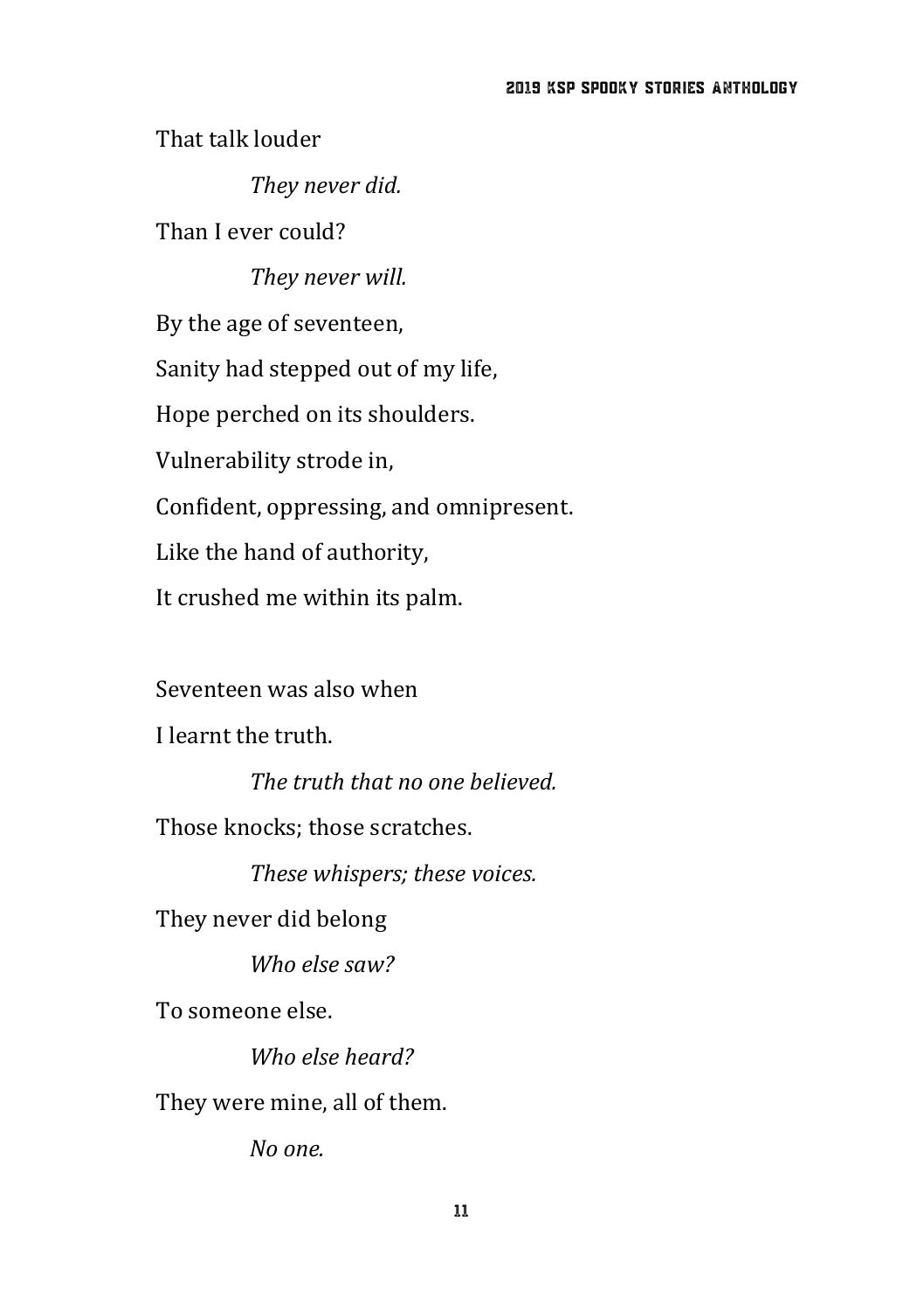My nightmares were simply A figment of my own imagination. They weren't the only monsters. *Don't you know?* Those voices and scratches *We're not the culprits.* And knocks and torments. *And you're not the victim.* They all belonged to me. *We're a part of you, You should know that. So if we're monsters, You are too. You're a monster. Nothing but a monster. A monster with a victim mentality.*

### **About Amy:**

*Amy is a student in NSW. She has enjoyed reading and writing from a young age.*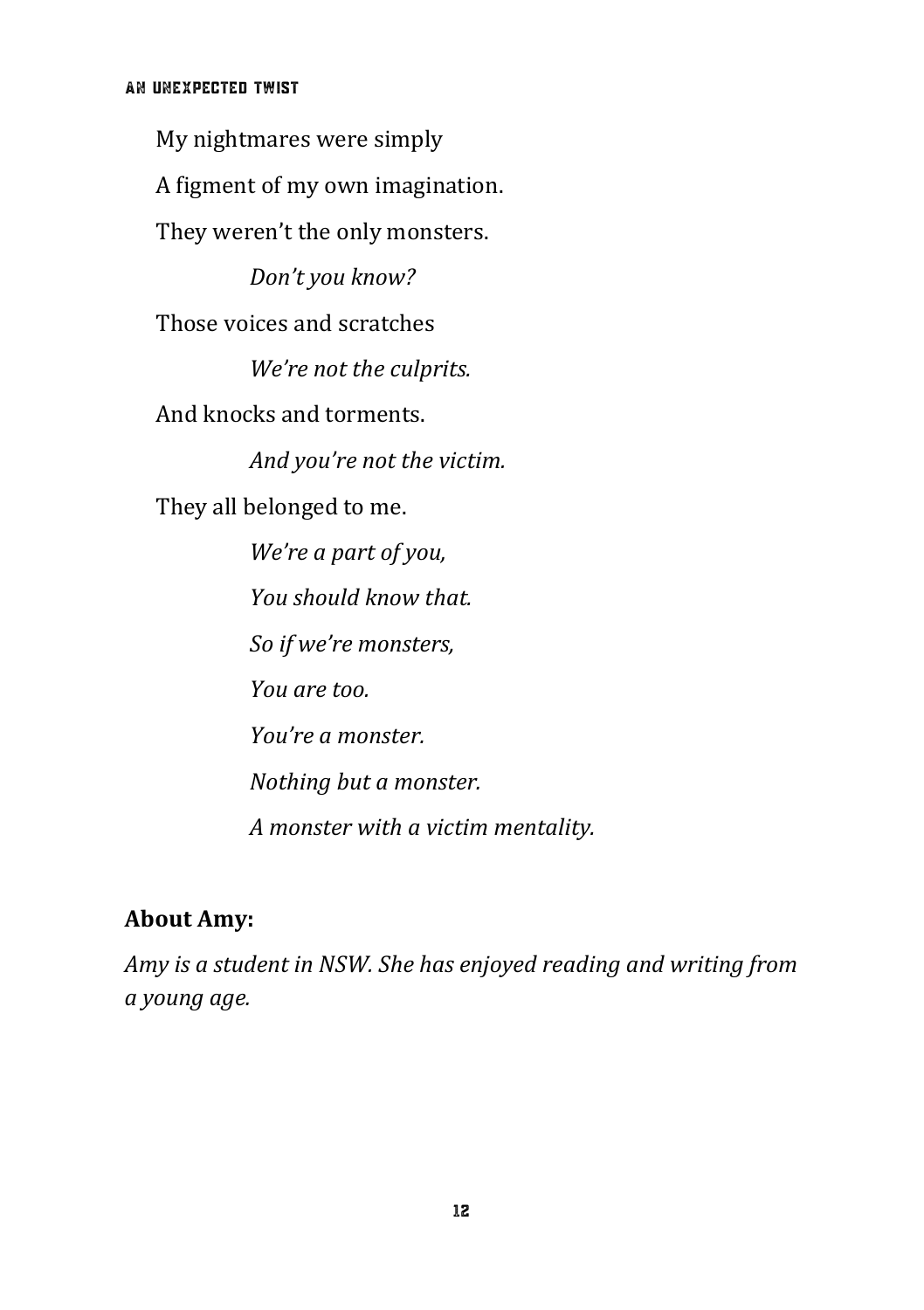# <span id="page-22-0"></span>Mirrors: Halfway Through, Halfway Gone

#### **By Sean Paxman**

*Commended, Youth (WA) Category*

Funny things, mirrors are. A piece of shiny metal that reflects exactly what lies before it. Well, that's what everybody thinks. That's what t*hey* want you to think. Have you ever been in an elevator with two mirrors facing each other? Creating infinite reflections of your image? If so, then you know our primary weakness. That *they* outnumber you. That *they* overwhelm you. That *they* might have already taken you, and you might not even know it. Have you ever been alone with a mirror, and felt that you might not be? That the person you stare at in the mirror might just be staring at you back.

And if you see *them* do something that you didn't do… then your only hope is to run. Run and hope that *they* do not find you. Because *they're* coming. *They've* always been coming. So take a picture of yourself. And compare it to the mirror. Then you'll start to notice the differences. But it goes much deeper than that. The primary difference between you and *them* is not visible.

It's not easy to tell someone's intentions from looking at them. *They* are no exception. But it's always the same. *They* want to take you. To change you. To make you one of *them.* And if you try to fight, *they* will destroy you. *They* won't kill you. What is done to you is much worse. And when *they're* finished, you will be abandoned, to rot. I did not resist. And so *they* began. Began to change *me* into one of *them.* But it will take time. So I decided to write this, a warning to you. Run.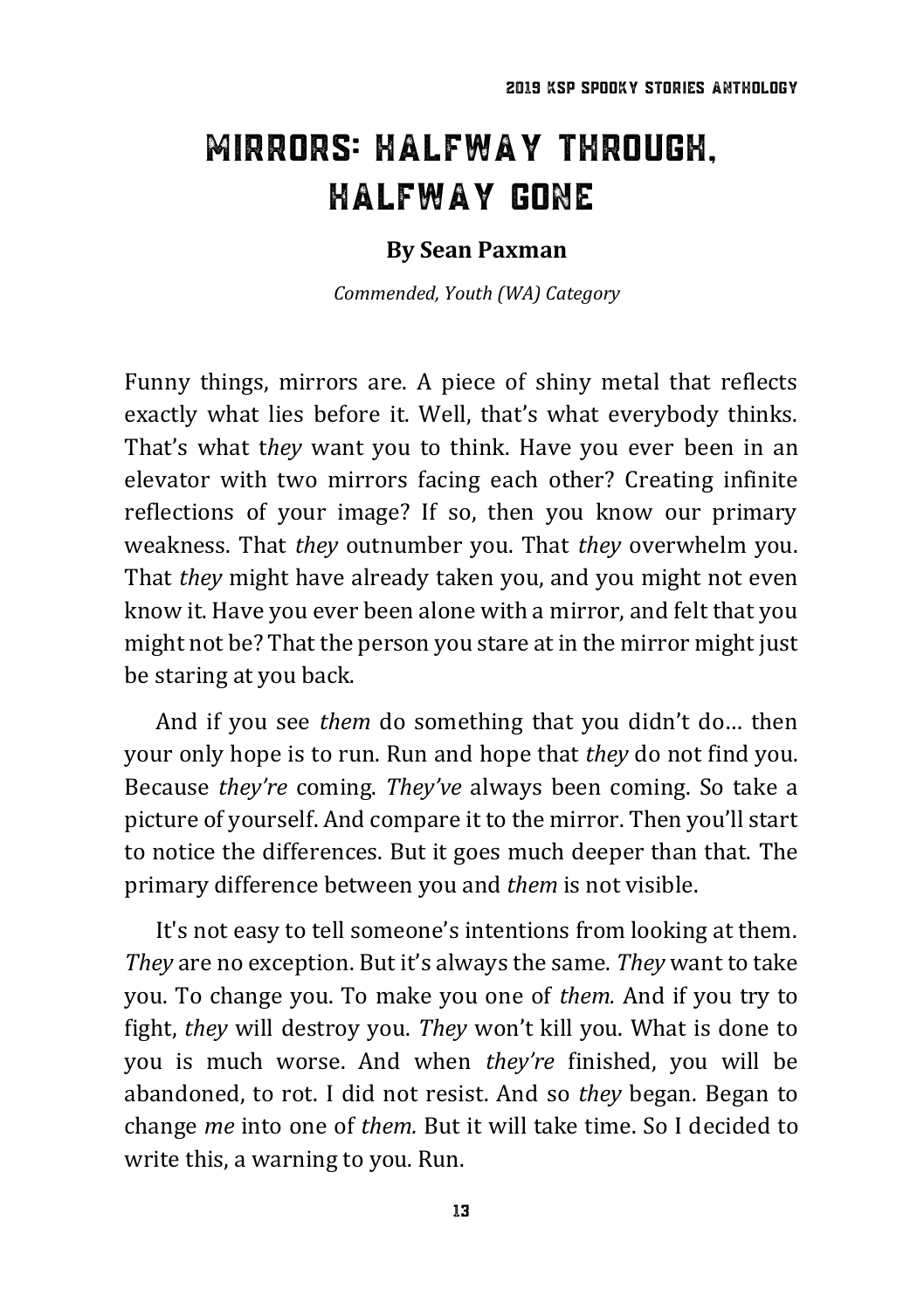#### An Unexpected Twist

I've been like this for ten days now. They don't want to starve you. And they won't let you kill yourself. Believe me, I've tried. They let me write though; I like writing. It takes the attention away from the pain. The pain from being half in their world, and half in ours. Halfway through the mirror. Halfway between asleep and awake. Halfway dead, and halfway gone. Because once I am one of them, I won't be me anymore. And I don't want to be anyone *but*  me. I don't want to be my mum, or one of my friends, or especially one of them. I just want to be me.

But I suppose, even now I'm not that. Even now I'm changing. I wish there was a way to stop it. Oh, here they come. They're watching. Watching as the last bit of me is removed and the last bit of them is put in. Oh my god, they're doing it, they're going to…

#### **About Sean:**

*Sean has been writing stories since he got interested in writing, and has been reading since he could read.*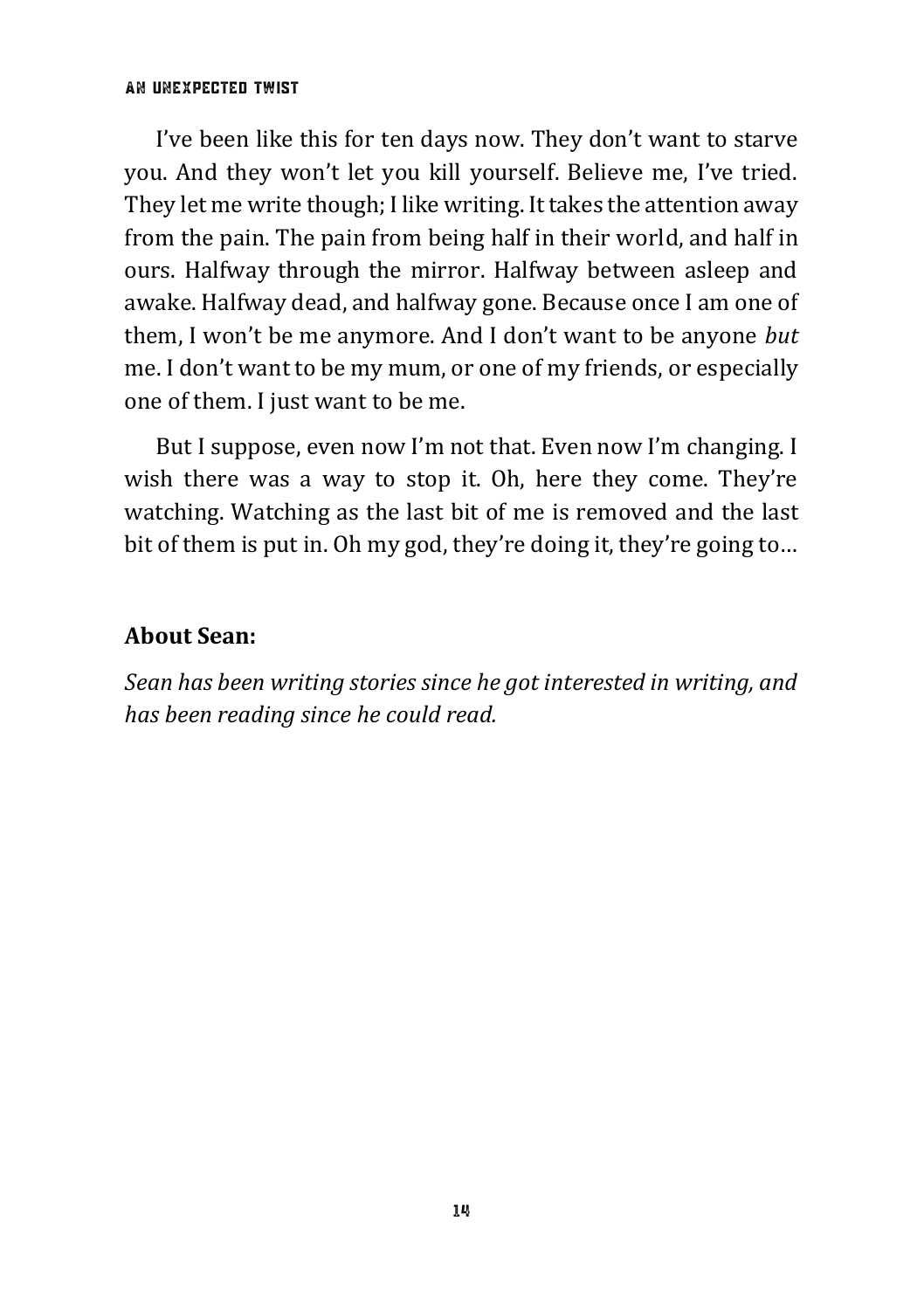## <span id="page-24-0"></span>Dead Man Walking

#### **By Sage Nock**

*Commended, Youth (WA) Category*

The house on 45th street was a ghastly place no person would dare tread. The garden that used to bloom soft, lively roses in spring had withered away. The once vibrant yellow that coated the house had faded into an unappealing vomit colour, and the cold black metal gate that divided the living and the dead had rusted from the bone chilling winters. Life—or shall I say death was indescribable a couple of years back. We were living in a house we adored—despite its flaws—and no human could see us. Oh, the bittersweet nostalgia of making them just about jump out of their skin in terror, after doing such things for so long, however, you begin to get bored. Roaming around haunting helpless people was once desirable for me, but no longer is it.

The thing I've come to realise is that the house is a beacon for the dead, literally the minute one dies they are sent to us. If you ask me, this is why there's such a population problem, but the others disagree with nonsense like, 'the more the merrier'. Though I can't technically feel my eyes roll at their remarks, the intent is most certainly there. The house does have a secret however; like most things do. We could all leave, but only if we fix the blunders left behind. Say gaining the forgiveness of someone you ill-treated so that your guilt dissolves, allowing you to move onto a peaceful afterlife. I've witnessed many friends being able to pass over, and while I felt happy for them, I was filled with blood-boiling envy. I, of course, still hadn't been able to move on. Not knowing how to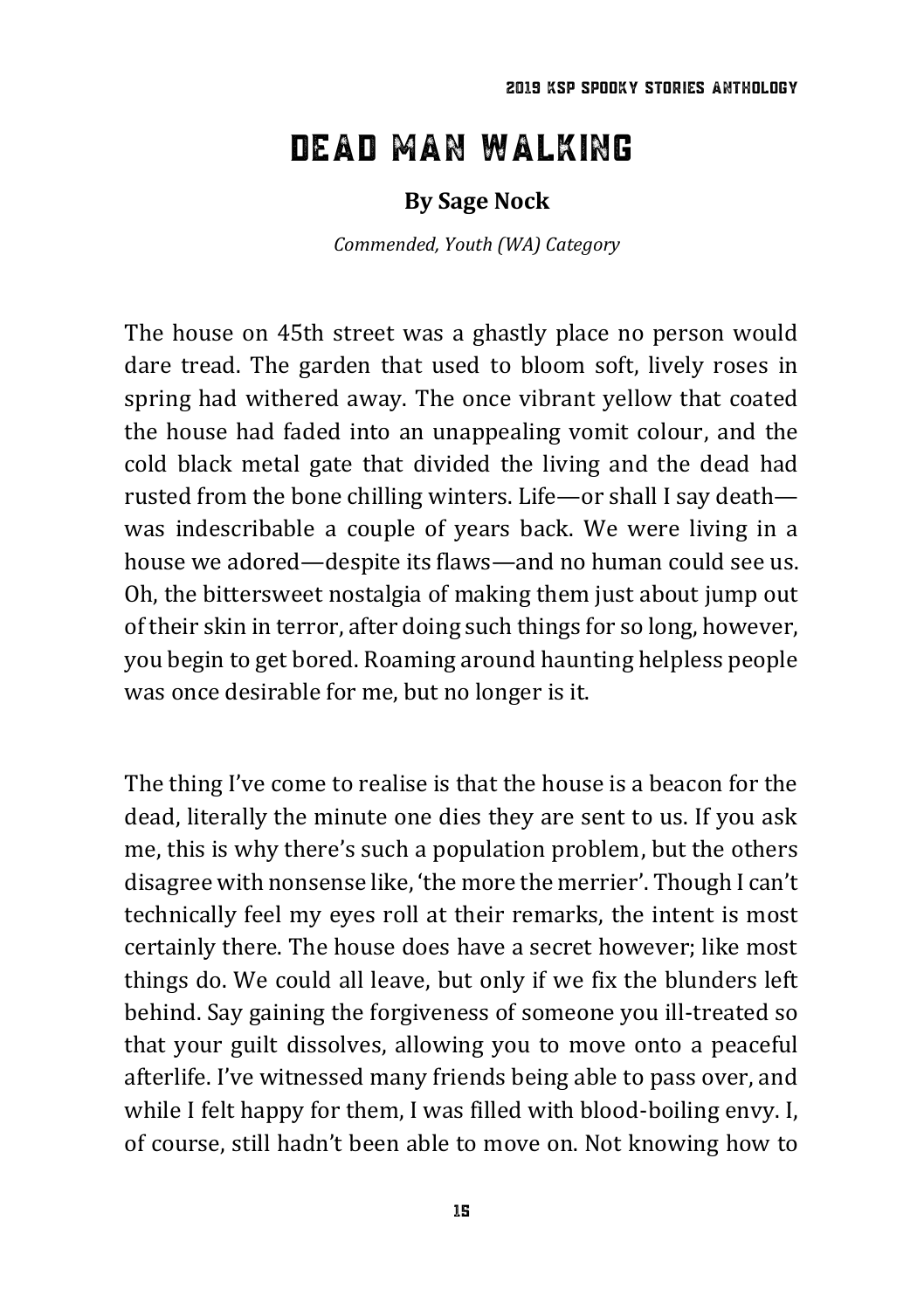#### An Unexpected Twist

escape something I despised, something I feared even, may possibly had been the worst burden of all.

Many months had passed and so did dozens of my housemates. During this time the house grew older, the paint had almost completely chipped off the cracked walls, and the rusty hinges holding onto the doors for dear life were slowly slipping away. I was desperate to figure out what was keeping me here like a prisoner in his cell, searching every possible answer to my escape, 'til one warm summers day I finally figured it out. I wasn't meant to leave. I hadn't made any unforgiveable mistakes in my lifetime; there was nothing to resolve. In my mind this could only mean that my duty was to stay, to guide the rookies being pulled toward the house like a magnet when they die. I looked everywhere except the house for answers, the one place I knew inside and out, the one place that no matter what always changed with me. Maybe I'm just trying to create a role of importance for myself. I have always liked being a leader, but I finally feel like I've found my path. Well I don't actually feel it, I am dead, but you know what I mean.

#### **About Sage:**

*Sage Nock is a sixteen-year-old girl originally from the Kimberly of WA. She has always had a profound love and fascination towards writing and storytelling, enjoying the craft very much.*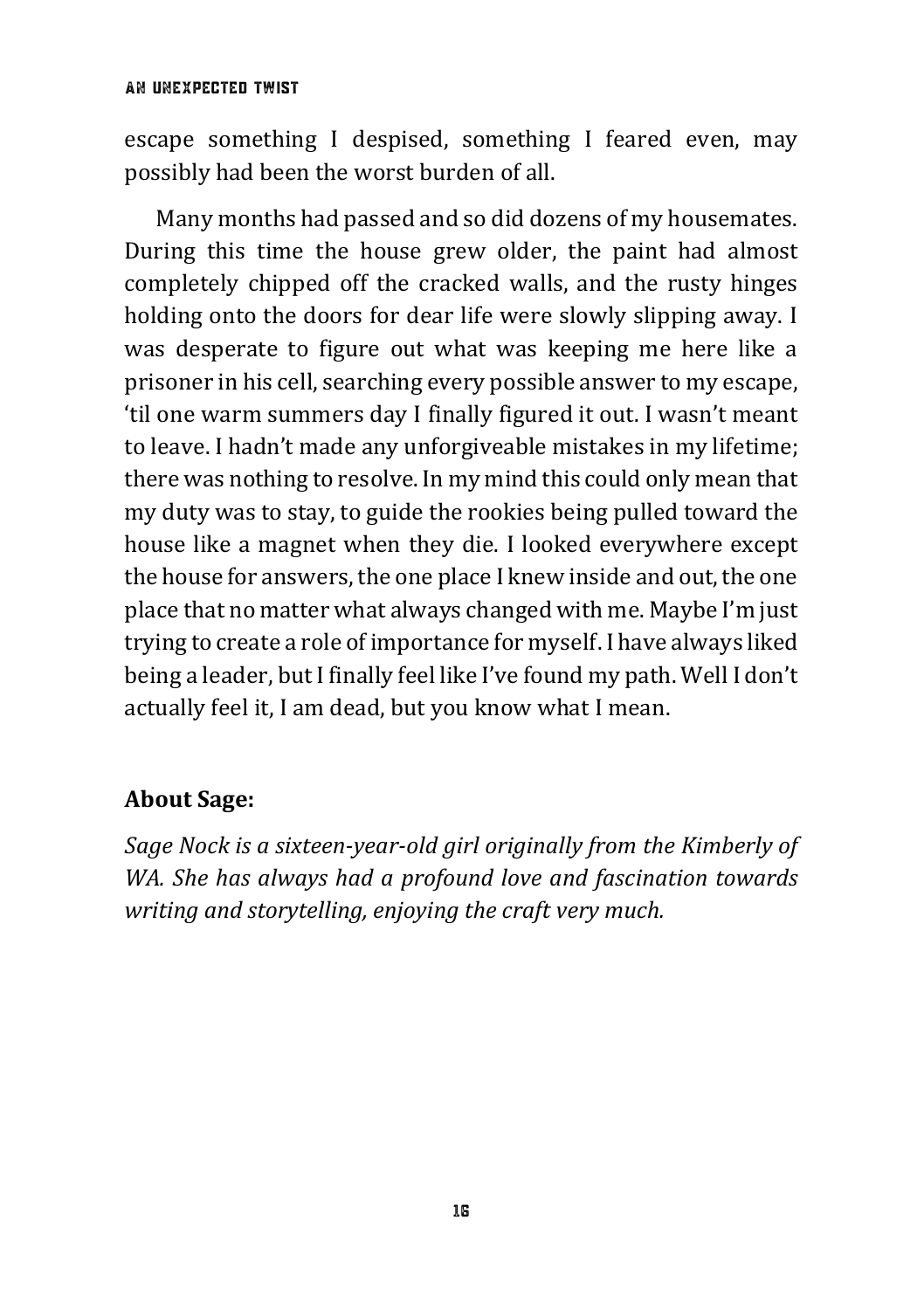# <span id="page-26-0"></span>IMAGINATION OR REALITY?

#### **By Leah Kuckelkorn**

*Second Prize, Youth (WA) Category*

Darkness, fear, blood, images were flashing too fast for my brain to comprehend. My room was turning, my world is spinning. It was all happening too fast for me. I'm running, Mum's crying, and my dad is a ghost of himself. I bang on the door of my room to break free…

I wake up with a jolt. Sweat dripping down my forehead, my dark hair pressed against my neck, my lungs choking on the stagnant air. I look around: no blood on the walls, no dead bodies on the ground. I keep having those nightmares. Every single night for exactly two weeks now. I hastily get out of bed to check if my door was locked. No. It effortlessly swung open. My breath began to cease.

It has been two weeks since the death of my dad. Me, my mum and my sister went shopping for my dad; it was his birthday the very next day. Dad was left at home. But when we got home, he was gone—lifeless on our carpet. It was as if someone knew we wouldn't be there. When we found him, the room was tense. The air had an almost stagnant feel, but it wasn't until I looked up that I saw her, in tattered clothes, covered in parched blood. I couldn't identify her face, but before I could blink, she vanished into the air. My family was ruined that night, but strangely enough, I still feel his presence only, not in a good way. It feels like he's taunting me in my dreams by sending demons upon me. *Demons*: the unruly, ghostly, draping figures made out of pure sorrow that reside in my room. Their hollow eyes filled with no emotion other than hatred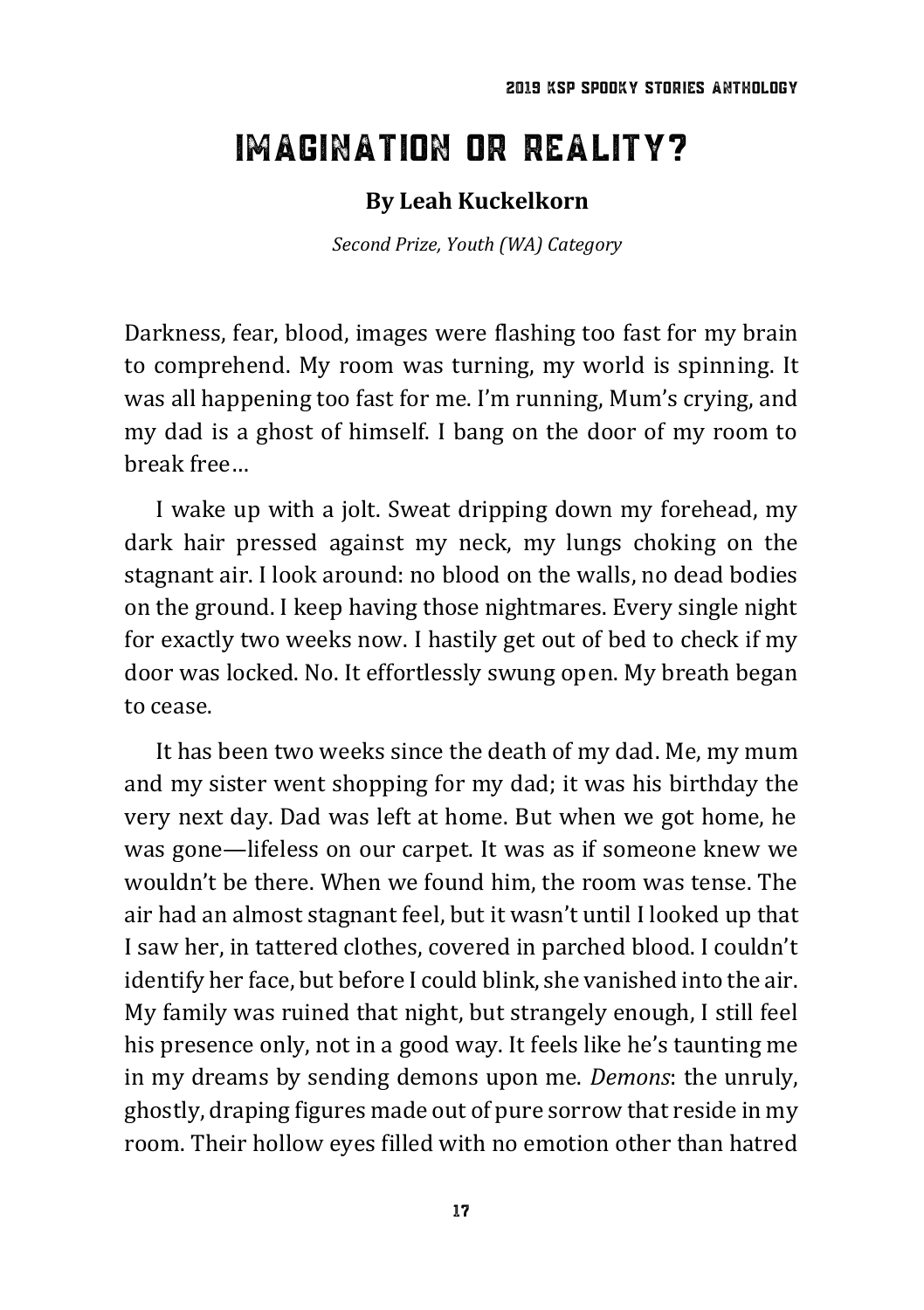#### An Unexpected Twist

and despise. Although they might sound intimidating, really, they won't harm you, or so I believed.

Pain, claws, ghostly breath going down my spine. Red lights were flashing, red flags were everywhere, a knife in her hand. Her dark eyes black with emptiness and lust, and in the middle of it all, was Dad. I couldn't stand it anymore. I had to break free. But how? '*Why do you hate me*?!' I screamed in tears while choking on my own breath. My dad just looked at me with a forbidding look as he turned to dissipate. '*Nooooo! Please! I'll do anything!'* But he was gone.

And with a jolt I wake up again. But this time in a different room. A different time. I am alone, standing in torn clothes caked with dry blood. I am alone, but with company. The black figures of my imagination begin to close in on me. Pure terror spreading through me like a rapid. I hear footsteps approach the door. Footsteps that could've only belonged to my mother and sister. In my hand a knife. At my feet… lies my dad.

#### **About Leah:**

*Leah is passionate about writing stories and has entered a couple of writing competitions before. She also enjoys reading and drawing.*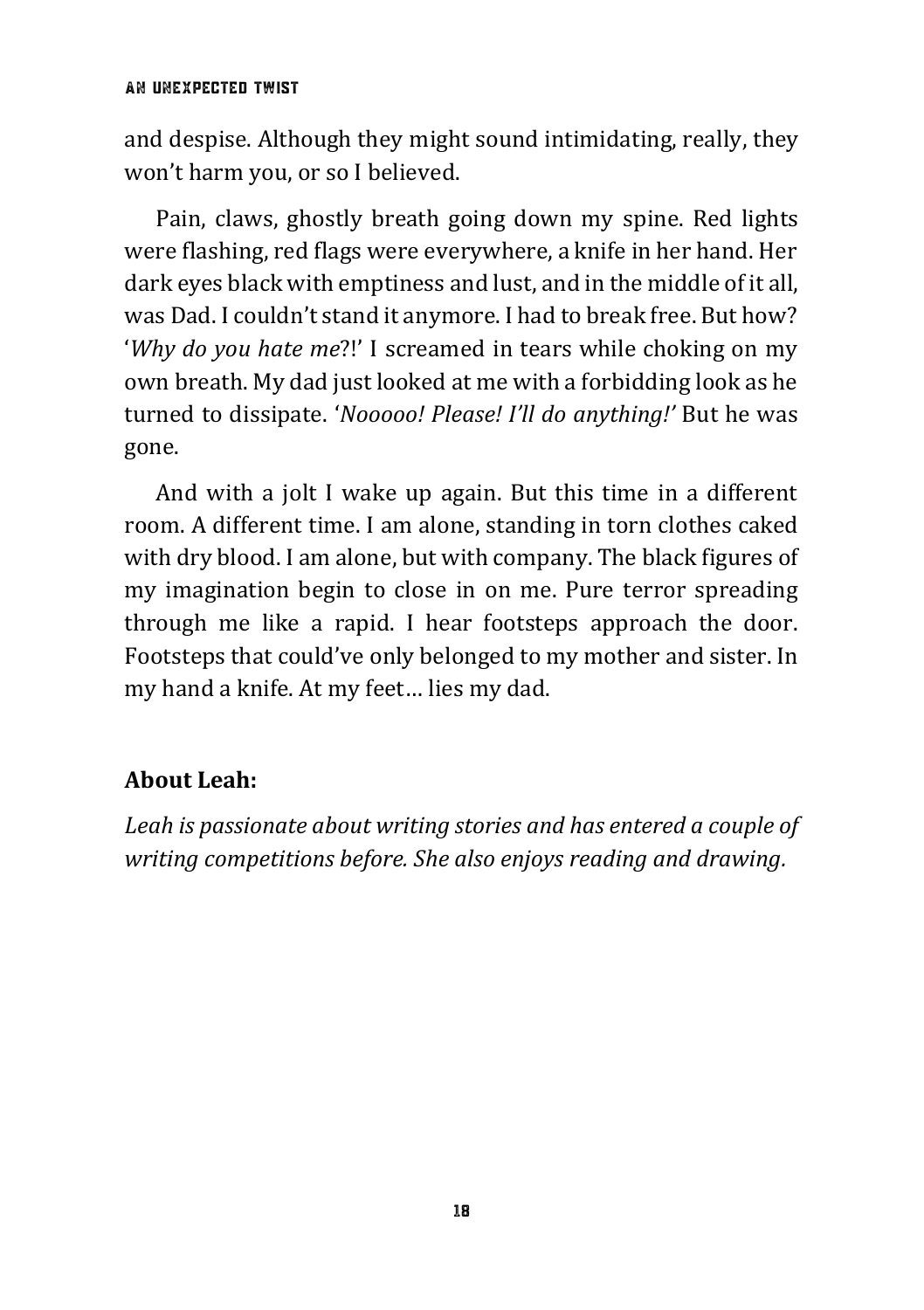# <span id="page-28-0"></span>Purple Shirt and Beaded Accessories

#### **By Claire Luces**

*First Prize, Youth (WA) Category*

*There's nothing weird about a father watching his girls play. Not unless they aren't really there.*

The park had been abandoned for many years. Spider webs covered each metal pole on the playground and the sand on the ground couldn't be seen through a blanket of dead leaves. The swing, which swung slightly when the breeze picked up, squeaked loudly. It was the kind of squeak that made you clutch your head and cover your ears.

There was only one man in the whole town who visited the park. He went there every day and sat on the bench. He stared at the colourful playground and watched it age as if watching a time lapse. But he could see something no one else could...

What the man saw were three little girls. They each wore a white dress and had their hair in curly pigtails. 'Daddy, did you wear the necklace I gave you?' One asked. The man lifted up a handmade necklace. The girl on the swing smiled, satisfied.

'What about my bracelet?' Another girl, who was waiting to slide down, asked. The man lifted up his arm, revealing a beaded bracelet.

'And of course I'm wearing your shirt,' the man said to the last girl, who was climbing the ladder. The three girls got down from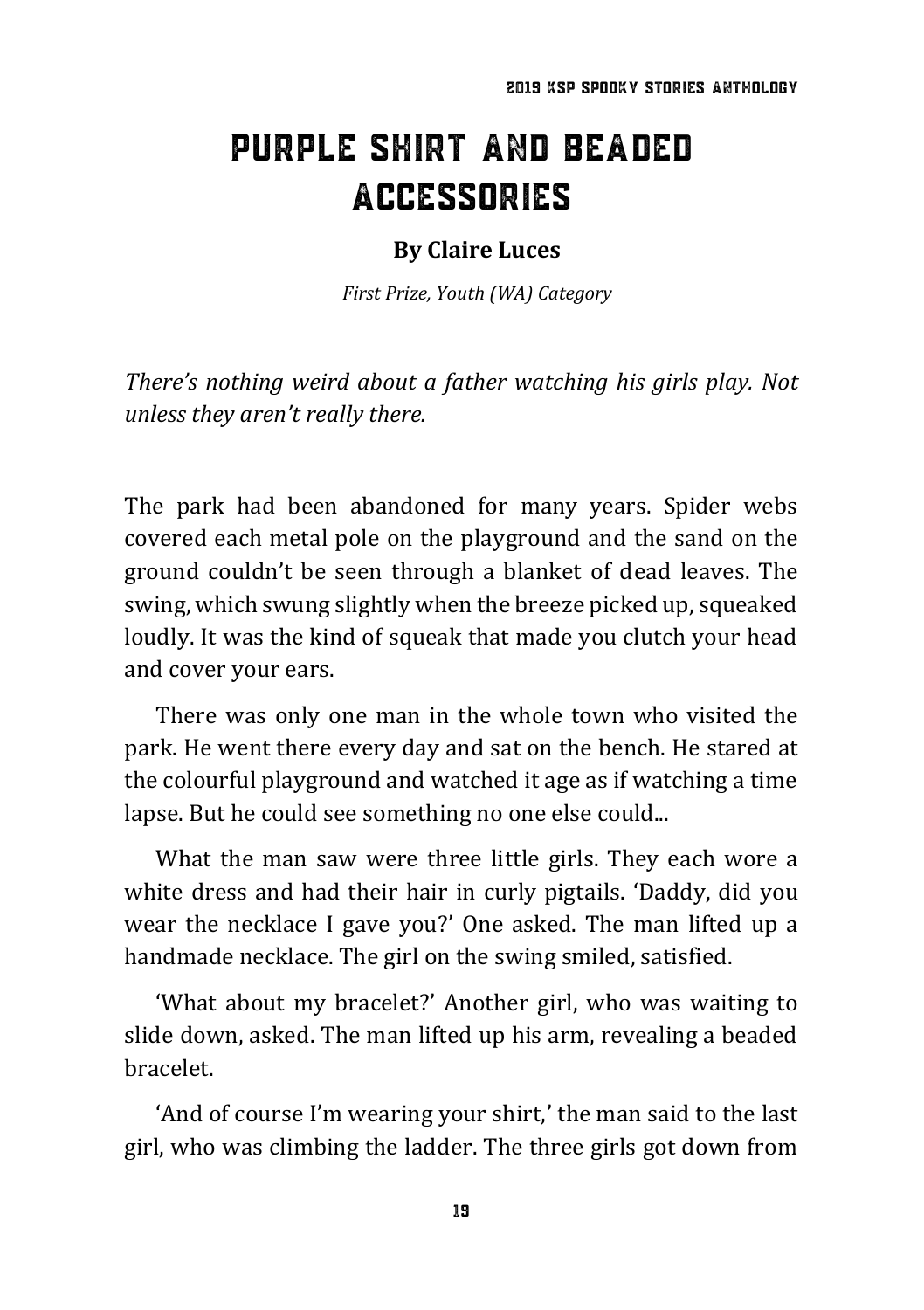the playground and ran away into the trees, laughing. The man got up and went home.

The next day, he repeated this, and the next, and the next. They got older every day, but still asked their dad the same three questions about the bracelet, necklace and shirt.

One overcast and chilly day, the man sat on the bench as usual. He was excited to see his triplets at nine-years-old, but was surprised when he took his first glance at the playground. It was like someone fast forwarded a movie and he didn't know what was going on anymore. His daughters were covered in a blazing flame and they were crying out, 'Daddy, help!' The man tried to stand up, but it was like he was screwed onto the bench. His three girls disappeared and all that was left was a squeaking swing and a playground full of spider webs. The man walked away.

The next day, the man came back again, and he stared at the playground blankly for a while until three little girls emerged from the trees. They ran onto the playground and asked their dad the usual questions. His girls relived their life again.

He continuously returned to the park to meet his girls who died in a fire at nine, but he never got to see what they were like after that age. They just went up in flames and disappeared each year on their ninth birthday. Now the man is old, his skin wrinkled and hair white. Everything about him has changed, except his purple shirt and beaded accessories. He still waits for the moment he gets to see his kids turn ten...

### **About Claire:**

*Claire is a 14-year-old who loves to read and enjoys creating stories*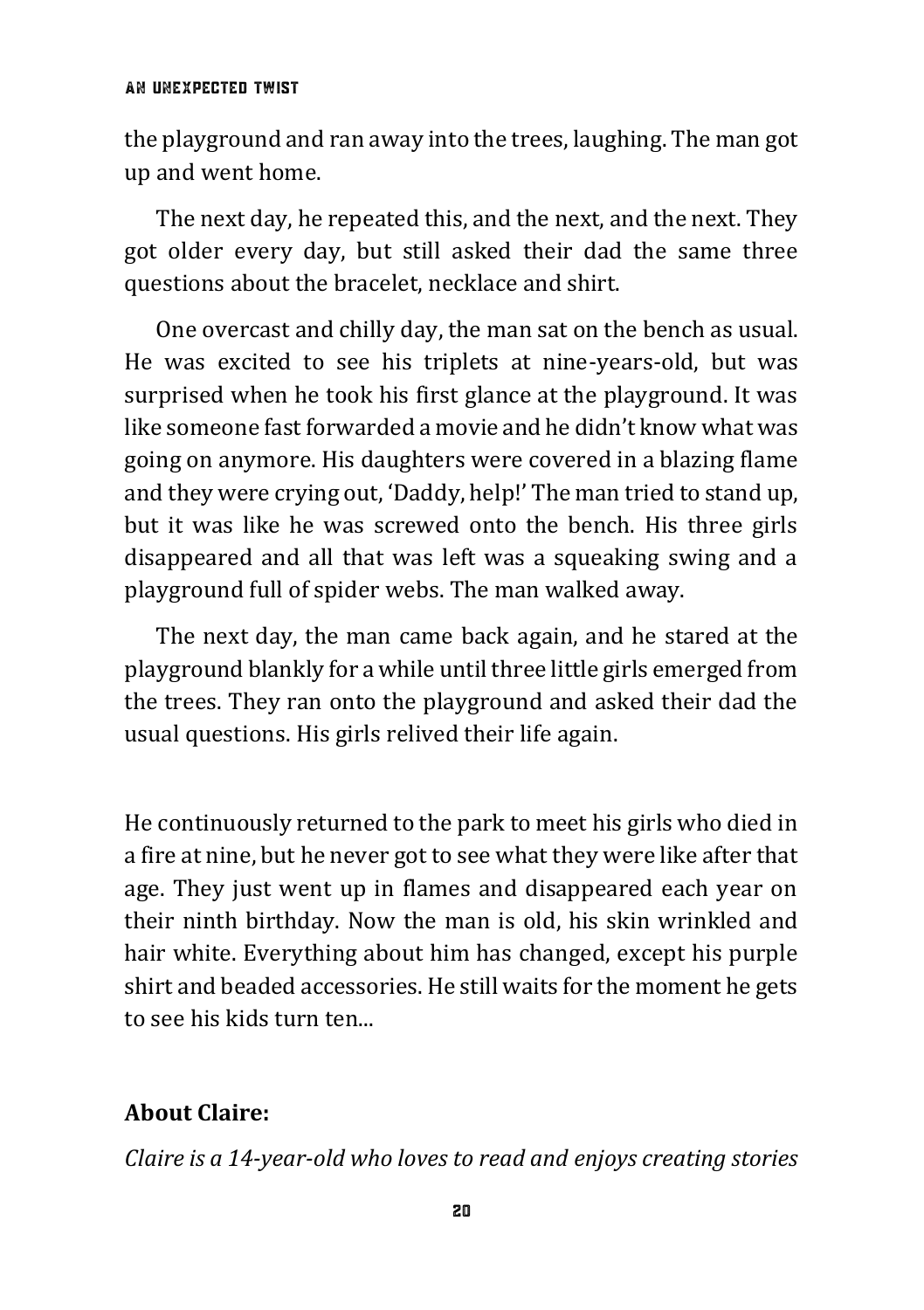*and poems. She is an enthusiastic learner and loves to be creative.*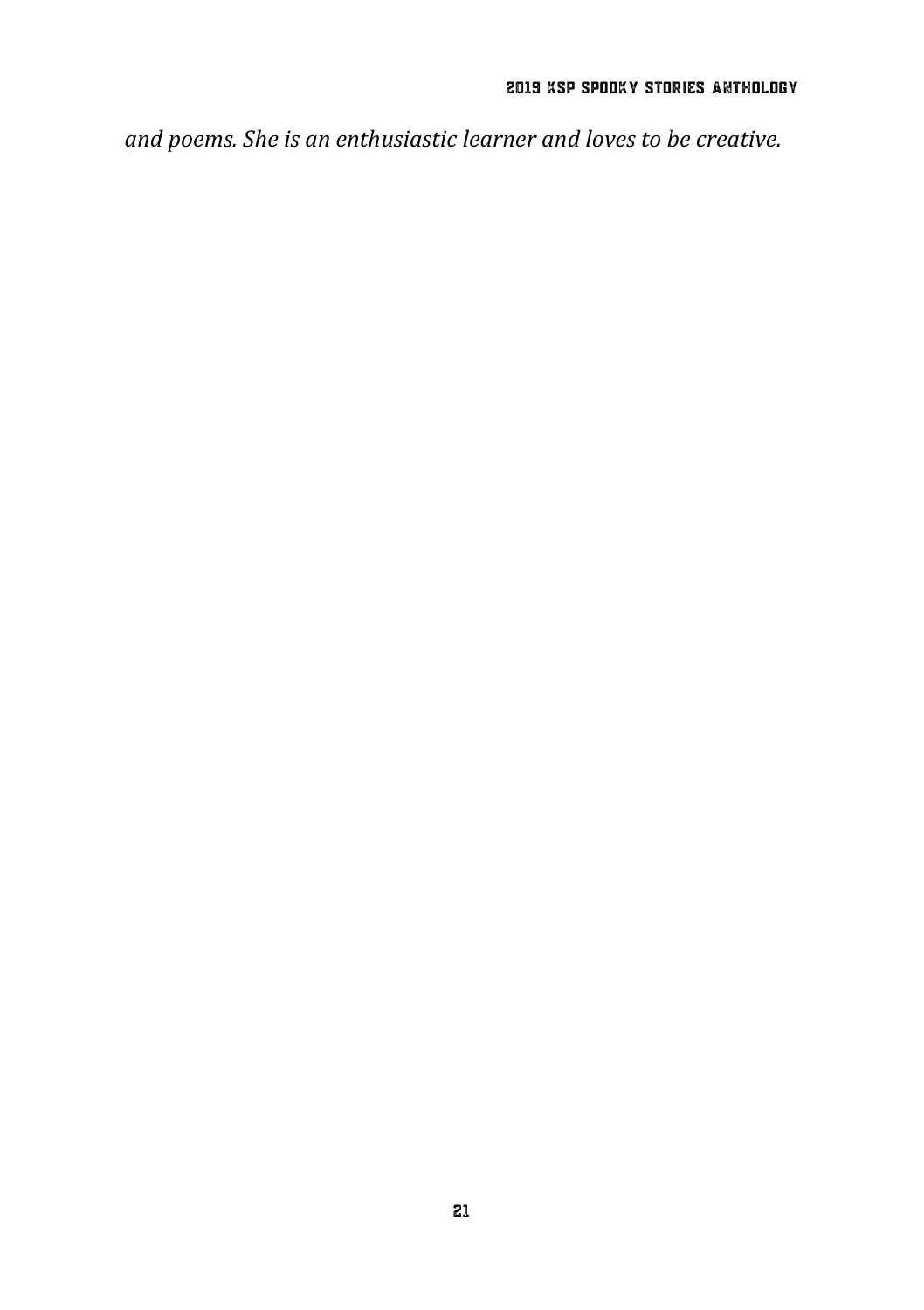

# <span id="page-31-0"></span>The following stories contain adult content and MAY not BE suitable for under 18s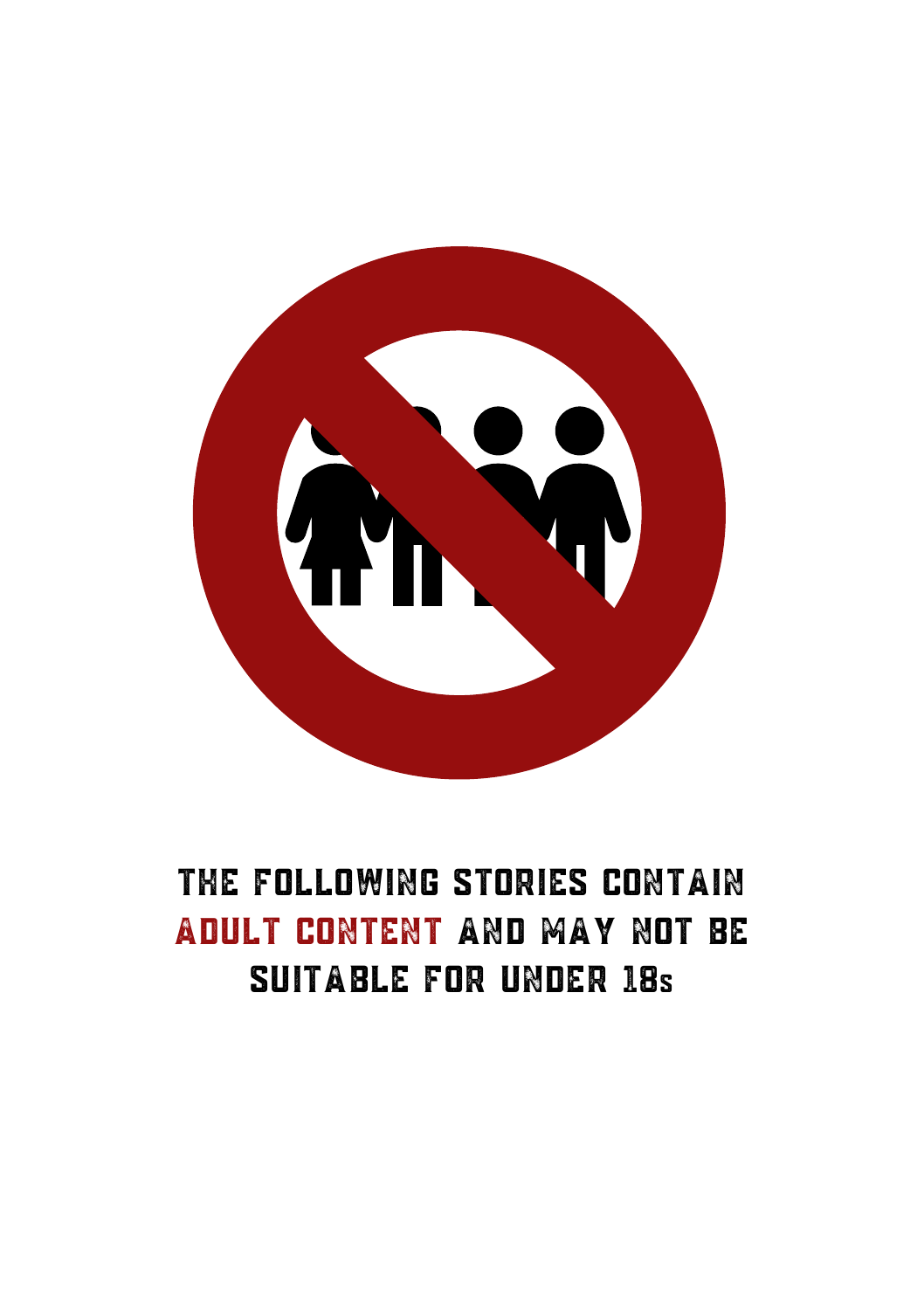## <span id="page-32-0"></span>He Just Watches

#### **By Fionna Cosgrove**

*First Prize, Open Category*

The bedsheet snapped across my bed, as Mum, bleary eyed, muttered under her breath. I knew what she was saying. I was too old for this. I knew I was. Too old to be so afraid. Too old to be having accidents.

'Thomas, it's almost midnight. I'm tired. Can you please help me with this?' Mums voice was restrained. She didn't want to yell at me. Just like I didn't want to lie awake at night, hair bristling on my arms, eyes pinned to the ground. 'Thomas?' Mum asked again, her patience teetering on the edge.

'Sorry,' I mumbled, forcing myself away from the doorway, making sure to stick to the edges of the room.

'You're almost ten,' Mum sighed. 'This has to stop,'

With my teeth clenched and my hands shaking, I focused all my attention on folding the crisp white sheet under my mattress. 'Maybe I could sleep on the couch tonight?'

'Tommy, please. You have a wonderful bed. A perfectly comfortable, supportive, barely used, wonderful bed. You need to sleep in it.'

'What about a camp out?' I said, my eyes pleading with hers. 'I could get the old tent from the shed; you wouldn't have to do anything. I know how to put it up. I've been practising.'

'It's ten degrees outside!' Mum exclaimed.

She was right. It was freezing outside. Every heater in the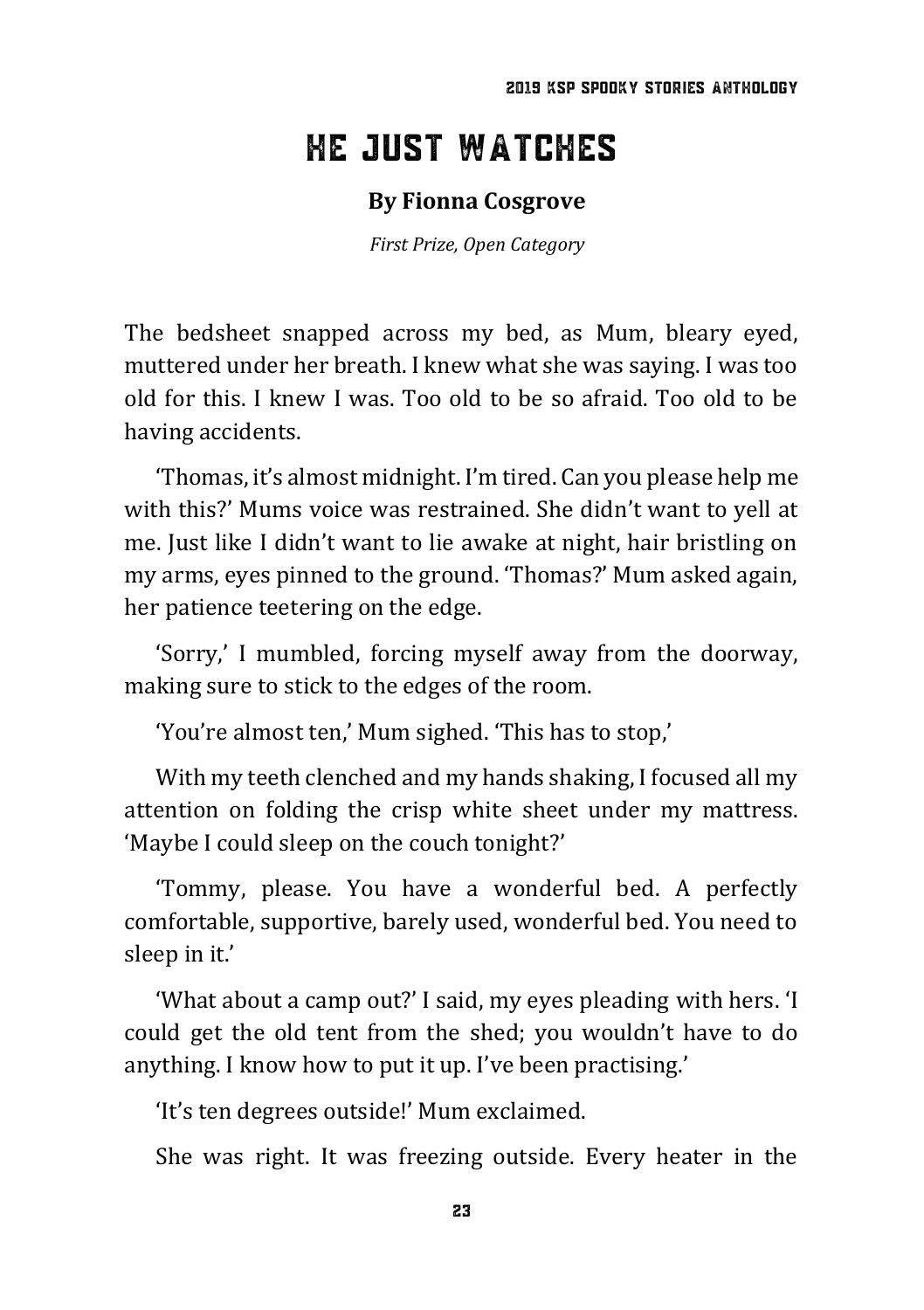house was on, and there was still a chill in the air. But cold I could take. Cold wouldn't wake me from my sleep with whispers of gurgling laughter.

Mum sat down on the edge of the bed, her shoulders slumped, 'Love, please tell me how I can help.' Her voice was soft. Defeated. I recognised the feeling.

'I'm sorry,' I whispered, sitting close against her.

She put her arm around me and pulled me in tight, 'What was it this time?'

A lump formed in the hollow of my throat and I couldn't form the words.

'Tommy?' Mum prompted, her eyes closing as her mouth opened into a wide yawn.

I couldn't tell her. It wouldn't do any good. She couldn't see. 'I just can't sleep here.' Even as I spoke, I felt his eyes searing into the top of my head.

'I'll keep your door open and I can leave the hallway light on,' Mum offered. 'Do you want me to get Lily's night light?'

I shook my head. It wasn't the embarrassment of stealing my ten-month-old sisters night light that stopped me. It was the knowledge that it wouldn't help. All the light would do was illuminate what I knew was already there.

I reminded myself that nothing happens. He never leaves his post. He just… watches. I could be brave. As if my body wanted to prove that I was wrong, my eyes drifted upwards. A pair of brown lace up dress shoes swung melodically back and forth. Immediately, I pulled my eyes down, my entire body quivering.

'M… m… mum,' I stuttered.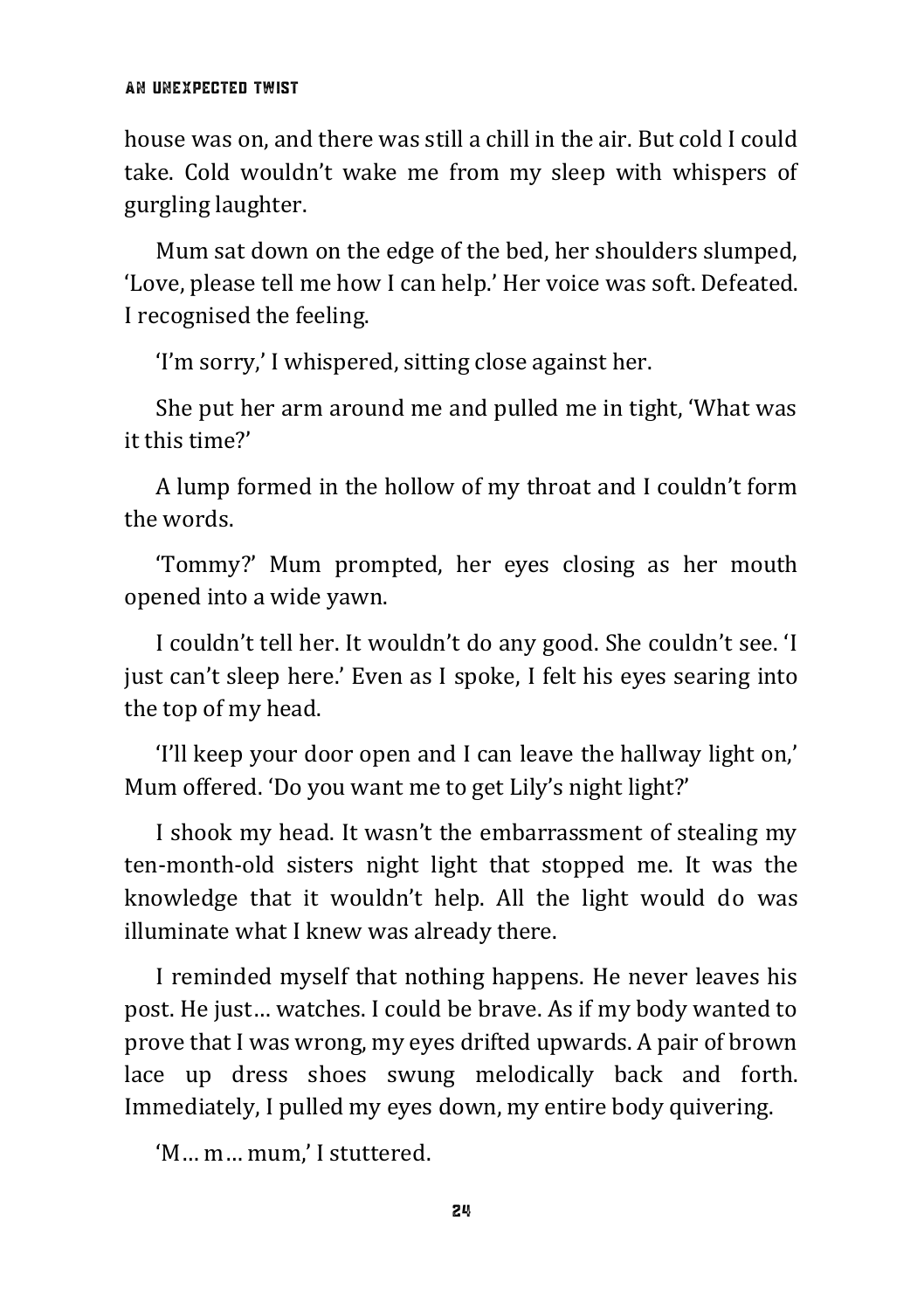'Yes, love,' she said, her eyes fluttering open as she tried to keep herself from falling asleep.

'Maybe I could sleep in your room, on the floor. You wouldn't even know I was—'

'Tommy,' Mum's voice was firm, 'We've been through this.'

'I know, it's just…'

Mum turned to face me, a curious look on her face, 'You know what? Your Dad and I have been discussing cleaning out the study. It doesn't get used as much anymore. It's much smaller than this room, and right next to the living room, so much louder, but if you think it might help you, you could move in if you like.'

'Yes!' I practically screamed. From the corner of my eye I saw the legs slow to a halt. He was listening. 'Now? I want to move now.'

Mum laughed, 'No, silly. It's the middle of the night. We need to pack up everything, but we could do it over the next few days,'

'Yes. Please.' A few days. I could do that. I had lasted months already. At first it wasn't so bad. He would just visit. Every now and then I would wake to a soft scratching, or a gentle humming. But after a while, he stopped leaving. And now he was here every night. Just watching. But it would be over soon. He never left this room. I would be free of him. The sickening knot in my stomach loosened.

'Great,' Mum yawned. 'It's settled then. We've been talking about moving Lily out of our room, so this works out perfectly. She will move in here and you can move to the study. I personally think you're crazy, this room is far bigger than the study, but if you're— '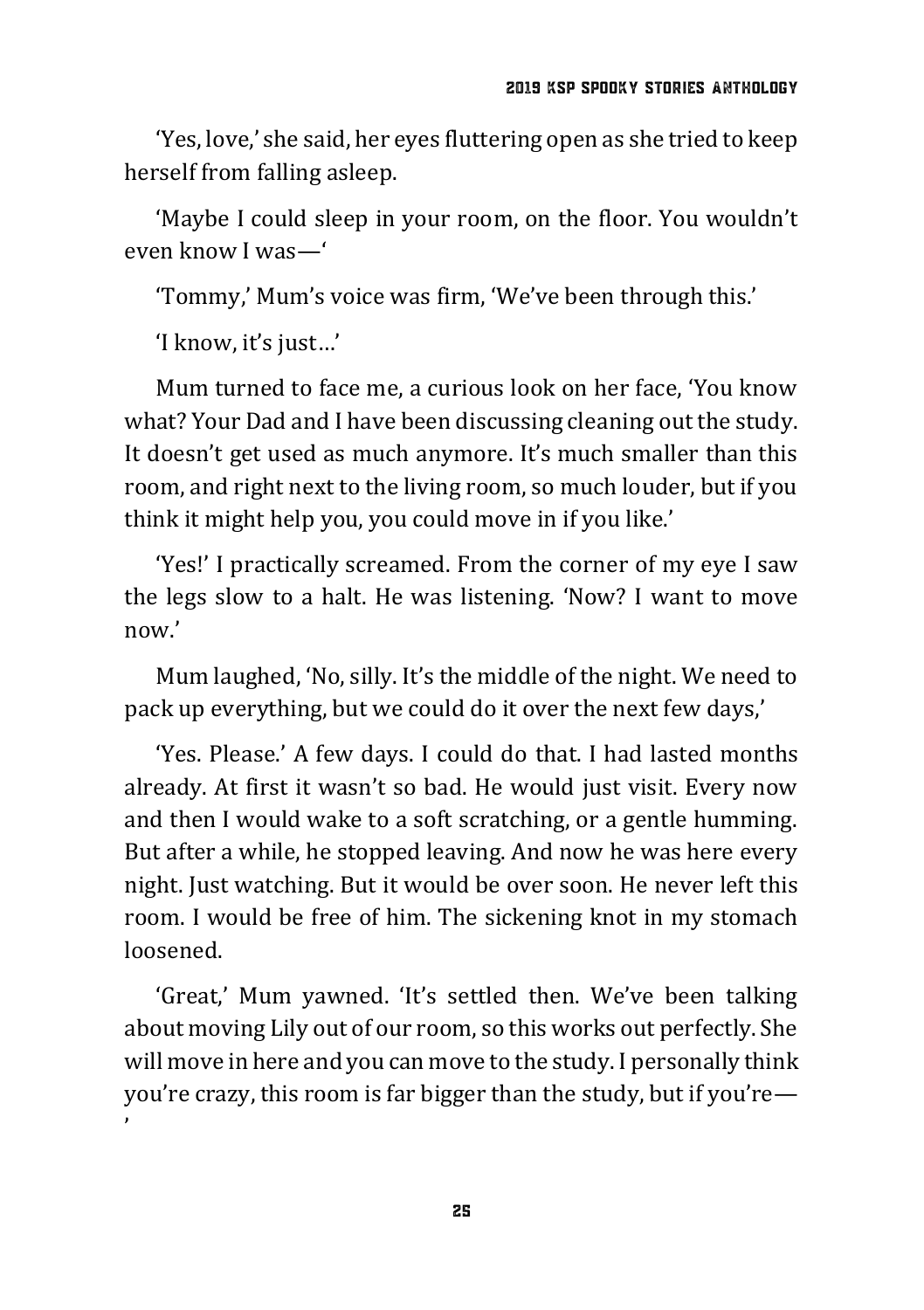'Lily?' I said. My little sister.

Mum nodded. 'Is there a problem with that? You don't for some reason want two bedrooms now do you?'

Above Mum's head the feet began to swing, left and right. The pace picked up. He was happy. He was getting a new playmate.

I felt the sick taste of bile in my throat. Lily was so little. The thought of him watching her night after night. Of her staring up at him. His voice drifting down to her as she slept. My stomach turned to lead as I realised I couldn't leave.

'No,' I said, my voice catching at the end.

'No?' Mum repeated, 'Tommy, it's late, and I don't understand these games. What is it now?'

I took a deep breath, and forced my eyes to the ground, 'I don't want to leave. I'd like to stay here.'

'Tommy this is ridiculous,' Mum moved to stand up, but I grabbed her hand, holding it tightly in mine.

'I'm sorry for all the hassle,' I said. 'I want to stay in here. You're right. The room's bigger and its quieter.' Hot tears welled behind my eyes as I spoke.

'That is quite the change of heart, Tom. Are you sure? You won't get another chance once Lily settles in.'

I nodded. A soft, cheerful humming filtered through the room.

A minute later I was sliding beneath my fresh doona, tucking the blanket all the way up to my chin.

Mum gave me a quick kiss on the forehead, her brow wrinkled with confusion, but her body too tired to decipher it. 'I love you,' she whispered as she paced over to the doorway. She stumbled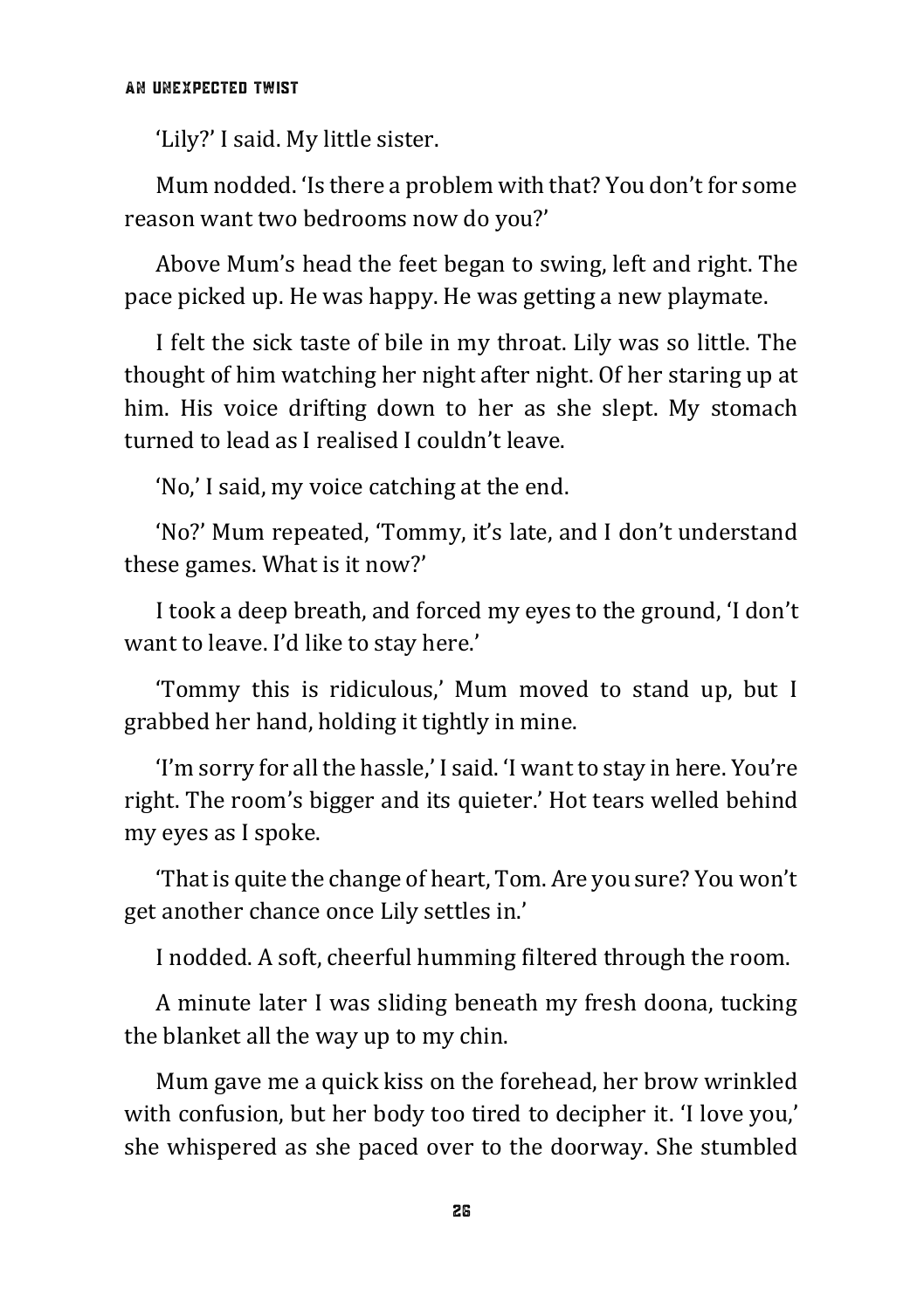near the foot of my bed, and with a sigh, she bent down, picked up my school bag and tossed it into the small space above my wardrobe. My eyes automatically followed as the bag landed next to him. His feet were dangling over the edge and his head was twisted at an unnatural angle so he could fit within the small gap. His mouth was stretched into a satisfied smile.

My breath caught in my throat and I snapped my eyes back down to my knuckles, now white against my doona.

Mum stopped at the doorway, 'Sweet dreams,' she said, before turning off the light and disappearing down the hall.

The sound of fingernails slowly drumming against the wooden wardrobe echoed in the darkness. I shivered.

I didn't blame Mum. She didn't see him. Adults never saw him.

I nestled further into my bed; my breath hot under the doona. Sunrise was a still a few hours away. I took comfort in the fact that he never left the wardrobe. He just watches. Then, I heard it. The unmistakable sound of a pair of brown dress shoes landing lightly upon my bedroom floor.

### **About Fionna:**

*Fionna is a long-time lover of spooky stories, but cowers once they move into horror territory. An office worker by day, and an Ugg boot wearing storyteller by night.*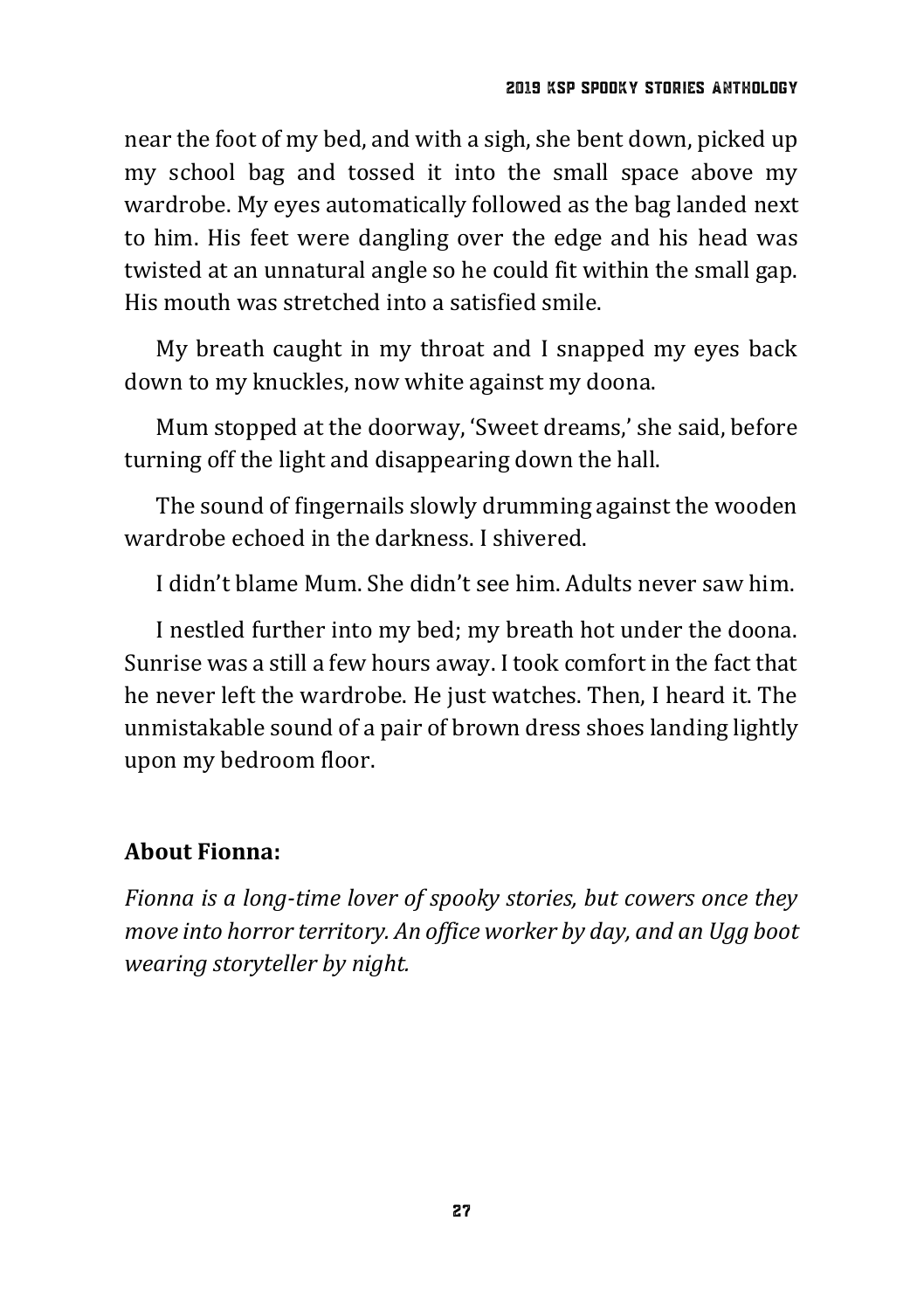# THE CHANGE

#### **By D.D. Line**

*Highly Commended, Open Category*

<span id="page-37-0"></span>Icy cold water dripped from her forehead and sizzled down her skin. Eloise tore the washcloth from her face and let loose a stream of obscenities. The heat in her house was ridiculous. It was the middle of winter, yet she swore her flesh steamed from the inside out.

A yawn threatened to dislocate her jaw as she stared at the aircon panel. There was no mistake. She'd set it to cool, so why was it so damn hot in here?

Frustrated, she raised a hand to the back of her neck hoping to reduce her building tension. Her nails scratched her skin leaving welts in their wake. She inspected the tiny slivers of flesh trapped above her fingertips.

#### *How odd!*

She touched the spot where her nape and shoulder met. The rough, split surface gave way to a soft down reminding her of a hatching chick emerging from a cracked egg.

On the kitchen bench, her phone pinged. 'Andrei Lupescu' flashed on the screen.

A different heat infused her.

Divorced for two years, she'd gone on her first date ten days ago. For months she'd resisted his advances. She was in her early fifties, for heaven's sake. The suave Romanian businessman couldn't be more than thirty-five. In his sexy accent, he'd assured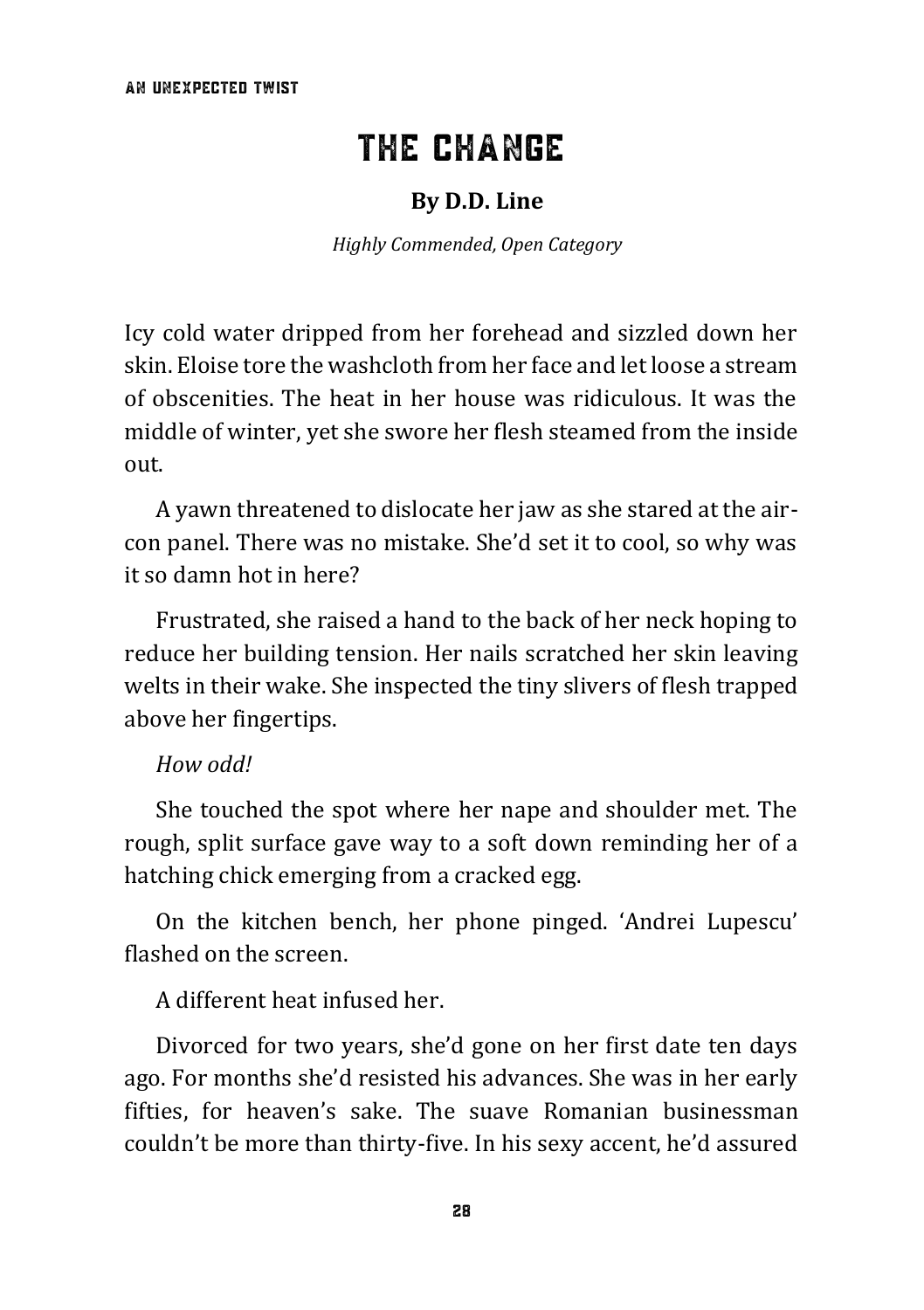her he was older than he seemed. She'd doubted his sincerity too. Until he'd kissed her.

Sweat trickled down the back of her neck, the broken skin stinging in protest.

She ignored the irritation and her phone in favour of opening the fridge. Cold water was the practical choice, but chilled wine beckoned. Then she spotted the steak.

Red and raw, the meat she'd defrosted for dinner basked in its own bloody juices. Her lips trembled. Her mouth watered. Of its own volition, her hand moved toward the plate.

Behind her, the phone pinged again, high pitched to the point of pain. If she had the strength, Eloise would have wrenched off the fridge door in fright. As it was, the handle squealed as she spun around to face her auditory 'attacker'.

She reached for it, pausing when she caught sight of her nails.

Manicured that morning, now they were chipped, broken and pointed. In fact, they looked sharp enough to rip the steak to shreds. No wonder she'd scratched herself earlier.

With horrified fascination, Eloise forced her gaze from her hand to her phone and read his brief text.

'Run with me.'

Was he crazy? Why would she want to go running when it was blowing a gale outside? Her body heat already threatened to melt the skin off her flesh. Running would make it worse.

Eloise returned to the air-con panel and pushed buttons in a desperate attempt to find the perfect temperature. A shadow flitted across the curtain. She peeked out the window. Against the backdrop of a twilight sky, she saw nothing but trees contorting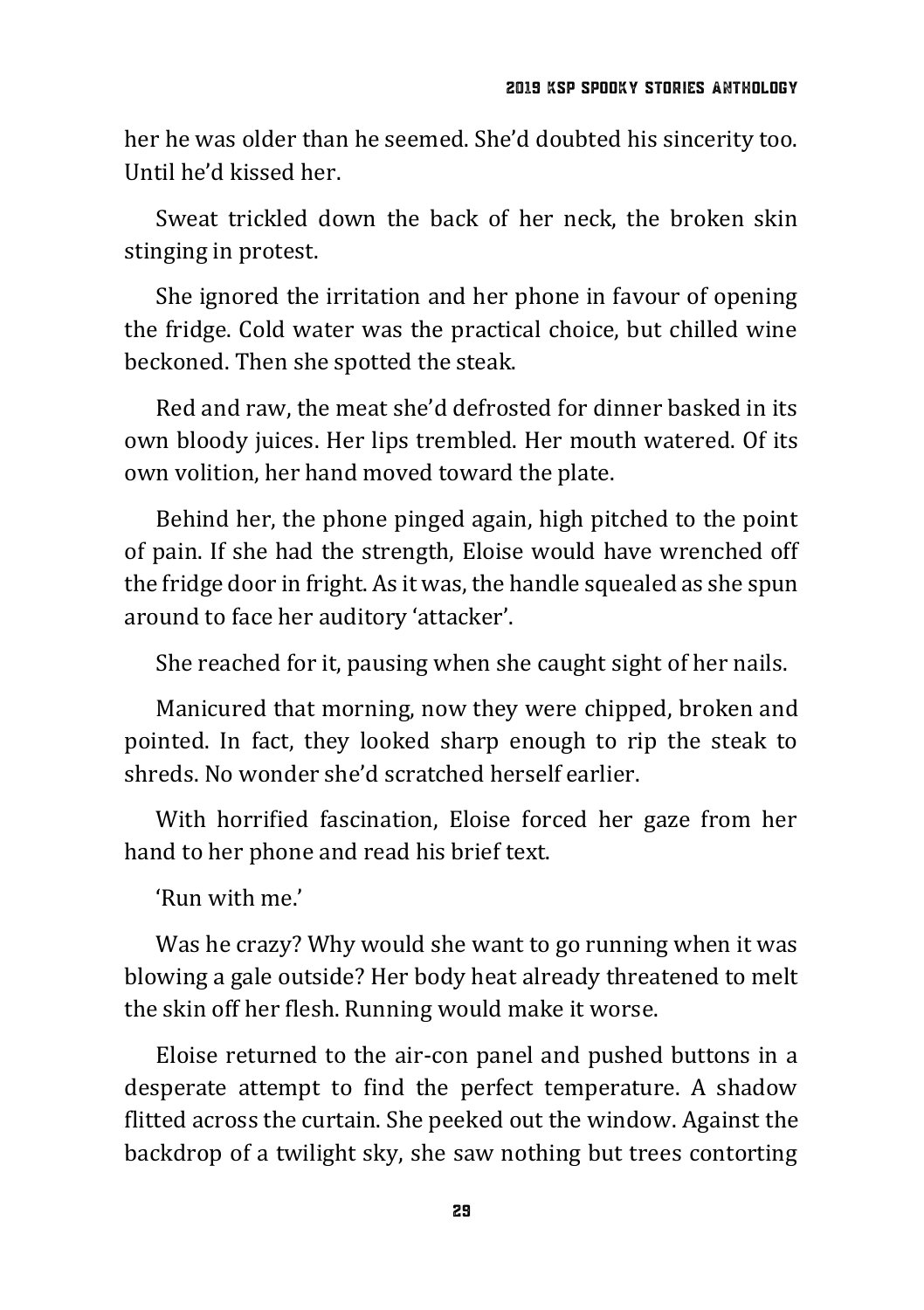#### An unexpected Twist

as the wind howled through their darkening branches. A sheen of perspiration oozed down her face and disappeared under her tshirt. She rubbed tired eyes and suppressed another yawn.

She'd been too hot to sleep. After the fourth restless night, she'd seen her doctor. She swore the nurse had drawn enough blood to feed a thousand mosquitoes. Eloise wasn't sure she wanted the results. And nothing they'd suggested in the meantime seemed to help.

The need to quench her thirst had her returning to the fridge. Again, her gaze found the steak. The rich, meaty aroma wafting from its scarlet bath assailed her nostrils and her stomach rumbled with longing. Lips smacking together, she imagined tearing it to pieces with her bare hands and swallowing the chunks whole.

A third ping pierced the air. Eloise dropped the plate she couldn't remember holding. The pieces decorated the floor in an abstract mosaic. Scarlet splatters connected the china in a macabre montage of a child's 'Connect the Dots' game. There was no sign of the steak. It must have fallen under the bench. She swore and grabbed her phone. A tap revealed it was a missed call from her doctor. Eloise frowned and played the message.

'Good evening, Eloise. Apologies for the late call, but I've received your results, and it's as I suspected.'

Eloise smothered a yawn and scratched her arm, the skin there as dry as everywhere else.

'I want to book you in for another appointment to discuss options.'

Moving to the Antarctic sounded like a fine choice.

'A woman your age should expect the following symptoms: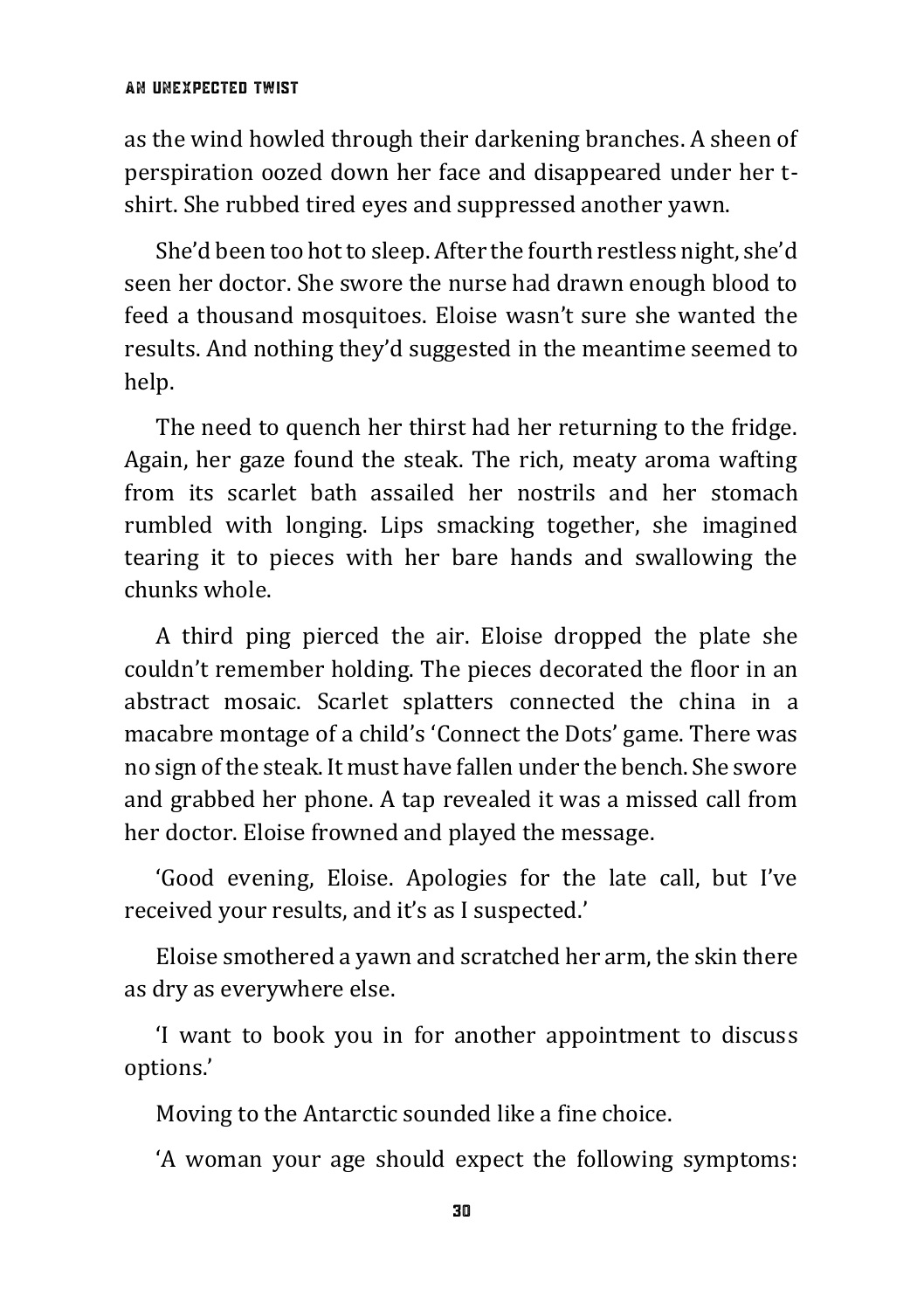itchy skin.'

Eloise stopped scratching her arm to gape at the screen in disbelief.

Did the desire to shed her skin like a snake qualify?

'Insomnia.'

If the sleeping tablets didn't kick in tonight, she was certain she'd kill someone.

'Hair growing in unusual places.'

She touched her shoulder. More tufts of softness tickled her fingertips.

'Irritability.'

*You've got to be frigging kidding me.*

'Night sweats.'

Well, that explained the feverish heat, didn't it?

'Loss of libido.'

Eloise laughed so hard she almost slid off the bench she'd leaned against. If anything, she wanted sex more.

'It is my professional opinion you're in the early stages of menopause. Some people refer to it as 'the change'.'

The message continued, but Eloise was no longer listening.

*Well, isn't that wonderful?* Out of a loveless marriage at last, attractive enough to snare the interest of a man who could pass for half her age, and she was going through the bloody 'change'. It didn't explain her sudden craving for raw meat. Or her desperate need to ravish Andrei. Eloise's face, neck and chest flushed at the memory, and it had nothing to do with the ridiculous heat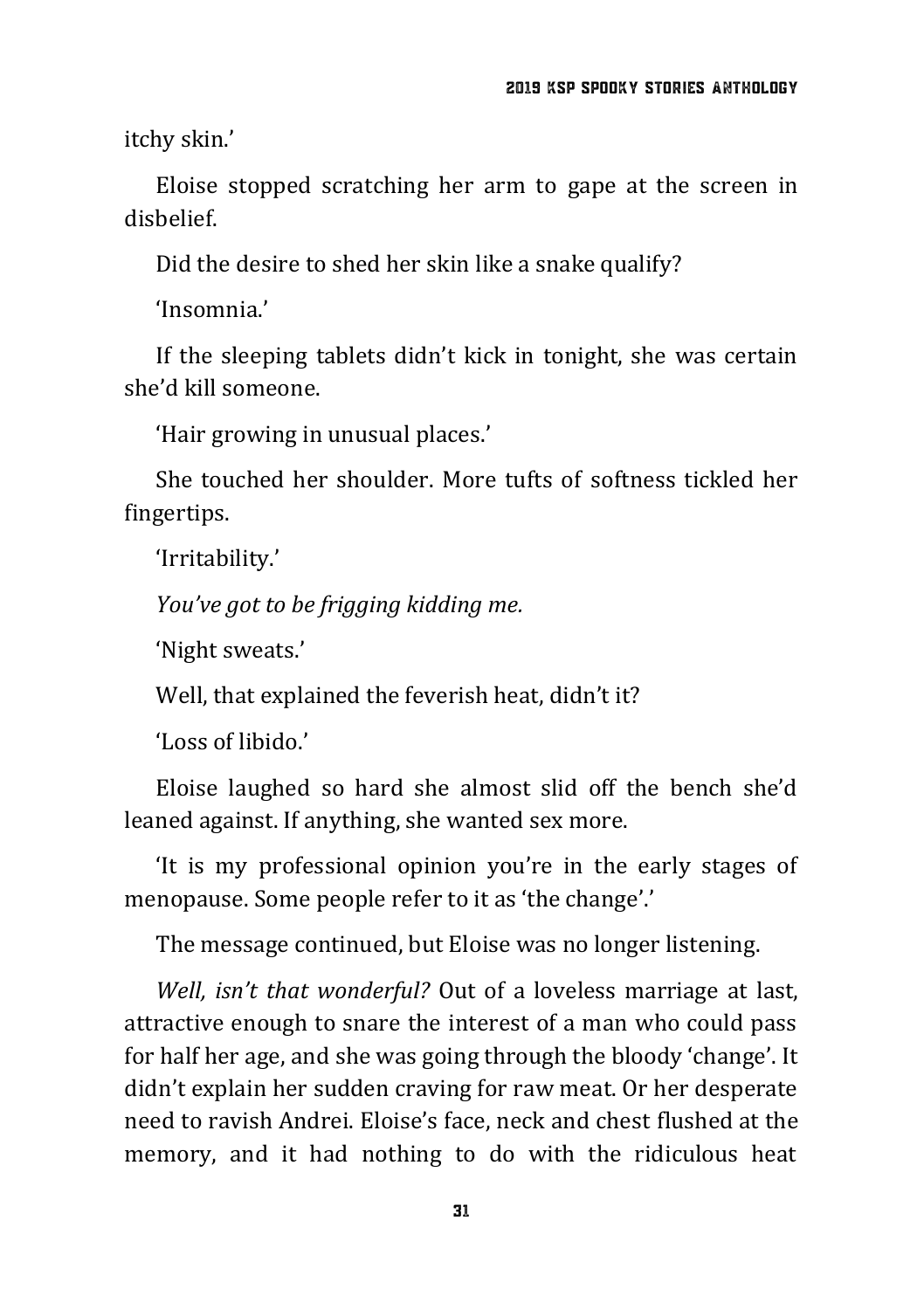#### An unexpected Twist

churning through her body.

Making love with Andrei had been A-MAZE-ING! She'd forgotten what it meant to be a vibrant, desirable woman. To be the centre of a handsome man's undivided attention. That night, she hadn't cared that 'just dinner' had evolved into a marathon of mutual desire and passion.

She blamed him for her lack of control and her surging hormones. Him and his sexy accent, which whispered words of sinful pleasure in her ear, the flurry of poetry an exotic spell. And the soft, wet warmth of his mouth on her neck, licking, tasting, nibbling on the tender flesh; she'd never felt so alive, so in touch with her wild side. He'd been in touch with his wild side too, it seemed, especially when the sensuous lips ravishing her throat peeled back and his teeth pierced her flesh.

'What the hell?' she remembered saying when the pain burst through her lust-induced haze. 'Who do you think you are? A bloody vampire?'

He'd pinned her with his gaze. Something undefinable mixed with the desire in his eyes. Golden yellow replaced the malt brown before he broke their stare. Her breath caught. He grinned. Elongated teeth flashed at her before he moved, his tongue soft against the bite mark as though he meant to soothe her pain. His lips tickled her ear when he replied in an amused tone, 'No, not a vampire,' before their passion consumed her once again.

Outside, the wind yowled like a ferocious beast prowling the street. Eloise tilted her head and listened. She crossed to the window, her hands and forehead welcomed the coolness of the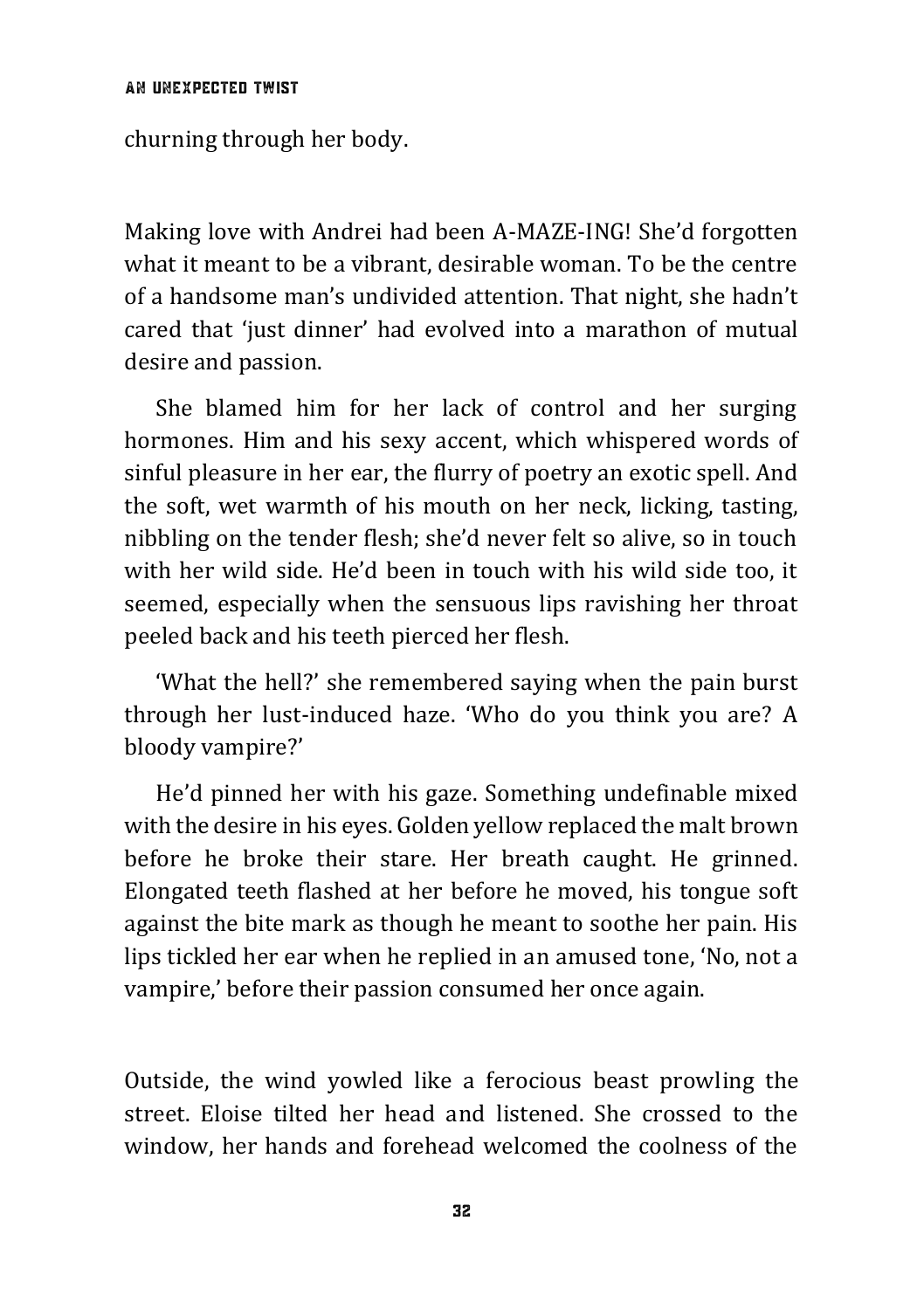glass. Eyes wide, she stared into the darkness. A pewter edge glinted in the scuttling clouds, and she gave a mocking laugh at the thought of the moon providing her with a silver lining. After the past several days, she could do with one.

A fierce howl competed with the wind. It called to her, wild, primal and free. She twisted away from its tempting voice. Something cracked. Agony raced up her spine.

When the pain faded and her breathing calmed, she wondered if 'the change' robbed the body of calcium and made her bones brittle. But that was ridiculous. Her back can't have broken and reformed itself. A shrill cry reached her ears. She clamped her hands over them. Something tickled her palms. Eloise stared from them to her reflection in the glass. The full moon appeared and bathed her in silver.

Another splintering crack traversed her spine. She doubled over. Salty beads of liquid welled across her forehead and dripped onto the floor. Her head snapped back. Her jaw widened more than was humanly possible. Limbs stretched to breaking point, her blood roared through her veins with molten intensity. Her nostrils quivered, capturing a delicious aroma; the scent familiar.

A loud thud reverberated against her front door. She gasped. Her tongue slid over elongated teeth. Unable to control her body's movements, she landed on all fours.

Intimate, accented words filled her ears, imploring her to join him. To run. To play. To hunt.

The last thing Eloise remembered was glass shattering as the window smashed, a blast of cool, fresh air, and her own bloodcurdling howl.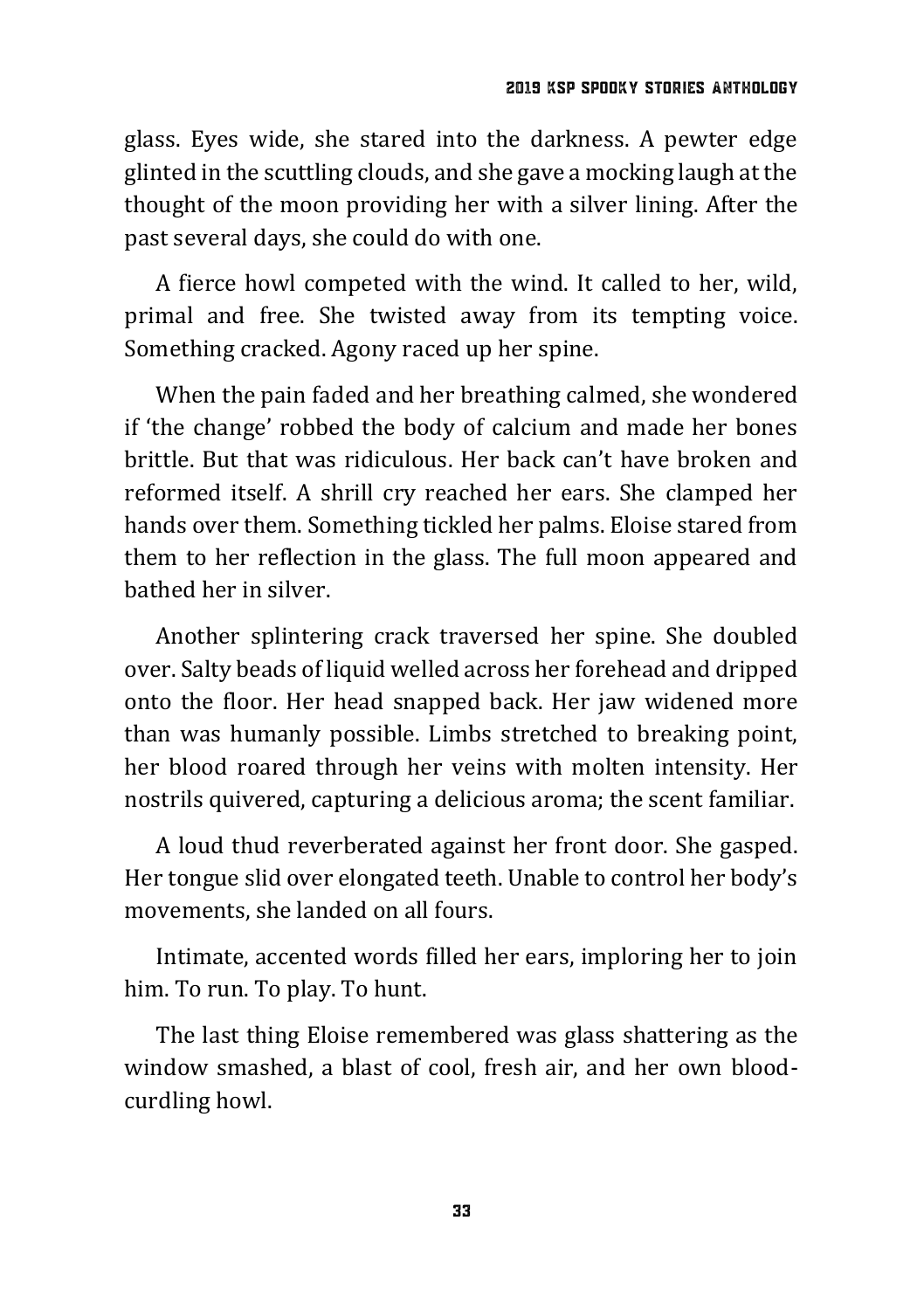An unexpected Twist

#### **About D.D:**

*D. D. Line is an aspiring writer living in coastal Western Australia. Determined to impress her Senior English teacher, she developed a love affair with writing, focusing on Paranormal and Contemporary Romance.*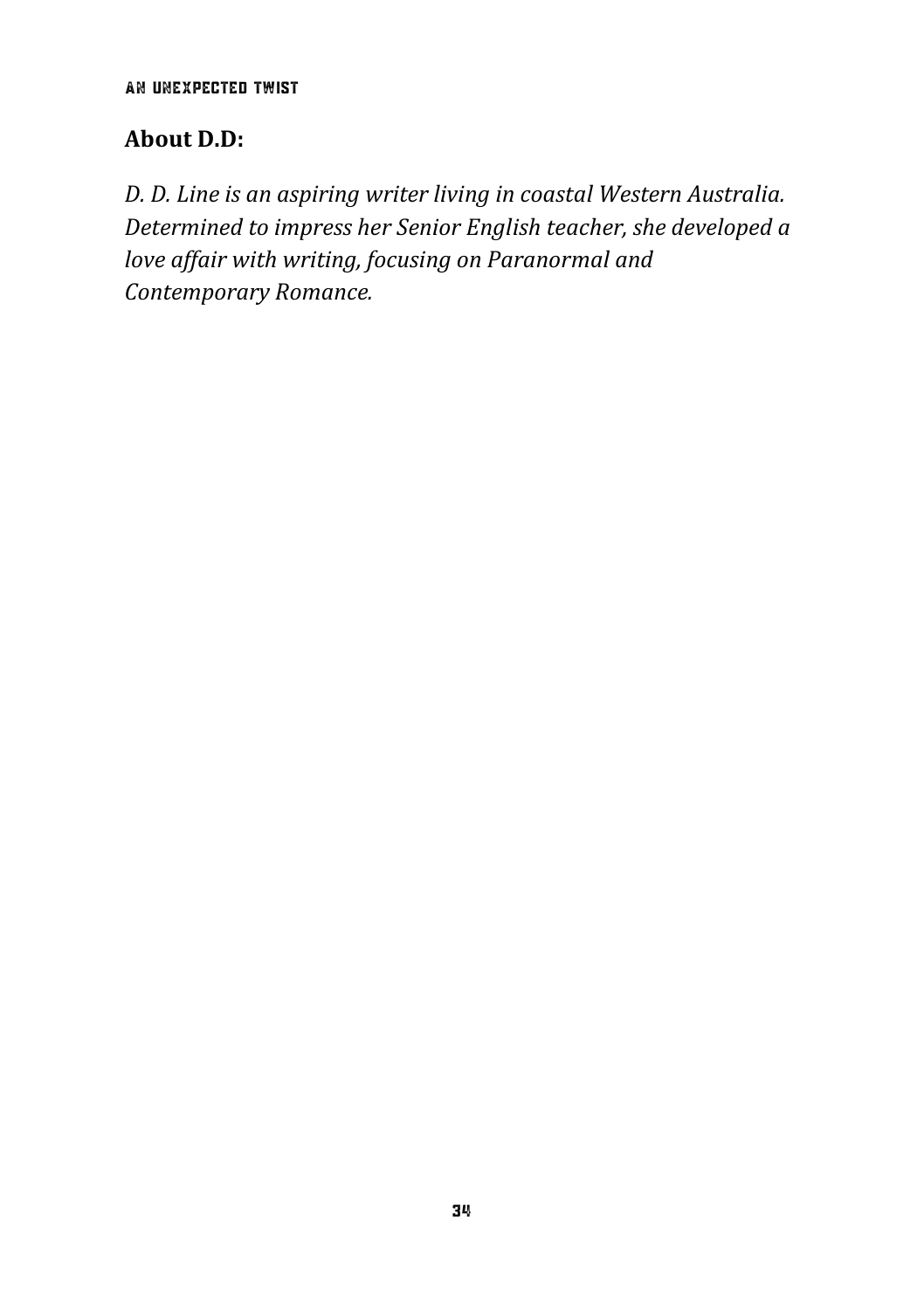# <span id="page-44-0"></span>Justifying the Means

#### **By Valerie Latimour**

*Second Prize, Open Category*

As her attacker's hands tightened around her throat, Margie felt rage boiling up inside her, rage such as she had never felt in her thirty-two years. The rage gave her strength, and she fought, kicking and clawing for her life. She inflicted some damage on her attacker, but his hands, clasped implacably about her slender pale throat, merely tightened as he choked the life out of her. Her vision went dark, black tinged with violent red as her life was snuffed out, but the rage grew and strengthened, until she became rage, a furious malevolent entity.

She watched as her lifeless body fell to the ground. The attacker went through her pockets and handbag, pocketing the small amount of cash and jewellery she carried. The handbag, her clothes, and her corpse were unceremoniously discarded in the large dumpster in the corner of the alley, then hurriedly covered with rubbish, leaving no visible trace of her life or sudden death in the dark, noisome alley. He sauntered out of the alley; thoughts full of a certain dealer who had recently been supplying a superior product, no doubt. Showing no regard at all for the life he had just ended, he headed off, in search of a fix.

Only the rage remained, all that was left of a pleasant, easy going young woman who had loved life, had only wanted to help people, who just happened to be in the wrong place at the wrong time. The furious, disembodied spirit existed in anger, haunting the site of her murder, dwelling on thoughts of violence and pain.

A different attacker, a different young woman. Perceiving the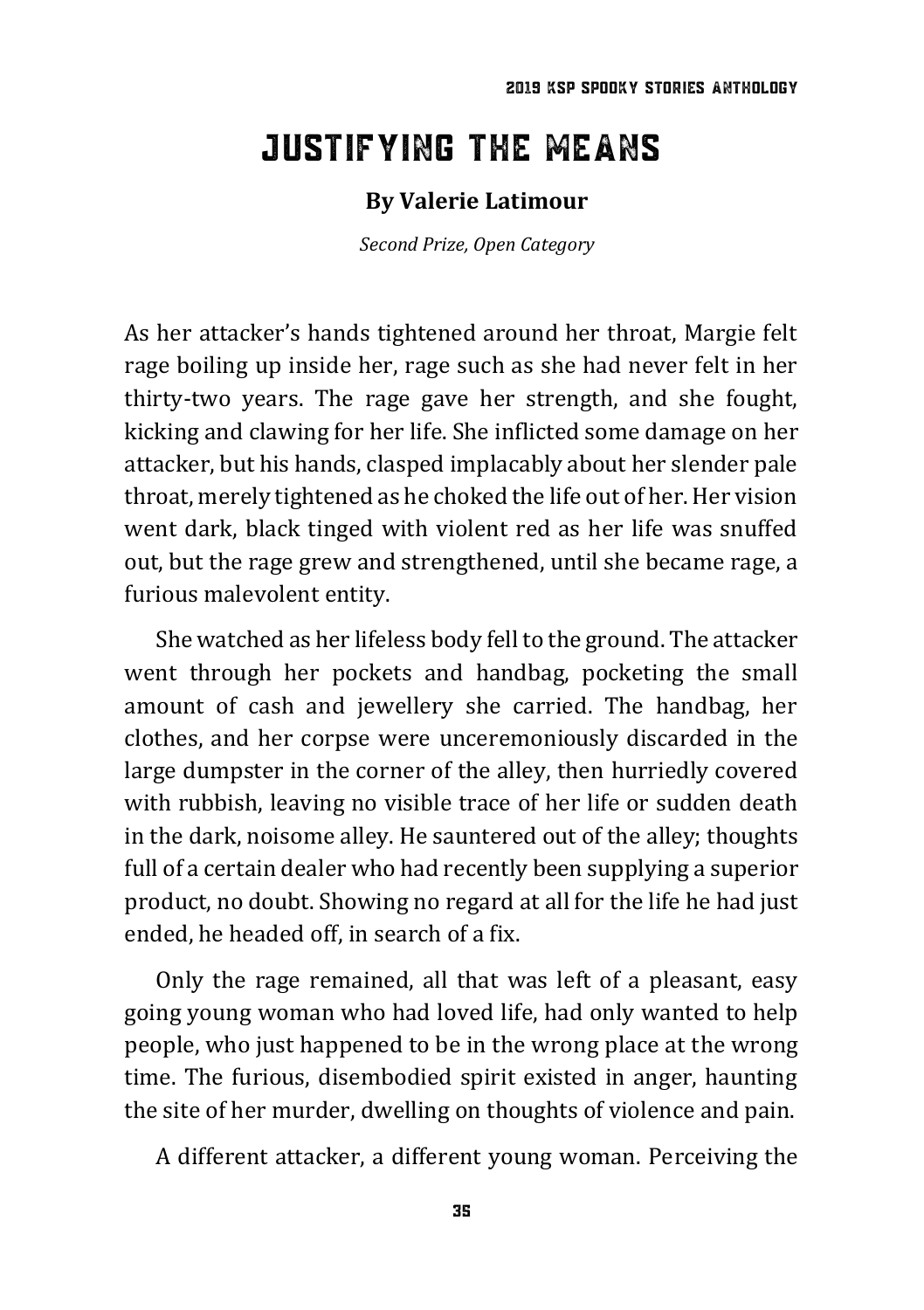struggle, Margie drifted towards it, her rage sparking as she realised what was going on. Not a drug-addled mugging gone wrong this time, but a drunken attempt at romance. 'Come on, you know you want to,' he slurred, his strong frame pinning the delicate body against the wall. His hands roved her body, then moved with dreadful purpose towards the zipper of his jeans.

Terror and pain poured from the woman as she fought, desperately but ineffectually. Margie felt the terror and it fanned her own rage, flames of wrath surrounding her as she flew towards the pair. With a suddenness that shocked her, she was inside the woman's mind, seeing through her eyes and feeling through her skin. She poured her own rage into the woman's body, shunting aside her fear, lending her supernatural strength. With Margie's help the woman fought off her attacker and ran. A passenger in the woman's mind, Margie felt her rage and revulsion as she fled. The revulsion was not only for the attacker, the attempted rape, but also for the violation of her mind, the invasion of her inner self. Stunned by this realisation, Margie released her hold on the woman's mind and watched her stumble away.

Margie drifted back down the alley, musing on what had just happened. Her fierce joy at thwarting the attacker's plans was tempered by a growing conviction that taking over the woman's body was a transgression as evil as the bodily attack perpetrated by the man. He lay groaning on the ground, his mind still awash in whiskey, struggling to comprehend the progression of events.

Approaching slowly, Margie contemplated a change of tack. This was how she could make a difference in the world. She pushed her way slowly into his mind, not taking over this time but sitting quietly as he recovered his breath and composure. She sent a steady stream of thoughts into his mind, censure for his actions, disgust for his drunkenness, gradually increasing the volume until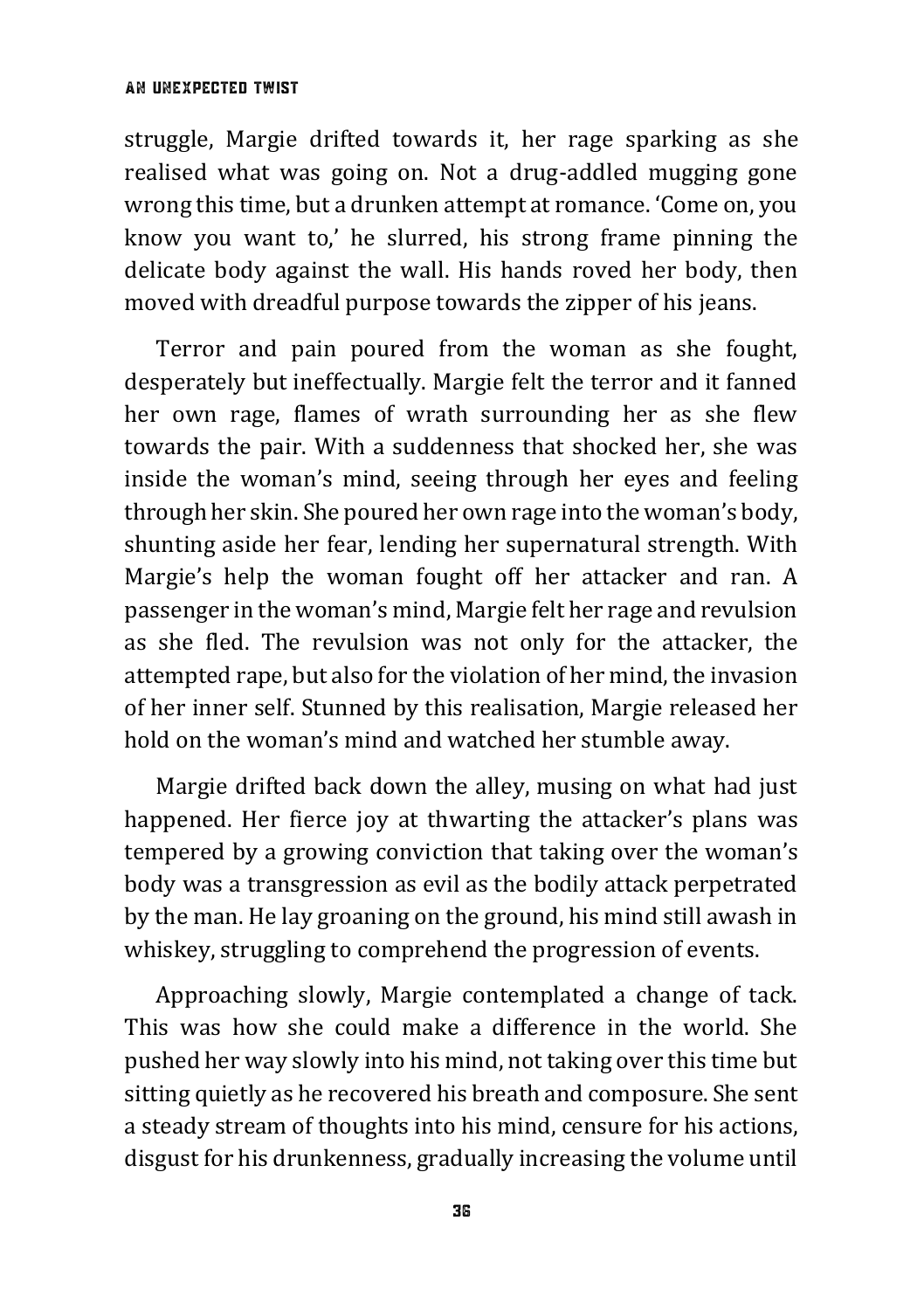the vaults of his mind echoed with self-recrimination.

She stayed in his mind as he stumbled home, stoking his misery, enhancing the alcohol's effect on his body. He fell to his knees, his gorge rising, and vomited convulsively on the side of the street. A dark glee rose within her as she realised the control she had over him.

But he was nothing, Margie realised. Not truly evil, just a creep who'd had too much to drink and thought a girl in a bar liked him more than she actually did. Perhaps after tonight he'd think twice before getting drunk and forcing himself on a woman. Margie had bigger prey in mind.

The next mind was a darker place, a slimy creature who took pleasure in hurting others. Margie rode his mind for a while, feeling his insecurities, his fear of experiencing pain and helplessness himself. With subtle control she tripped him, sending him stumbling into the path of an oncoming car. As she'd hoped, the car wasn't going fast enough to kill him. But the broken bones and internal injuries would cause pain aplenty, and keep him helpless in a hospital bed for a good long time.

For a while, these encounters contented her. Margie would find a target—a man with evil or sadistic tendencies—and ride their minds while plotting their downfall. She was creative, finding in their dirty little minds the things they feared most and making those things happen. Some died. Some were merely injured or maimed. Some were financially ruined or publically humiliated. And her rage and her glee fed on each victory, and she gloried in knowing that she was making the world a better place.

Eventually, the novelty wore off and her enjoyment paled. She needed to do more. Gradually she formulated a new plan, and began searching for the right person to help her achieve it.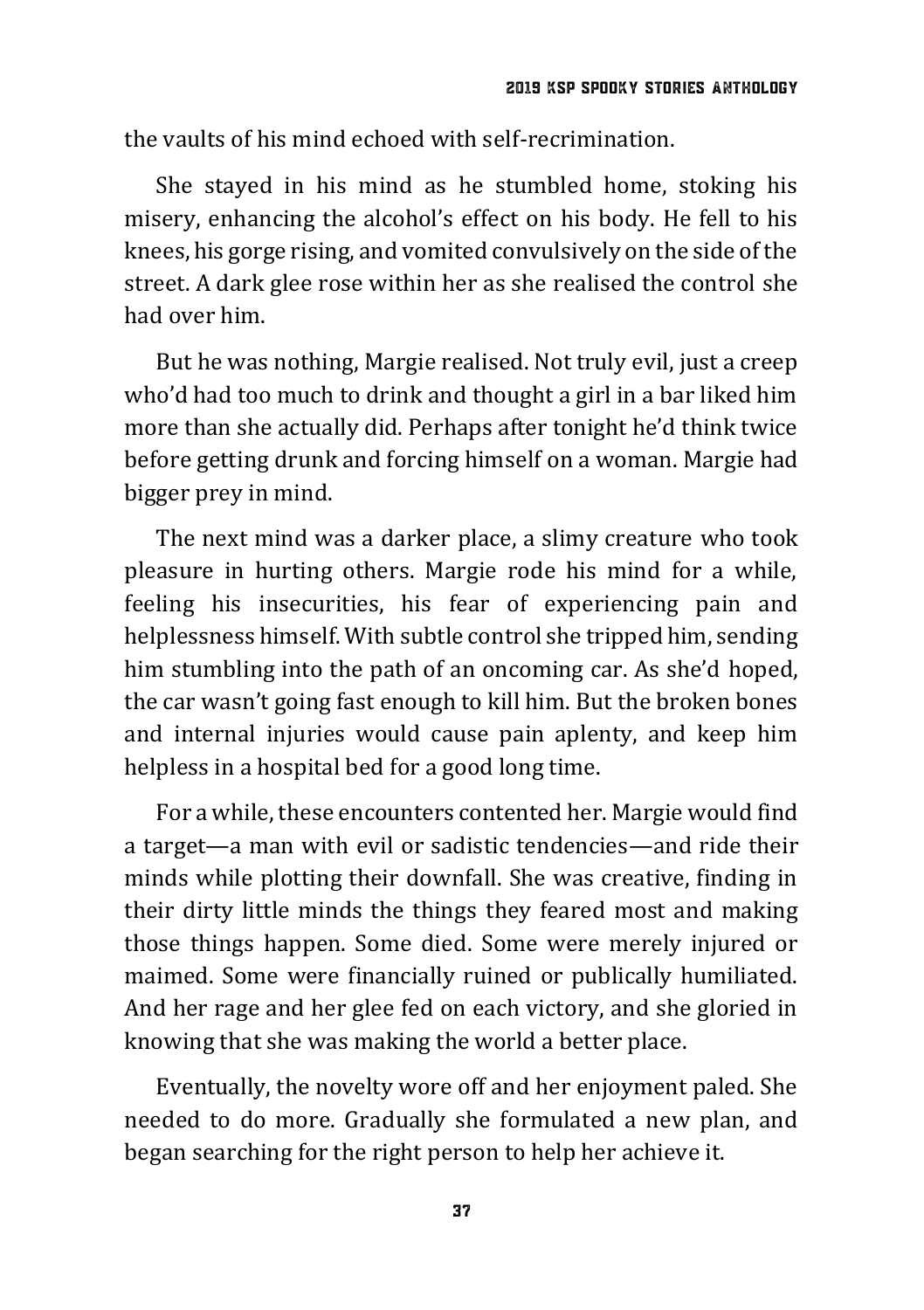#### An unexpected Twist

His name was Edward. He was truly evil, his mind sharp and merciless. He had no fear, no insecurity, just an absolute assurance of his own power and his right to exercise it. He had first killed as a teenager, unintentionally going too far in a fight with another teenager and bludgeoning him to death. Far from feeling remorse, the killing had given him a heady rush of power, and he had sought out that rush again and again.

Here was power Margie could see. She could harness this power, channel it, make it do her bidding. She reached out and seized his mind, no longer shrinking from the touch of evil. Riding his mind, she turned his attention to muggers, to rapists, to all the petty little bullies in the world. Her rage fed his power, and together they inflicted violence and pain on the sadistic.

Caught up in the excitement of the action, Margie failed to notice when her control began slipping, and his predations grew less selective. By the time she saw that she had lost all influence over him, she was trapped. She had wound herself so tightly into his mind that she could no longer pull free. She was forced to ride along as Edward returned to his former self, not only inflicting violence, but also killing when he could get away with it, no longer pursuing justice and vengeance, but exercising his power to hurt.

Helpless with horror, she felt his hands close around the throat of a homeless girl, able to do nothing but watch as he choked the life out of her.

#### **About Valerie:**

*Valerie Latimour is a local author, editor, publisher and tutor. She lives in Western Australia with assorted children, animals and houseguests. She does not have too many plants.*